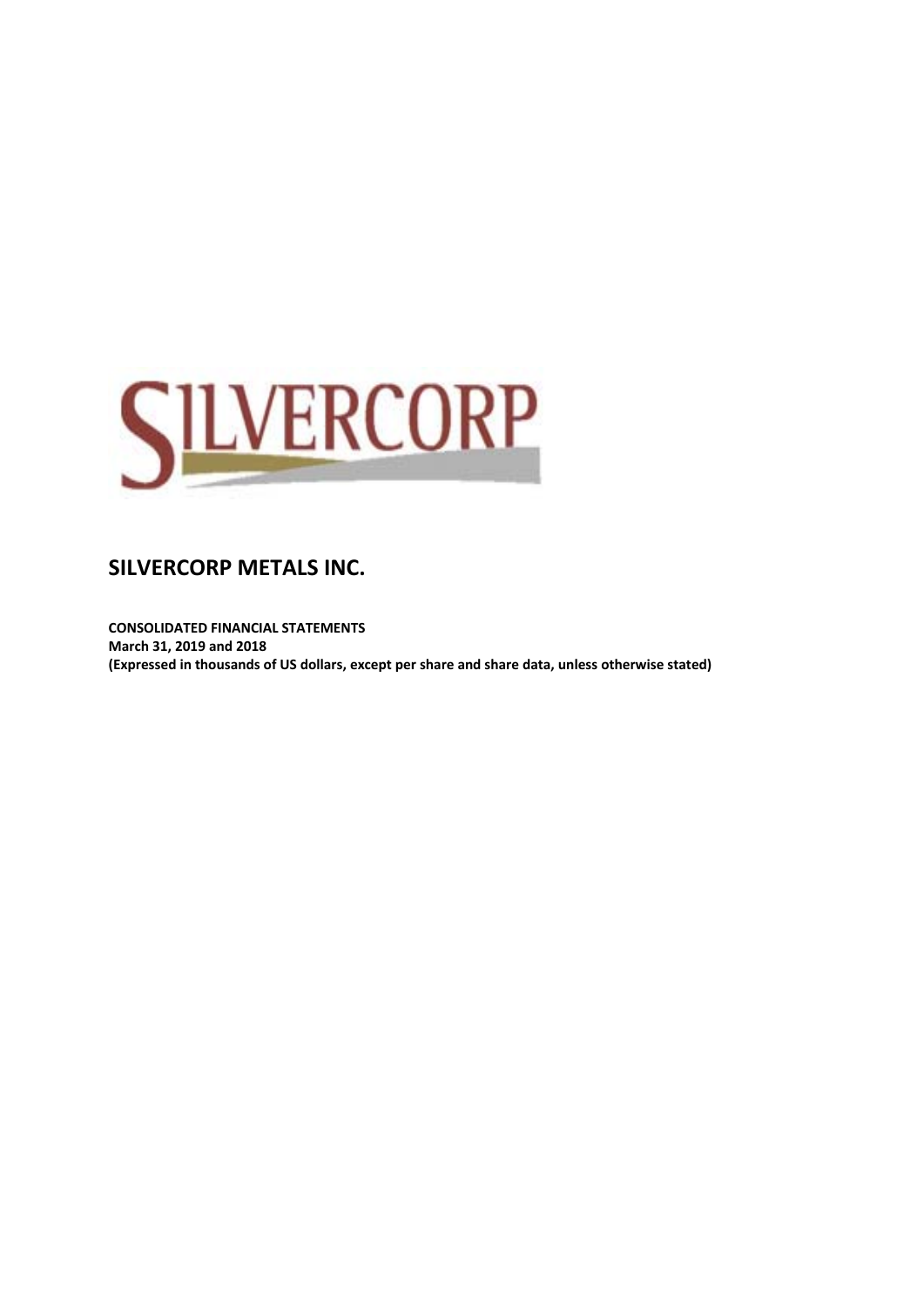#### **REPORT OF INDEPENDENT REGISTERED PUBLIC ACCOUNTING FIRM**

To the Shareholders Board of Directors of Silvercorp Metals Inc.

#### **Opinion on the Financial Statements**

We have audited the accompanying consolidated statements of financial position of Silvercorp Metals Inc. and subsidiaries as of March 31, 2019 and 2018, the related consolidated statements of income, comprehensive income (loss), cash flows and changes in equity for each of the two years in the period ended March 31, 2019, and the related notes (collectively referred to as the "financial statements").In our opinion, the financial statements present fairly, in all material respects, the financial position of the Company as at March 31, 2019 and 2018, and its financial performance and its cash flows for each of the two years in the period ended March 31, 2019, in conformity with International Financial Reporting Standards as issued by the International Accounting Standards Board.

*We have also audited, in accordance with the standards of the Public Company Accounting Oversight Board (United States) (PCAOB), the Company's internal control over financial reporting as of March 31, 2019, based on criteria established in Internal Control ‐ Integrated Framework (2013) issued by the Committee of Sponsoring Organizations of the Treadway Commission and our report dated May 23, 2019 expressed an unqualified opinion on the Company's internal control over financial reporting.*

#### **Basis for Opinion**

These financial statements are the responsibility of the Company's management. Our responsibility is to express an opinion on the Company's financial statements based on our audits. We are a public accounting firm registered with the PCAOB and are required to be independent with respect to the Company in accordance with the U.S. federal securities laws and the applicable rules and regulations of the Securities and Exchange Commission and the PCAOB.

We conducted our audits in accordance with the standards of the PCAOB. Those standards require that we plan and perform the audit to obtain reasonable assurance about whether the financial statements are free of material misstatement, whether due to error or fraud. Our audits included performing procedures to assess the risks of material misstatement of the financial statements, whether due to error or fraud, and performing procedures that respond to those risks. Such procedures included examining, on a test basis, evidence regarding the amounts and disclosures in the financial statements. Our audits also included evaluating the accounting principles used and significant estimates made by management, as well as evaluating the overall presentation of the financial statements. We believe that our audits provide a reasonable basis for our opinion.

#### */s/ Deloitte LLP*

Chartered Professional Accountants Vancouver, Canada

May 23, 2019

We have served as the Company's auditor since 2013.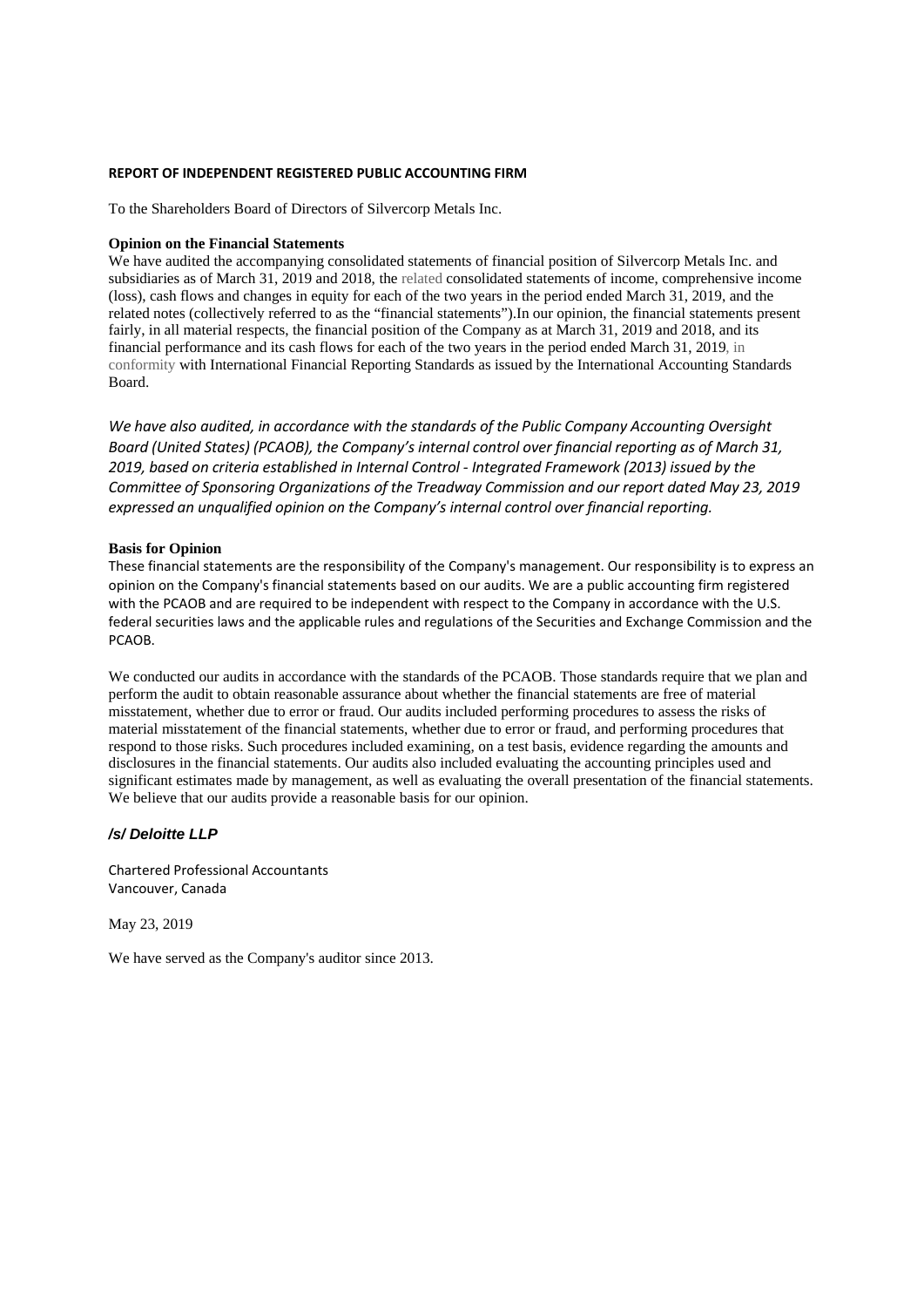#### **REPORT OF INDEPENDENT REGISTERED PUBLIC ACCOUNTING FIRM**

To the Shareholders Board of Directors of Silvercorp Metals Inc.

#### *Opinion on Internal Control over Financial Reporting*

We have audited the internal control over financial reporting of Silvercorp Metals Inc and subsidiaries (the "Company") as of March 31, 2019, based on criteria established in *Internal Control—Integrated Framework (2013)* issued by the Committee of Sponsoring Organizations of the Treadway Commission (COSO). In our opinion, the Company maintained, in all material respects, effective internal control over financial reporting as of March 31, 2019, based on criteria established in *Internal Control — Integrated Framework (2013)* issued by COSO.

We have also audited, in accordance with the standards of the Public Company Accounting Oversight Board (United States) (PCAOB), the consolidated financial statements as of and for the year ended March 31, 2019, of the Company and our report dated May 23, 2019, expressed unqualified opinion on those financial statements.

#### *Basis for Opinion*

The Company's management is responsible for maintaining effective internal control over financial reporting and for its assessment of the effectiveness of internal control over financial reporting, included in the accompanying Management's Report on Internal Control over Financial Reporting. Our responsibility is to express an opinion on the Company's internal control over financial reporting based on our audit. We are a public accounting firm registered with the PCAOB and are required to be independent with respect to the Company in accordance with the U.S. federal securities laws and the applicable rules and regulations of the Securities and Exchange Commission and the PCAOB.

We conducted our audit in accordance with the standards of the PCAOB. Those standards require that we plan and perform the audit to obtain reasonable assurance about whether effective internal control over financial reporting was maintained in all material respects. Our audit included obtaining an understanding of internal control over financial reporting, assessing the risk that a material weakness exists, testing and evaluating the design and operating effectiveness of internal control based on the assessed risk, and performing such other procedures as we considered necessary in the circumstances. We believe that our audit provides a reasonable basis for our opinion.

#### *Definition and Limitations of Internal Control over Financial Reporting*

A company's internal control over financial reporting is a process designed to provide reasonable assurance regarding the reliability of financial reporting and the preparation of financial statements for external purposes in accordance with generally accepted accounting principles. A company's internal control over financial reporting includes those policies and procedures that (1) pertain to the maintenance of records that, in reasonable detail, accurately and fairly reflect the transactions and dispositions of the assets of the company; (2) provide reasonable assurance that transactions are recorded as necessary to permit preparation of financial statements in accordance with generally accepted accounting principles, and that receipts and expenditures of the company are being made only in accordance with authorizations of management and directors of the company; and (3) provide reasonable assurance regarding prevention or timely detection of unauthorized acquisition, use, or disposition of the company's assets that could have a material effect on the financial statements.

Because of its inherent limitations, internal control over financial reporting may not prevent or detect misstatements. Also, projections of any evaluation of effectiveness to future periods are subject to the risk that controls may become inadequate because of changes in conditions, or that the degree of compliance with the policies or procedures may deteriorate.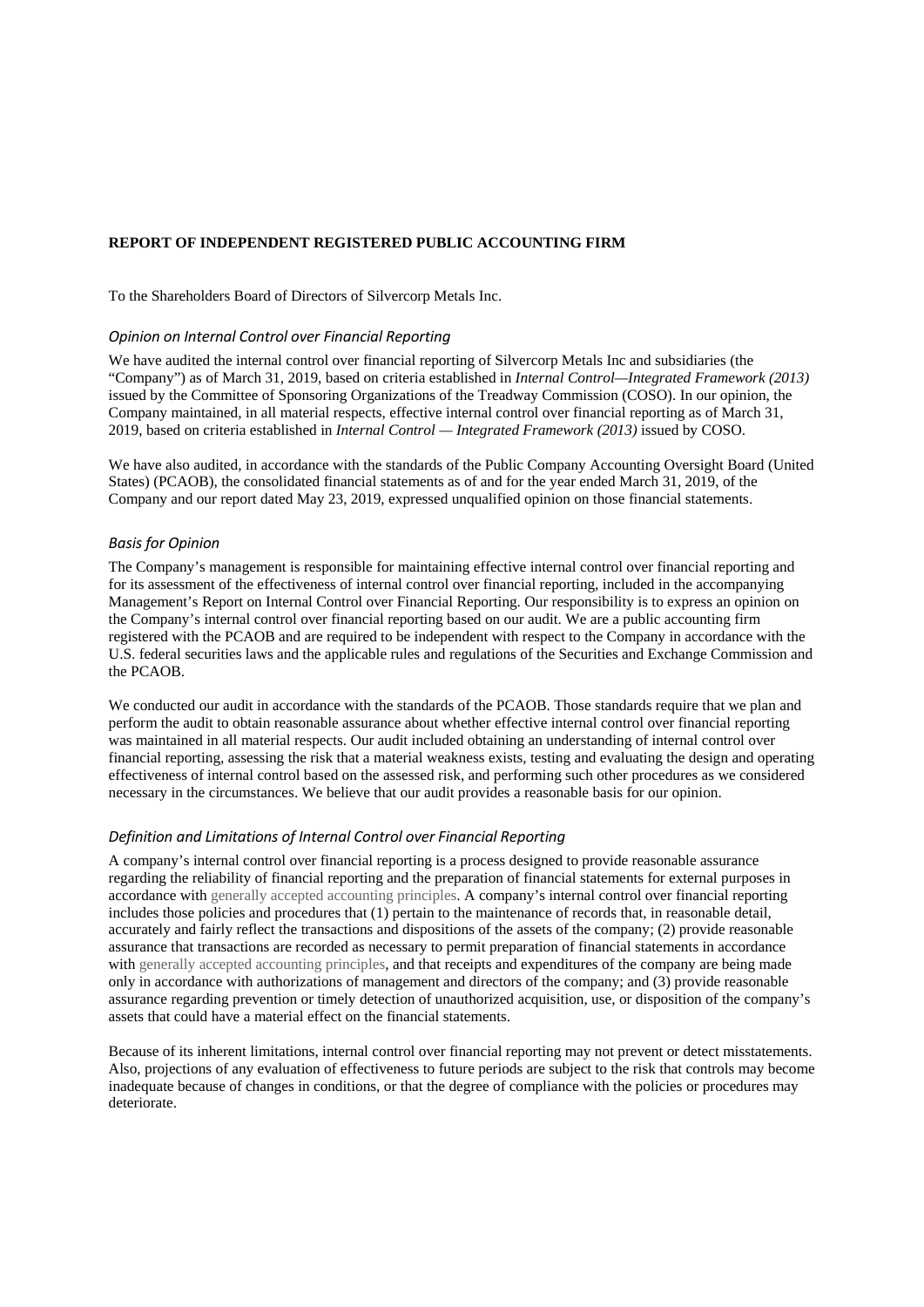### */s/ Deloitte LLP*

Chartered Professional Accountants Vancouver, Canada

**May 23, 2018**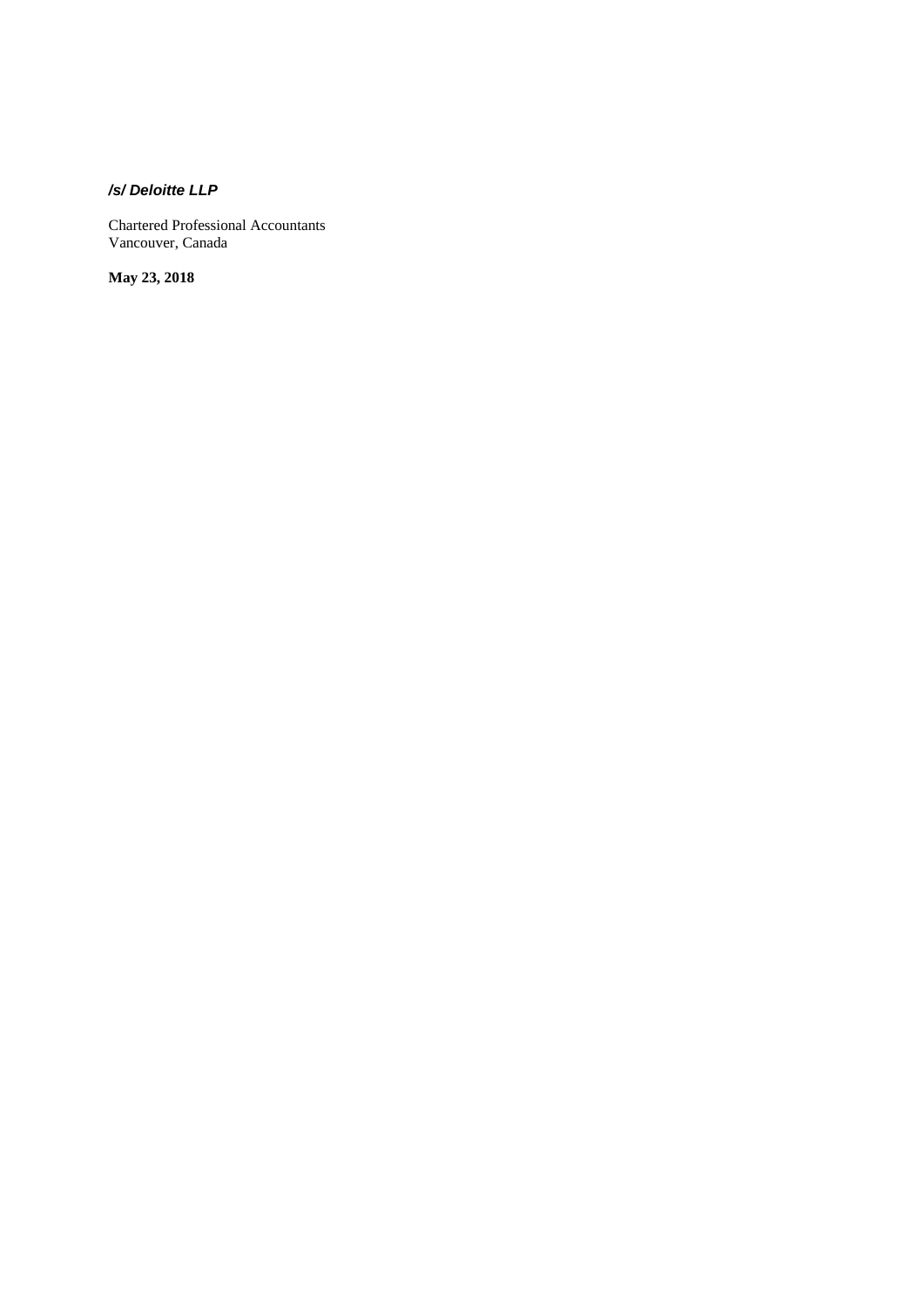### **Consolidated Statements of Financial Position**

*(Expressed in thousands of U.S. dollars)*

|                                                                      |              | As at March 31, | As at March 31, |
|----------------------------------------------------------------------|--------------|-----------------|-----------------|
|                                                                      | <b>Notes</b> | 2019            | 2018            |
| <b>ASSETS</b>                                                        |              |                 |                 |
| <b>Current Assets</b>                                                |              |                 |                 |
| Cash and cash equivalents                                            | 24           | \$<br>67,441    | \$<br>49,199    |
| Short-term investments                                               | 3            | 47,836          | 56,910          |
| Trade and other receivables                                          |              | 467             | 676             |
| Inventories                                                          | 4            | 10,836          | 11,018          |
| Due from related parties                                             | 15           | 3,022           | 11              |
| Income tax receivable                                                |              | 1,301           | 534             |
| Prepaids and deposits                                                |              | 3,958           | 4,456           |
|                                                                      |              | 134,861         | 122,804         |
| <b>Non-current Assets</b>                                            |              |                 |                 |
| Long-term prepaids and deposits                                      |              | 769             | 954             |
| Reclamation deposits                                                 |              | 7,953           | 5,712           |
| Investment in an associate                                           | 5            | 38,703          | 38,001          |
| Other investments                                                    | 6            | 9,253           | 6,132           |
| Plant and equipment                                                  | 7            | 68,617          | 71,211          |
| Mineral rights and properties                                        | 8            | 238,920         | 232,080         |
| <b>TOTAL ASSETS</b>                                                  |              | \$<br>499,076   | \$<br>476,894   |
|                                                                      |              |                 |                 |
| <b>LIABILITIES AND EQUITY</b>                                        |              |                 |                 |
| <b>Current Liabilities</b>                                           |              |                 |                 |
| Accounts payable and accrued liabilities                             |              | \$<br>29,856    | \$<br>25,198    |
| Bank loan                                                            | 9            | 4,475           |                 |
| Deposits received                                                    |              | 3,040           | 6,806           |
| Income tax payable                                                   |              | 502             | 303             |
|                                                                      |              | 37,873          | 32,307          |
| <b>Non-current Liabilities</b>                                       |              |                 |                 |
| Deferred income tax liabilities                                      | 19           | 34,334          | 33,310          |
| Environmental rehabilitation                                         | 10           | 13,688          | 13,098          |
| <b>Total Liabilities</b>                                             |              | 85,895          | 78,715          |
| Equity                                                               |              |                 |                 |
| Share capital                                                        |              | 231,269         | 228,729         |
| Share option reserve                                                 |              | 15,898          | 14,690          |
| Reserves                                                             | 12           | 25,409          | 25,409          |
| Accumulated other comprehensive loss                                 | 13           | (41, 864)       | (25, 875)       |
| Retained earnings                                                    |              | 116,734         | 86,283          |
| Total equity attributable to the equity holders of the Company       |              | 347,446         | 329,236         |
| Non-controlling interests                                            | 14           | 65,735          | 68,943          |
| <b>Total Equity</b>                                                  |              | 413,181         | 398,179         |
|                                                                      |              |                 |                 |
| TOTAL LIABILITIES AND EQUITY<br><b>Commitments and contingencies</b> | 23           | \$<br>499,076   | \$<br>476,894   |
|                                                                      |              |                 |                 |
| Approved on behalf of the Board:                                     |              |                 |                 |
| (Signed) David Kong                                                  |              |                 |                 |
| Director                                                             |              |                 |                 |
| (Signed) Rui Feng                                                    |              |                 |                 |
| Director                                                             |              |                 |                 |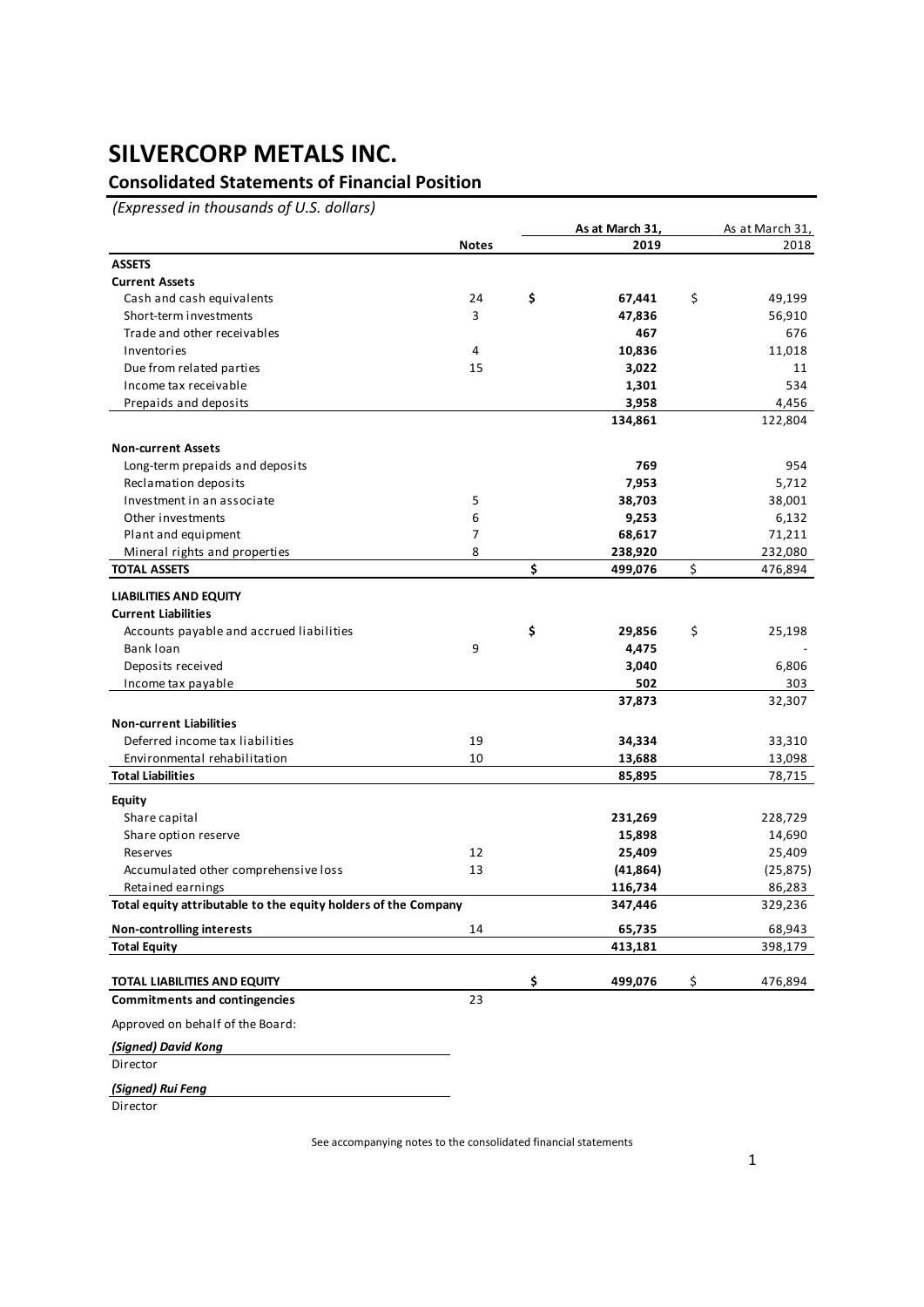### **Consolidated Statements of Income**

*(Expressed in thousands of U.S. dollars, except numbers for share and per share figures)*

|                                                                                             |              | Years Ended March 31, |                  |     |                  |  |  |  |
|---------------------------------------------------------------------------------------------|--------------|-----------------------|------------------|-----|------------------|--|--|--|
|                                                                                             | <b>Notes</b> |                       | 2019             |     | 2018             |  |  |  |
|                                                                                             |              |                       |                  |     |                  |  |  |  |
| <b>Sales</b>                                                                                | 22(c)        | \$                    | 170,519          | -\$ | 170,039          |  |  |  |
| Cost of sales                                                                               |              |                       |                  |     |                  |  |  |  |
| <b>Production costs</b>                                                                     |              |                       | 62,461           |     | 59,144           |  |  |  |
| Mineral resource taxes                                                                      |              |                       | 4,864            |     | 4,764            |  |  |  |
| Depreciation and amortization                                                               |              |                       | 19,997           |     | 18,247           |  |  |  |
|                                                                                             |              |                       | 87,322           |     | 82,155           |  |  |  |
| <b>Gross profit</b>                                                                         |              |                       | 83,197           |     | 87,884           |  |  |  |
| General and administrative                                                                  | 16           |                       | 19,427           |     | 18,685           |  |  |  |
| Government fees and other taxes                                                             | 17           |                       | 2,699            |     | 2,971            |  |  |  |
| Foreign exchange (gain) loss                                                                |              |                       | (1, 361)         |     | 1,628            |  |  |  |
| Loss on disposal of plant and equipment                                                     | 7            |                       | 401              |     | 329              |  |  |  |
| Gain on disposal of NSR                                                                     |              |                       |                  |     | (4,320)          |  |  |  |
| Share of loss in associate                                                                  | 5            |                       | 330              |     | 700              |  |  |  |
| Dilution gain on investment in associate                                                    |              |                       |                  |     | (822)            |  |  |  |
| Reclassification of other comprehensive loss upon                                           |              |                       |                  |     |                  |  |  |  |
| ownership dilution of investment in associate                                               |              |                       |                  |     | 18               |  |  |  |
| Impairment reversal of investment in associate<br>Impairment reversal of mineral rights and | 5            |                       | (1,899)          |     | (4, 714)         |  |  |  |
| properties                                                                                  | 8            |                       | (7,279)          |     |                  |  |  |  |
| Other expense (income)                                                                      |              |                       | 806              |     | (2,016)          |  |  |  |
| Income from operations                                                                      |              |                       | 70,073           |     | 75,425           |  |  |  |
| Finance income                                                                              | 18           |                       | 3,476            |     | 2,839            |  |  |  |
| Finance costs                                                                               | 18           |                       | (631)            |     | (449)            |  |  |  |
| Income before income taxes                                                                  |              |                       | 72,918           |     | 77,815           |  |  |  |
| Income tax expense                                                                          | 19           |                       | 20,871           |     | 18,919           |  |  |  |
| Net income                                                                                  |              | Ś                     | 52,047           | Ś.  | 58,896           |  |  |  |
| Attributable to:                                                                            |              |                       |                  |     |                  |  |  |  |
|                                                                                             |              | \$                    | 39,724           | Ŝ.  |                  |  |  |  |
| Equity holders of the Company                                                               | 14           |                       |                  |     | 46,994           |  |  |  |
| Non-controlling interests                                                                   |              | \$                    | 12,323<br>52,047 | \$  | 11,902<br>58,896 |  |  |  |
|                                                                                             |              |                       |                  |     |                  |  |  |  |
| Earnings per share attributable to the equity holders of the Company                        |              |                       |                  |     |                  |  |  |  |
| Basic earnings per share                                                                    | 11(e)        | <u>\$</u>             | 0.24             | \$  | 0.28             |  |  |  |
| Diluted earnings per share                                                                  | 11(e)        | \$                    | 0.23             | \$  | 0.27             |  |  |  |
| Weighted Average Number of Shares Outstanding - Basic                                       |              |                       | 168,483,412      |     | 167,848,117      |  |  |  |
| Weighted Average Number of Shares Outstanding - Diluted                                     |              |                       | 170,386,993      |     | 171,405,904      |  |  |  |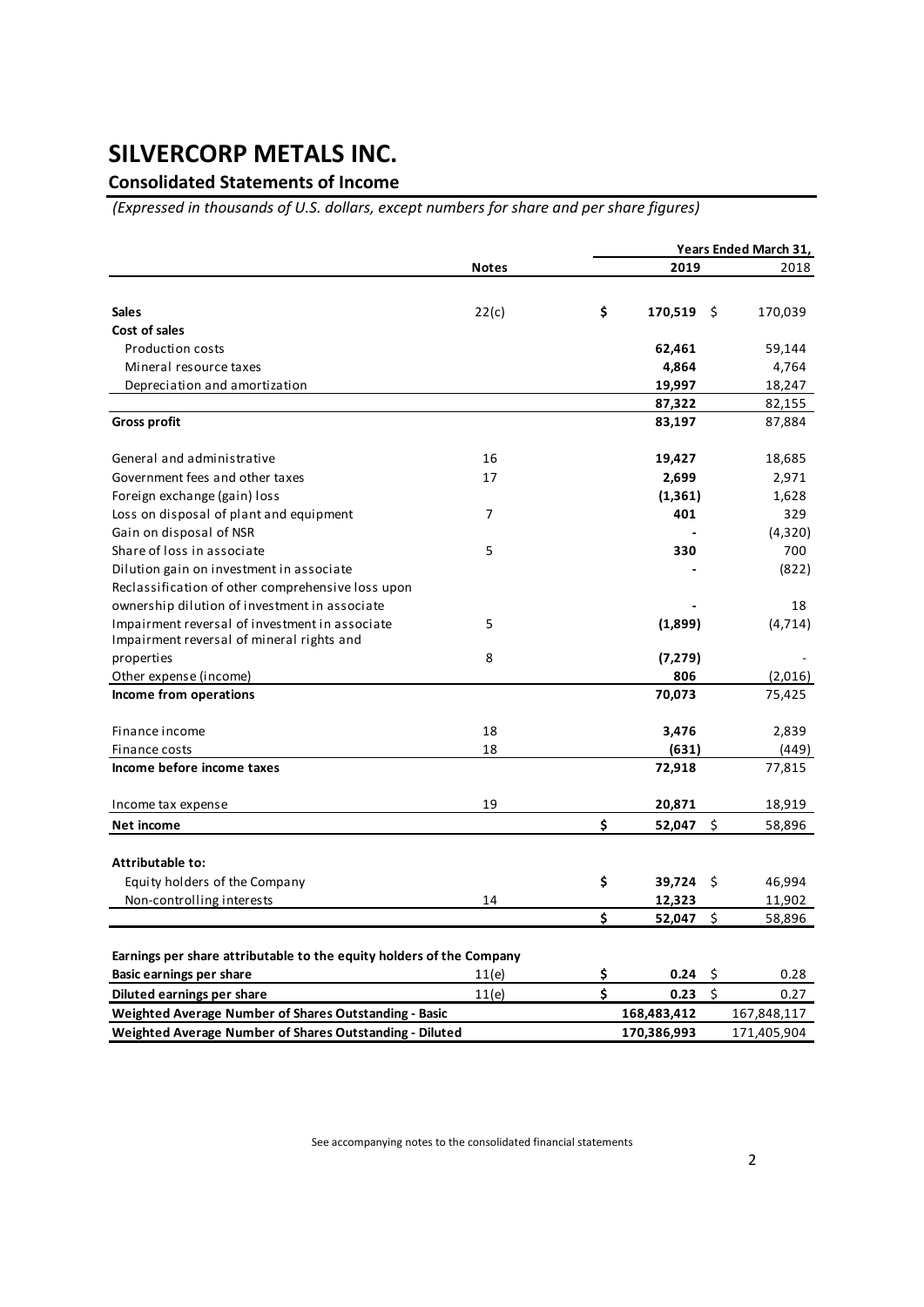### **Consolidated Statements of Comprehensive Income**

*(Expressed in thousands of U.S. dollars)*

|                                                                                      |              |    |               | Years Ended March 31, |
|--------------------------------------------------------------------------------------|--------------|----|---------------|-----------------------|
|                                                                                      | <b>Notes</b> |    | 2019          | 2018                  |
| Net income                                                                           |              | \$ | $52,047$ \$   | 58,896                |
| Other comprehensive income (loss), net of taxes:                                     |              |    |               |                       |
| Items that may subsequently be reclassified to net income or loss:                   |              |    |               |                       |
| Currency translation adjustment, net of tax of \$nil                                 |              |    | (21, 831)     | 28,831                |
| Share of other comprehensive income in associate                                     | 5            |    | 398           | 461                   |
| Reclassification to net income upon ownership dilution of investment in associate    |              |    |               | 18                    |
| Items that will not subsequently be reclassified to net income or loss:              |              |    |               |                       |
| Change in fair value on equity investments designated as FVTOCI, net of tax of \$nil | 6            |    | 2,380         | 378                   |
| Other comprehensive (loss) income, net of taxes                                      |              | \$ | $(19,053)$ \$ | 29,688                |
| Attributable to:                                                                     |              |    |               |                       |
| Equity holders of the Company                                                        |              | \$ | $(15,989)$ \$ | 24,544                |
| Non-controlling interests                                                            | 14           |    | (3,064)       | 5,144                 |
|                                                                                      |              | Ś  | $(19,053)$ \$ | 29,688                |
| Total comprehensive income                                                           |              | \$ | $32,994$ \$   | 88,584                |
|                                                                                      |              |    |               |                       |
| Attributable to:                                                                     |              |    |               |                       |
| Equity holders of the Company                                                        |              | \$ | $23,735$ \$   | 71,538                |
| Non-controlling interests                                                            |              |    | 9,259         | 17,046                |
|                                                                                      |              | Ś. | $32,994$ \$   | 88,584                |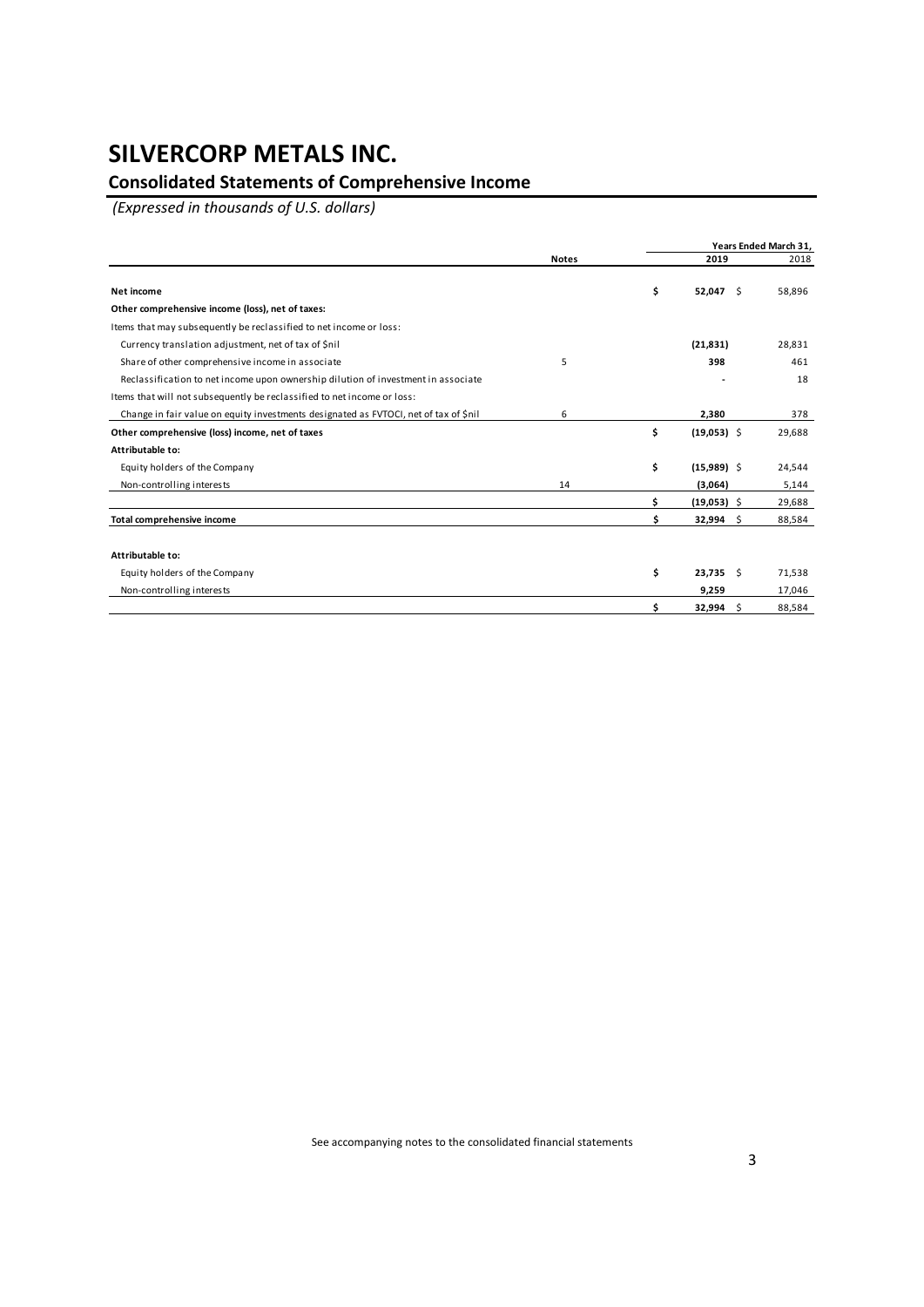### **Consolidated Statements of Cash Flows**

*(Expressed in thousands of U.S. dollars)*

|                                                               |                |                   | Years Ended March 31, |
|---------------------------------------------------------------|----------------|-------------------|-----------------------|
|                                                               | <b>Notes</b>   | 2019              | 2018                  |
| Cash provided by                                              |                |                   |                       |
| <b>Operating activities</b>                                   |                |                   |                       |
| Net income                                                    |                | \$<br>$52,047$ \$ | 58,896                |
| Add (deduct) items not affecting cash:                        |                |                   |                       |
| Finance costs                                                 | 18             | 631               | 449                   |
| Depreciation, amortization and depletion                      |                | 21,250            | 19,442                |
| Share of loss in associate                                    | 5              | 330               | 700                   |
| Dilution gain on investment in associate                      |                |                   | (822)                 |
| Reclassification of other comprehensive loss upon ownership   |                |                   |                       |
| dilution of investment in associate                           |                |                   | 18                    |
| Gain on disposal of NSR                                       |                |                   | (4,320)               |
| Impairment reversal of investment in associate                | 5              | (1,899)           | (4, 714)              |
| Impairment reversal of mineral rights and properties          | 8              | (7, 279)          |                       |
| Income tax expense                                            | 19             | 20,871            | 18,919                |
| Finance income                                                | 18             | (3, 476)          | (2,839)               |
| Loss on disposal of plant and equipment                       | $\overline{7}$ | 401               | 329                   |
| Share-based compensation                                      | 11(b)          | 1,896             | 1,566                 |
| Reclamation expenditures and deposits                         | 10             | (2,788)           | (194)                 |
| Income taxes paid                                             |                | (18, 225)         | (19, 743)             |
| Interest received                                             |                | 3,476             | 2,839                 |
| Interest paid                                                 | 9              | (144)             |                       |
| Changes in non-cash operating working capital                 | 24             | 659               | (2,625)               |
| Net cash provided by operating activities                     |                | 67,750            | 67,901                |
| <b>Investing activities</b>                                   |                |                   |                       |
| Mineral rights and properties                                 |                |                   |                       |
| Capital expenditures                                          |                | (28,049)          | (20, 948)             |
| Plant and equipment                                           |                |                   |                       |
| Additions                                                     |                | (6,258)           | (6, 152)              |
| Proceeds on disposals                                         | $\overline{7}$ | 31                | 33                    |
| Other investments                                             |                |                   |                       |
| Acquisition                                                   |                | (1,018)           |                       |
| Investment in associate                                       | 5              | (107)             | (23, 861)             |
| Net redemption (purchases) of short-term investments          |                | 5,969             | (30, 803)             |
| Net cash used in investing activities                         |                | (29, 432)         | (81, 731)             |
| <b>Financing activities</b>                                   |                |                   |                       |
| Related parties                                               |                |                   |                       |
| Payments made                                                 |                | (2,989)           |                       |
| Bank loan                                                     |                |                   |                       |
| Proceeds                                                      | 9              | 4,527             |                       |
| Non-controlling interests                                     |                |                   |                       |
| Distribution                                                  | 14             | (13,259)          | (7, 785)              |
| Acquisition                                                   | 14             | (1, 121)          |                       |
| Cash dividends distributed                                    | 11(c)          | (4,208)           | (3, 362)              |
| Proceeds from issuance of common shares                       |                | 1,852             | 550                   |
| Common shares repurchased as part of normal course issuer bid |                |                   | (4, 177)              |
| Net cash used in financing activities                         |                | (15, 198)         | (14, 774)             |
| Effect of exchange rate changes on cash and cash equivalents  |                | (4,878)           | 4,800                 |
| Increase (decrease) in cash and cash equivalents              |                | 18,242            | (23, 804)             |
| Cash and cash equivalents, beginning of the year              |                | 49,199            | 73,003                |
| Cash and cash equivalents, end of the year                    |                | \$<br>67,441 \$   | 49,199                |
| Supplementary cash flow information                           | 24             |                   |                       |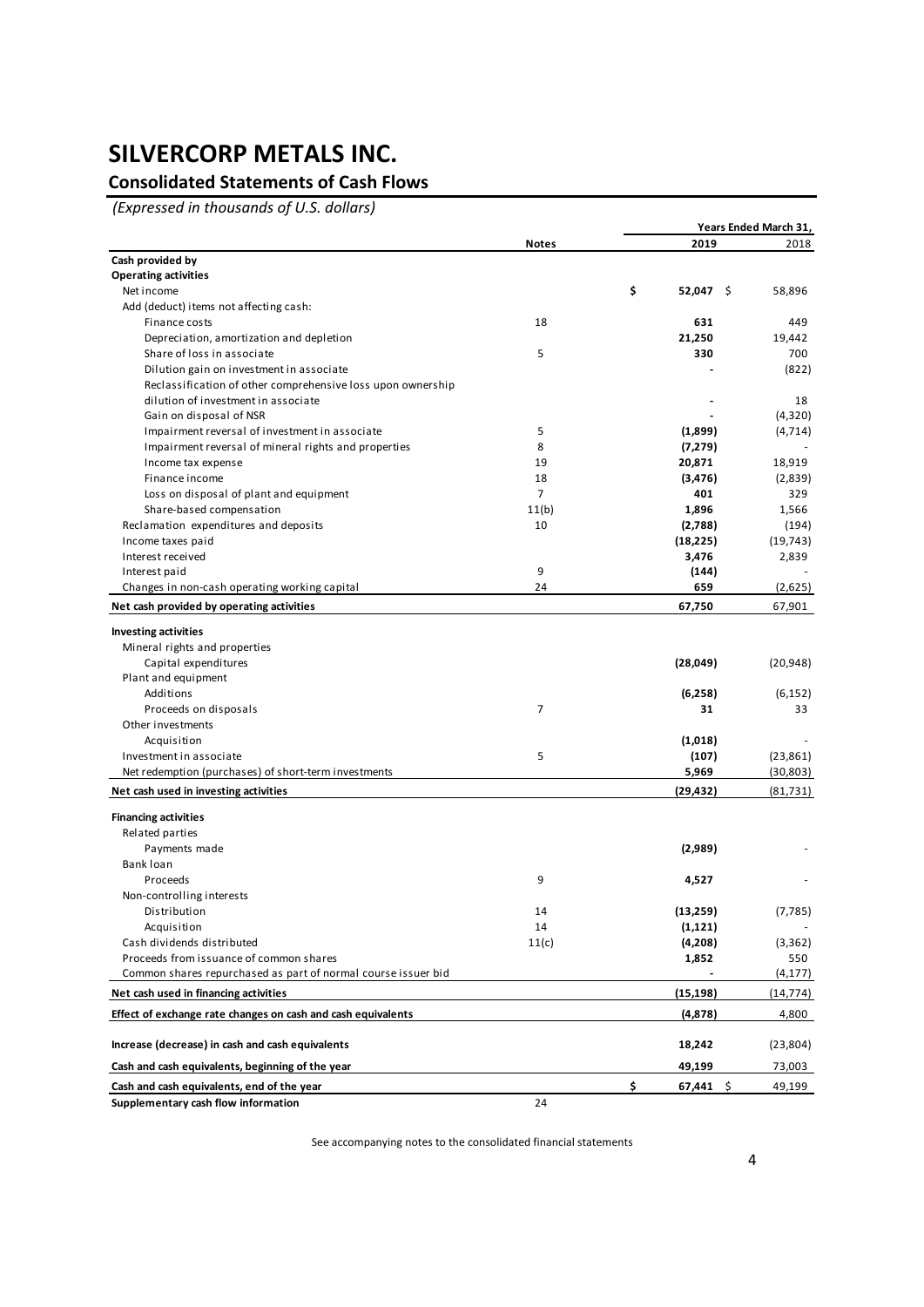### **Consolidated Statements of Changes in Equity**

*(Expressed in thousands of U.S. dollars, except numbers for share figures)*

|                                               |              | Share capital |           |   |         |                 |    |                          |                    |     |                                      |              |                        |
|-----------------------------------------------|--------------|---------------|-----------|---|---------|-----------------|----|--------------------------|--------------------|-----|--------------------------------------|--------------|------------------------|
|                                               |              |               |           |   | Share   |                 |    | Accumulated other        |                    |     | Total equity attributable            | Non-         |                        |
|                                               |              | Number of     |           |   | option  |                 |    | comprehensive            | Retained           |     | to the equity holders of controlling |              |                        |
|                                               | <b>Notes</b> | shares        | Amount    |   | reserve | Reserves        |    | loss                     | earnings           |     | the Company                          |              | interests Total equity |
| Balance, April 1, 2017                        |              | 167,889,636   | \$232,155 |   | 13,325  | \$25,409        | -Ś | (50, 419)                | 42,651<br>S        | -Ś  | 263,121                              | 54,814       | S.<br>317,935          |
| Options exercised                             |              | 857,020       | 751       |   | (201)   |                 |    |                          |                    |     | 550                                  |              | 550                    |
| Share-based compensation                      |              |               |           |   | 1,566   |                 |    |                          |                    |     | 1,566                                |              | 1,566                  |
| Dividends declared                            |              |               |           |   |         |                 |    | $\sim$                   | (3, 362)           |     | (3, 362)                             |              | (3, 362)               |
| Distribution to non-controlling interests     |              |               |           |   |         |                 |    |                          |                    |     | $\overline{\phantom{a}}$             | (2,917)      | (2, 917)               |
| Common shares repurchased as part of normal   |              |               |           |   |         |                 |    |                          |                    |     |                                      |              |                        |
| course issuer bid                             |              | (1,717,100)   | (4, 177)  |   |         |                 |    |                          |                    |     | (4, 177)                             |              | (4, 177)               |
| Comprehensive income                          |              |               |           |   |         |                 |    | 24,544                   | 46,994             |     | 71,538                               | 17,046       | 88,584                 |
| Balance, March 31, 2018                       |              | 167,029,556   | \$228,729 | s | 14,690  | $$25,409$ \$    |    | (25, 875)                | 86,283<br>-S       | . S | 329,236                              | 68,943       | 398,179                |
| Options exercised                             |              | 2,812,496     | 2,540     |   | (688)   |                 |    |                          |                    |     | 1,852                                |              | 1,852                  |
| Share-based compensation                      | 11(b)        |               |           |   | 1,896   |                 |    |                          |                    |     | 1,896                                |              | 1,896                  |
| Dividends declared                            | 11(c)        |               |           |   |         |                 |    | $\sim$                   | (4,208)            |     | (4,208)                              |              | (4,208)                |
| Distribution to non-controlling interests     | 14           |               |           |   |         |                 |    |                          |                    |     | $\overline{\phantom{a}}$             | (13, 259)    | (13, 259)              |
| Disposition of non-controlling interests upon |              |               |           |   |         |                 |    |                          |                    |     |                                      |              |                        |
| wound-up of a subsidiary                      | 14           |               |           |   |         |                 |    |                          |                    |     | $\overline{\phantom{a}}$             | (1,002)      | (1,002)                |
| Acquisition of non-controlling interest       | 14           |               |           |   |         |                 |    | $\overline{\phantom{a}}$ | (5,065)            |     | (5,065)                              | 1,794        | (3, 271)               |
| Comprehensive (loss) income                   |              |               |           |   |         |                 |    | (15,989)                 | 39,724             |     | 23,735                               | 9,259        | 32,994                 |
| <b>Balance, March 31, 2019</b>                |              | 169,842,052   | \$231,269 |   |         | 15,898 \$25,409 |    |                          | (41,864) \$116,734 | -S  | 347,446                              | 65,735<br>-S | 413,181<br>-S          |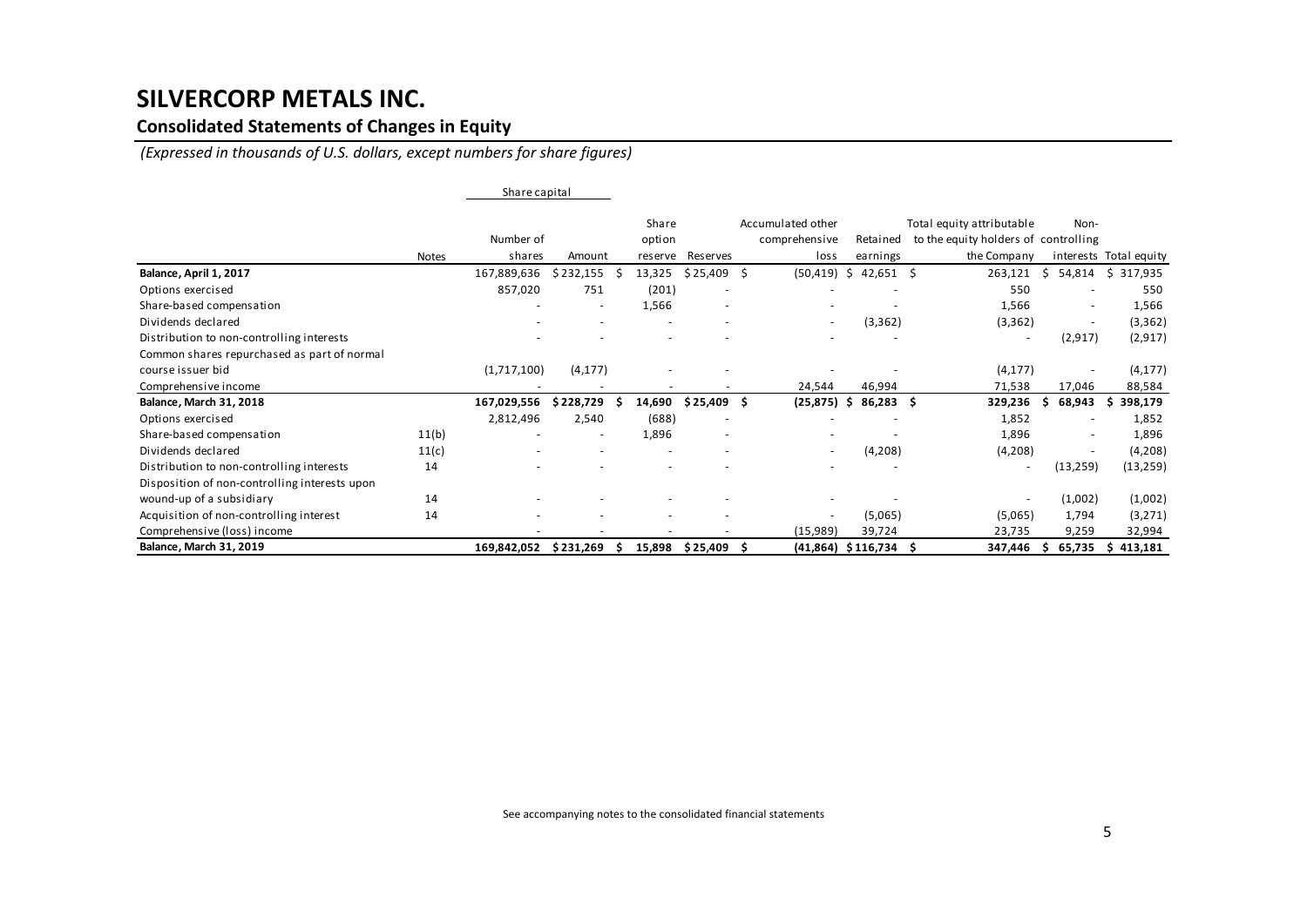### **Notes to Consolidated Financial Statements**

*(Expressed in thousands of U.S. dollars, except per share and share data, unless otherwise stated)*

#### **1. CORPORATE INFORMATION**

Silvercorp Metals Inc., along with its subsidiary companies (collectively the "Company"), is engaged in the acquisition, exploration, development, and mining of precious and base metal mineral properties. The Company's producing mines and other current exploration and development projects are in China.

The Company is a publicly listed company incorporated in the Province of British Columbia, Canada, with limited liability under the legislation of the Province of British Columbia. The Company's shares are traded on the Toronto Stock Exchange and the NYSE American Stock Exchange.

The head office, registered address and records office of the Company are located at 200 Granville Street, Suite 1378, Vancouver, British Columbia, Canada, V6C 1S4.

#### **2. SIGNIFICANT ACCOUNTING POLICIES**

#### *(a) Statement of Compliance*

These consolidated financial statements have been prepared in accordance with International Financial Reporting Standards ("IFRS") as issued by the International Accounting Standards Board ("IASB"). The policies applied in these consolidated financial statements are based on IFRS in effect as of March 31, 2019.

These consolidated financial statements were authorized for issue in accordance with a resolution of the Board of Directors dated on May 22, 2019.

#### *(b)Adoption of New Accounting Standards*

New accounting standards adopted by the Company during the year ended March 31, 2019 are as follow:

#### *IFRS 9 (2014) – Financial Instruments (amended 2014)*

On April 1, 2018, the Company adopted, retrospectively without restatement, IFRS 9 – Financial Instruments, the final version issued in 2014 by IASB ("IFRS 9 (2014)"). As the Company applied IFRS 9 (2010) effective April 1, 2011, the adoption of IFRS 9 (2014) has no impact on the classification or the carrying value of the Company's financial instruments. IFRS 9 (2014) introduced a single expected credit loss impairment model for the financial assets measured at amortized cost and for debt instrument at fair value through other comprehensive income, which is based on changes in credit quality since initial recognition. The adoption of the expected credit loss impairment model did not have a significant impact on the Company's financial statements. IFRS 9 (2014) change the requirements for hedge effectiveness and consequently for the application of hedge accounting. As the Company does not apply hedge accounting, the adoption of IFRS 9 (2014) with regards to hedge accounting did not impact the Company or its accounting policies.

#### *IFRS 15 – Revenue from contracts with customers*

On April 1, 2018, the Company adopted IFRS 15 – Revenue from Contracts with Customers ("IFRS 15") which supersedes IAS 18 – Revenue ("IAS 18"). IFRS 15 establishes a single five-step model framework for determining the nature, amount, timing and uncertainty of revenue and cash flows arising from a contract with a customer. The standard is effective for annual periods beginning on or after January 1, 2018. The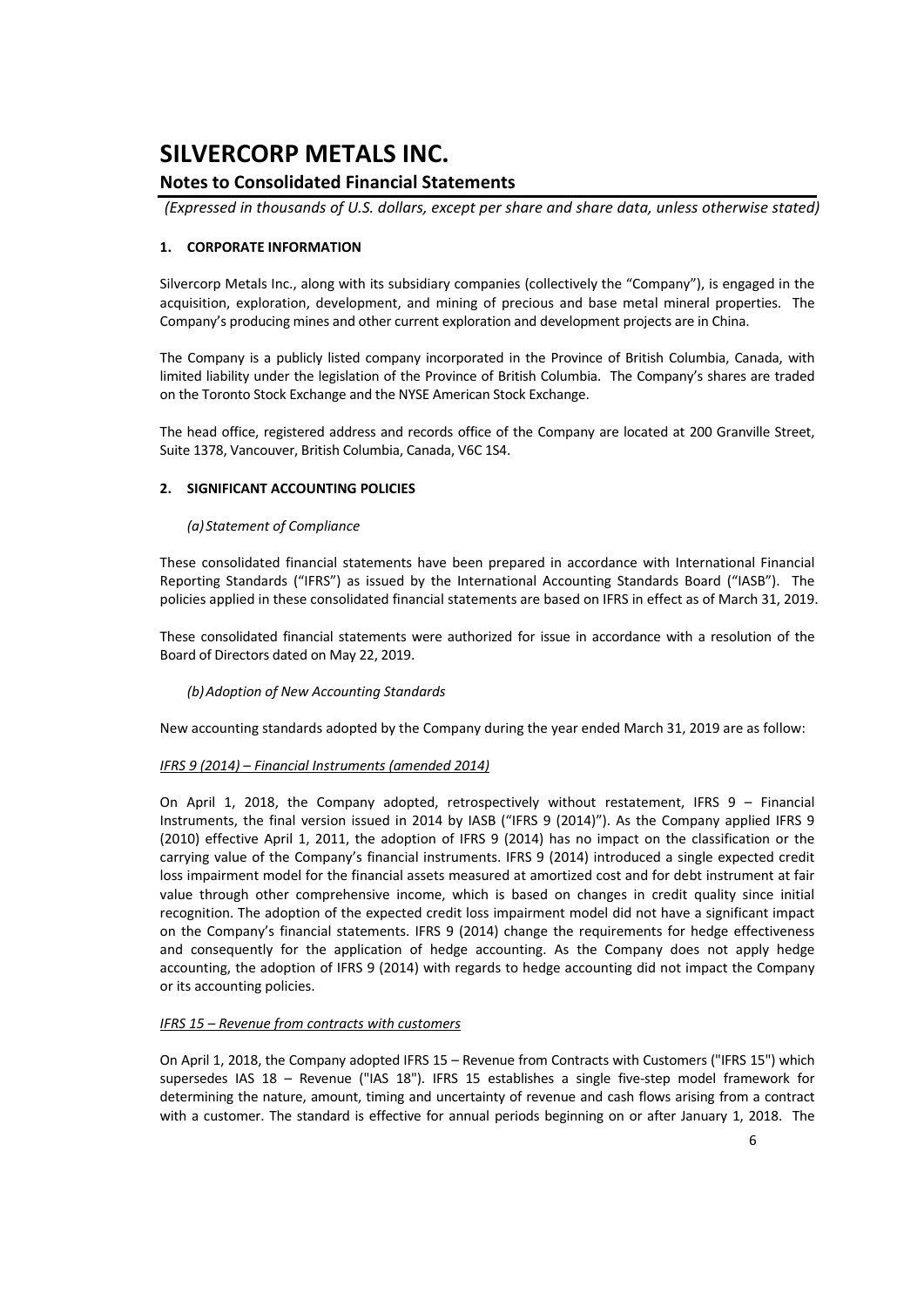### **Notes to Consolidated Financial Statements**

*(Expressed in thousands of U.S. dollars, except per share and share data, unless otherwise stated)*

Company applied IFRS 15 using the modified restropective transition approach. The application of this standard had no impact on the Company's financial statements.

IFRS 15 requires entities to recognize revenue when 'control' of goods or services transfers to the customer whereas the previous standard, IAS 18, required entities to recognize revenue when the 'risks and rewards' of the goods or services transfer to the customer. The Company concluded there is no change in the timing of revenue recognition of its concentrate sales under the new standard as the point of transfer of risks and rewards of goods and services and transfer of control occur at the same time. As such, no adjustment was required to the Company's financial statements.

Additionally, IFRS15 requires entities to apportion price attributable to contracts from customers to distinct performance obligations on a relative standalone selling price basis. In accordance with the terms of the Company's concentrate sales contracts, customers are required to arrange and pay for transportation to pick up the concentrates at the Company's milling facilities. As such, no distinct service was provided and allocation of purchase price was not required.

IFRS 15 requires that variable consideration should only be recognized to the extent that it is highly probable that a significant reversal in the amount of cumulative revenue recognized will not occur. The Company concluded that the adjustments relating to the final assay results for the quantity and quality of concentrate sold and the retroactive pricing adjustment for the new pricing terms are not significant and does not constrain the recognition of revenue.

The Company concluded after review of its revenue streams and underlying contracts with customers that the adoption of IFRS 15 has no material impact on the Company's financial statements.

#### *Other scope amendments*

The Company has adopted IFRIC interpretation 22 – Foreign currency transaction and advanced consideration, and narrow scope amendments to IFRS 2 – Share‐based payment, which did not have a material impact on the Company's financial statements.

#### *(c) Basis of Consolidation*

These consolidated financial statements include the accounts of the Company and its wholly or partially owned subsidiaries.

Subsidiaries are consolidated from the date on which the Company obtains control up to the date of the disposition of control. Control is achieved when the Company has power over the subsidiary, is exposed or has rights to variable returns from its involvement with the subsidiary; and has the ability to use its power to affect its returns.

For non-wholly-owned subsidiaries over which the Company has control, the net assets attributable to outside equity shareholders are presented as "non‐controlling interests" in the equity section of the consolidated statements of financial position. Net income for the period that is attributable to the non‐ controlling interests is calculated based on the ownership of the non‐controlling interest shareholders in the subsidiary. Adjustments to recognize the non‐controlling interests' share of changes to the subsidiary's equity are made even if this results in the non-controlling interests having a deficit balance. Changes in the Company's ownership interest in a subsidiary that do not result in a loss of control are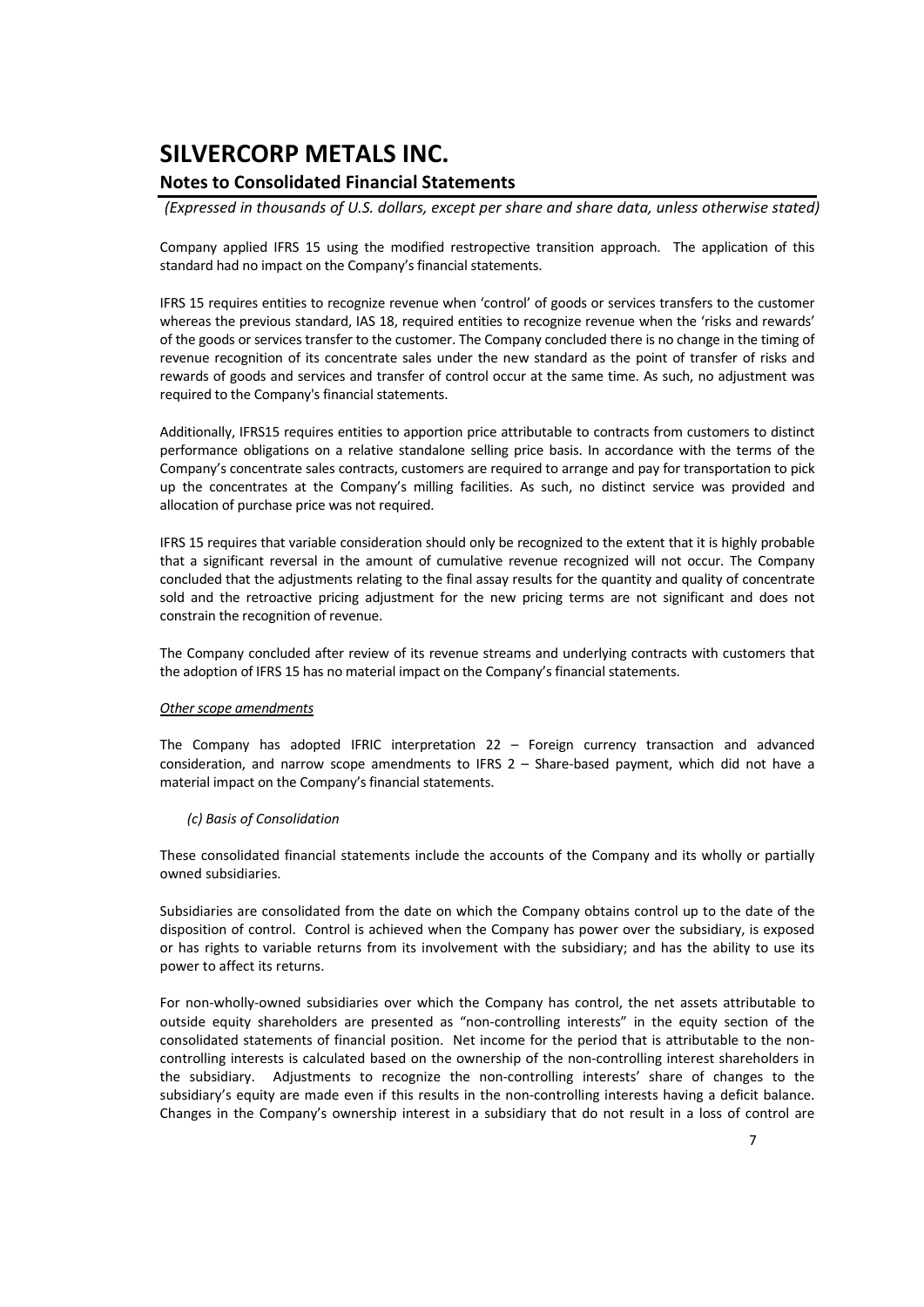### **Notes to Consolidated Financial Statements**

*(Expressed in thousands of U.S. dollars, except per share and share data, unless otherwise stated)*

recorded as equity transactions. The carrying amount of non‐controlling interests is adjusted to reflect the change in the non‐controlling interests' relative interests in the subsidiary and the difference between the adjustment to the carrying amount of non-controlling interest and the Company's share of proceeds received and/or consideration paid is recognized directly in equity and attributed to equity holders of the Company.

Balances, transactions, revenues and expenses between the Company and its subsidiaries are eliminated on consolidation.

Details of the Company's significant subsidiaries which are consolidated are as follows:

|                                                    | Proportion of ownership interest held |               |           |           |                      |
|----------------------------------------------------|---------------------------------------|---------------|-----------|-----------|----------------------|
|                                                    |                                       | Place of      | March 31, | March 31, |                      |
| Name of subsidiaries                               | Principal activity                    | incorporation | 2019      | 2018      | Mineral properties   |
| Silvercorp Metals China Inc.                       | Holding company                       | Canada        | 100%      | 100%      |                      |
| Silvercorp Metals (China) Inc.                     | Holding company                       | China         | 100%      | 100%      |                      |
| 0875786 B.C. LTD.                                  | Holding company                       | Canada        | 100%      | 100%      |                      |
| Fortune Mining Limited                             | Holding company                       | BVI (i)       | 100%      | 100%      | <b>RZY</b>           |
| Fortune Copper Limited                             | Holding company                       | <b>BVI</b>    | 100%      | 100%      |                      |
| Fortune Gold Mining Limited                        | Holding company                       | <b>BVI</b>    | 100%      | 100%      |                      |
| Victor Resources Ltd.                              | Holding company                       | <b>BVI</b>    | 100%      | 100%      |                      |
| Yangtze Mining Ltd.                                | Holding company                       | <b>BVI</b>    | 100%      | 100%      |                      |
| Victor Mining Ltd.                                 | Holding company                       | <b>BVI</b>    | 100%      | 100%      |                      |
| Yangtze Mining (H.K.) Ltd.                         | Holding company                       | Hong Kong     | 100%      | 100%      |                      |
| Fortune Gold Mining (H.K.) Limited                 | Holding company                       | Hong Kong     | 100%      | 100%      |                      |
| Wonder Success Limited                             | Holding company                       | Hong Kong     | 100%      | 100%      |                      |
| Henan Huawei Mining Co. Ltd. ("Henan Huawei")      | Mining                                | China         | 80%       | 80%       | Ying Mining District |
| Henan Found Mining Co. Ltd. ("Henan Found")        | Mining                                | China         | 77.5%     | 77.5%     |                      |
| Songxian Gold Mining Co., Ltd. ("SX Gold")         | Mining                                | China         | 77.5%     | 77.5%     | XHP                  |
| Xinshao Yunxiang Mining Co., Ltd. ("Yunxiang")     | Mining                                | China         | 70%       | 70%       | <b>BYP</b>           |
| Guangdong Found Mining Co. Ltd. (Guangdong Found") | Mining                                | China         | 99%       | 95%       | GC                   |

(i) British Virgin Islands ("BVI")

#### *(d)Investments in Associates*

An associate is an entity over which the Company has significant influence, and is not a subsidiary or joint venture. Significant influence is presumed to exist when the Company has power to be actively involved and influential in financial and operating policy decisions of the associate but does not have control or joint control over those policies.

The Company accounts for its investments in associates using the equity method. Under the equity method, the Company's investment in an associate is initially recognized at cost and subsequently increased or decreased to recognize the Company's share of profit and loss of the associate and for impairment losses after the initial recognition date. The Company's share of an associate's loss that are in excess of its investment are recognized only to the extent that the Company has incurred legal or constructive obligations or made payments on behalf of the associate. The Company's share of comprehensive income or losses attributable to shareholders of associates are recognized in comprehensive income during the period. The carrying amount of the Company's investments in associates also include any long‐term debt interests which in substance form part of the Company's net investment. Distributions received from an associate are accounted for as a reduction in the carrying amount of the Company's investment.

At the end of each reporting period, the Company assesses whether there is any objective evidence that an investment in an associate is impaired. Objective evidence includes observable data indicating there is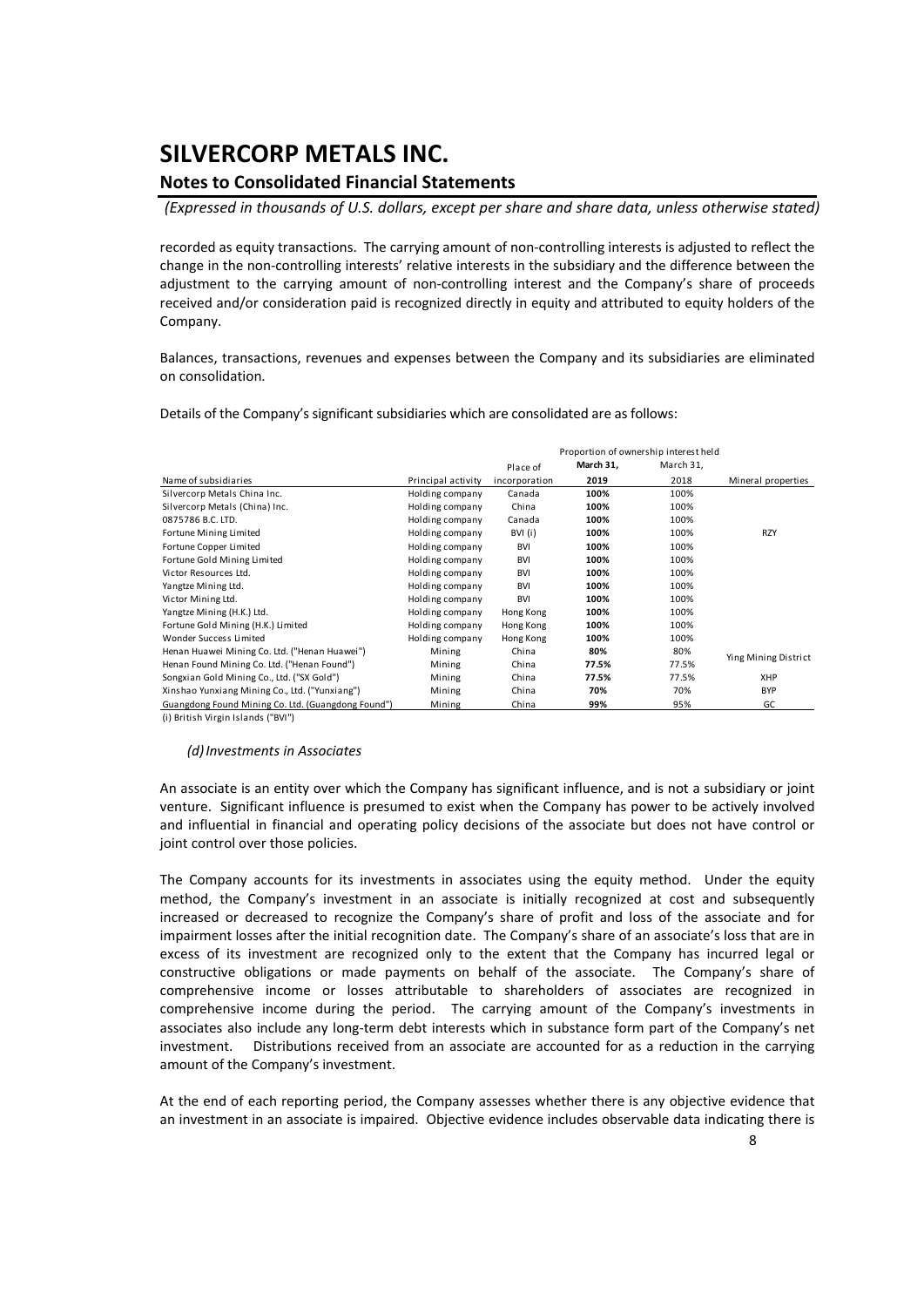*(Expressed in thousands of U.S. dollars, except per share and share data, unless otherwise stated)*

a measurable decrease in the estimated future cash flows of the associate's operations. When there is objective evidence that an investment in an associate is impaired, the carrying amount is compared to its recoverable amount, being the higher of its fair value less cost to sell and value in use. An impairment loss is recognized if the recoverable amount is less than its carrying amount. When an impairment loss reverses in a subsequent period, the carrying amount of the investment is increased to the revised estimate of recoverable amount to the extent that the increased carrying amount does not exceed the carrying amount that would have been determined had an impairment loss not been previously recognized. Impairment losses and reversal of impairment losses, if any, are recognized in net income in the period in which the relevant circumstances are identified.

Details of the Company's associate are as follows:

|                                   |                    |               |           | Proportion of ownership interest held |
|-----------------------------------|--------------------|---------------|-----------|---------------------------------------|
|                                   |                    | Place of      | March 31. | March 31.                             |
| Name of associate                 | Principal activity | incorporation | 2019      | 2018                                  |
| New Pacific Metals Corp. ("NUAG") | Mining             | Canada        | 29.6%     | 29.8%                                 |

#### *(e) Business Combinations*

Business combinations are accounted for using the acquisition method. The cost of an acquisition is measured as the aggregate of the consideration transferred, measured at acquisition date fair value and the amount of any non-controlling interest in the acquiree. For each business combination, the Company elects whether it measures the non‐controlling interest in the acquiree either at fair value or at the proportionate share of the acquiree's identifiable net assets. Acquisition costs incurred are expensed and included in general and administrative expenses.

When the Company acquires a business, it assesses the financial assets and liabilities assumed for appropriate classification and designation in accordance with the contractual terms, economic circumstances and pertinent conditions as at the acquisition date.

If the business combination is achieved in stages, the acquisition date fair value of the acquirer's previously held equity interest in the acquiree is remeasured to fair value at the acquisition date through profit or loss.

#### *(f) Foreign Currency Translation*

The functional currency for each subsidiary of the Company is the currency of the primary economic environment in which the entity operates. The functional currency of the head office, Canadian subsidiaries and all intermediate holding companies is the Canadian dollar ("CAD"). The functional currency of all Chinese subsidiaries is the Chinese Renminbi ("RMB").

Foreign currency monetary assets and liabilities are translated into the functional currency using exchange rates prevailing at the balance sheet date. Foreign currency non-monetary assets are translated using exchange rates prevailing at the transaction date. Foreign exchange gains and losses are included in the determination of net income.

The consolidated financial statements are presented in U.S. dollars ("USD"). The financial position and results of the Company's entities are translated from functional currencies to USD as follows: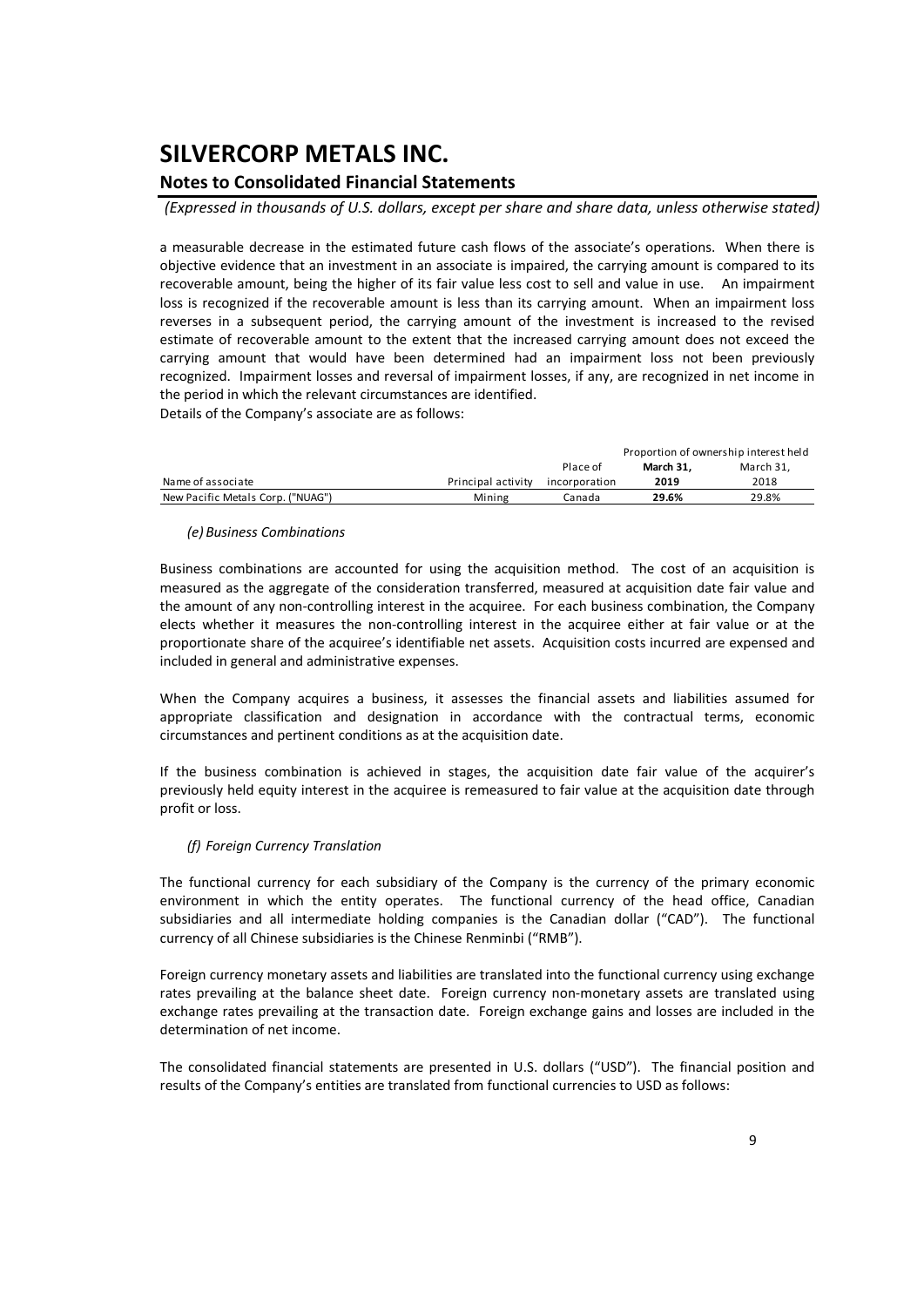### **Notes to Consolidated Financial Statements**

*(Expressed in thousands of U.S. dollars, except per share and share data, unless otherwise stated)*

- assets and liabilities are translated using exchange rates prevailing at the balance sheet date;
- income and expenses are translated using average exchange rates prevailing during the period; and
- all resulting exchange gains and losses are included in other comprehensive income.

The Company treats inter-company loan balances, which are not intended to be repaid in the foreseeable future, as part of its net investment. When a foreign entity is sold, the historical exchange differences plus the foreign exchange impact that arises on the transaction are recognized in the statement of income as part of the gain or loss on sale.

#### *(g)Revenue Recognition*

Sales of all metals products, which are contained in direct smelting ore or concentrates, are recognized as revenue.

Upon application of IFRS 15 on April 1, 2018, revenue is recognized when control of metal products is transferred to customers in an amount that reflects the consideration the Company expects to receive in exchange for those products. In determining whether the Company has satisfied a performance obligation, it considers the indicators of the transfer of control, which include, but are not limited to, whether: the Company has a present right to payment; the customer has legal title to the asset; the Company has transferred physical possession of the asset to the customer; and the customer has the significant risks and rewards of ownership of the asset.

Prior to the application of IFRS 15 on April 1, 2018, revenue was recognized when the significant risks and rewards of ownership passed to customers, it was probable that economic benefits associated with the transaction flowed to the Company, the sale price was measured reliably, the Company had no significant continuing involvement and the costs incurred or to be incurred in respect of the transaction were measured reliably. These conditions for revenue were satisfied when title passed to customers. The passing of the title to customers was based on the terms of the sales contract, which was upon shipment of the products.

Product pricing is determined at the point revenue is recognized by reference to active and freely traded commodity markets. Under the Company's concentrate sales contracts with its customers, final commodity prices are set on a specified quotation period, typically ranging from ten to fifteen days around shipment date. Refining and treatment charges are netted against revenue from metal concentrate sales.

#### *(h)Cash and Cash Equivalents*

Cash and cash equivalents include cash, and short‐term money market instruments that are readily convertible to cash with original terms of three months or less.

#### *(i) Short‐term Investments*

Short-term investments consist of certificates of deposit and money market instruments, including cashable guaranteed investment certificates, bearer deposit notes and other financial assets with original terms of less than one year. Bonds traded on open markets are also included in short-term investments.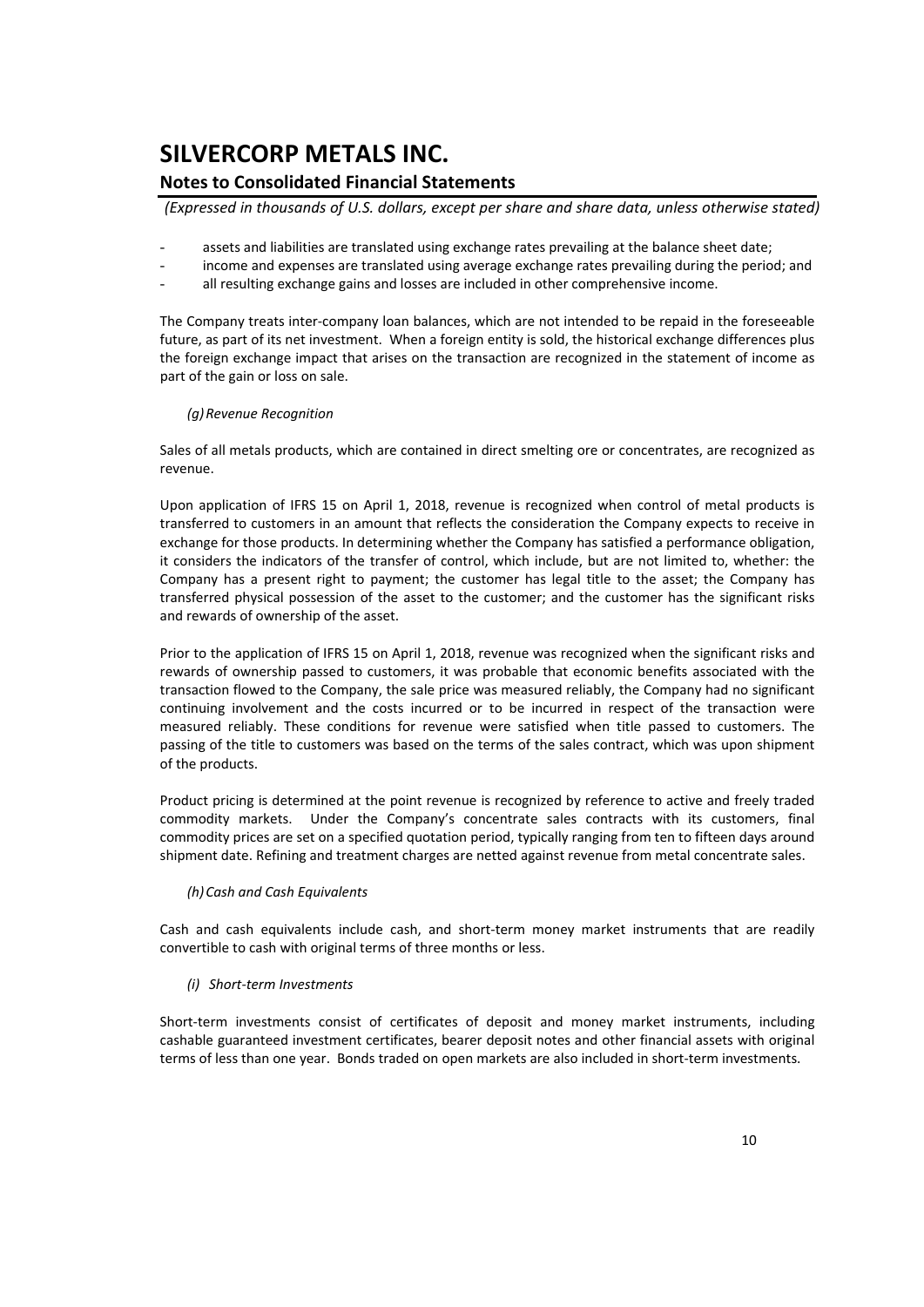*(Expressed in thousands of U.S. dollars, except per share and share data, unless otherwise stated)*

#### *(j) Inventories*

Inventories include metals contained in concentrates, direct smelting ore, stockpile ore and operating materials and supplies. The classification of metals inventory is determined by the stage at which the ore is in the production process. Mined materials that do not contain a minimum quantity of metal needed to compensate the estimated processing expenses for recovery of the contained metal, are not classified as inventory and are assigned no value.

Direct smelting ore and stockpiled ore are valued at the lower of mining cost and net realizable value. Mining cost includes the cost of raw material, mining contractor cost, direct labour costs, depletion and depreciation, and applicable production overheads, based on normal operating capacity. Concentrate inventories are valued at the lower of cost and net realizable value. The cost of concentrate inventories includes the mining cost for stockpiled ore milled, freight charges for shipping stockpile ore from mine sites to mill sites and milling cost. Milling cost includes cost of materials and supplies, direct labour costs, and applicable production overheads cost, based on normal operating capacity. Material and supplies are valued at the lower of cost, determined on a weighted average cost basis, and net realizable value.

Net realizable value is the estimated selling price in the ordinary course of business, less estimated costs of completion and the estimated costs necessary to make the sales.

#### *(k) Plant and Equipment*

Plant and equipment are initially recorded at cost, including all directly attributable costs to bring the assets to the location and condition necessary for it to be capable of operating in the manner intended by management. Plant and equipment are subsequently measured at cost less accumulated depreciation and impairment losses. Depreciation is computed on a straight‐line basis based on the nature and useful lives of the assets. The significant classes of plant and equipment and their estimated useful lives are as follows:

| <b>Buildings</b>       | 20 years   |
|------------------------|------------|
| Office equipment       | 5 years    |
| Machinery              | 5-10 years |
| Motor vehicles         | 5 years    |
| Land use rights        | 50 years   |
| Leasehold improvements | 5 years    |

Subsequent costs that meet the asset recognition criteria are capitalized, while costs incurred that do not extend the economic useful life of an asset are considered repairs and maintenance, which are accounted for as an expense recognized during the period.

Assets under construction are capitalized as construction‐in‐progress. The cost of construction‐in‐progress comprises of the asset's purchase price and any costs directly attributable to bringing it into working condition for its intended use. Construction‐in‐progress assets are transferred to other respective asset classes and are depreciated when they are completed and available for use.

Upon disposal or abandonment, the carrying amounts of plant and equipment are derecognized and any associated gain or loss is recognized in net income.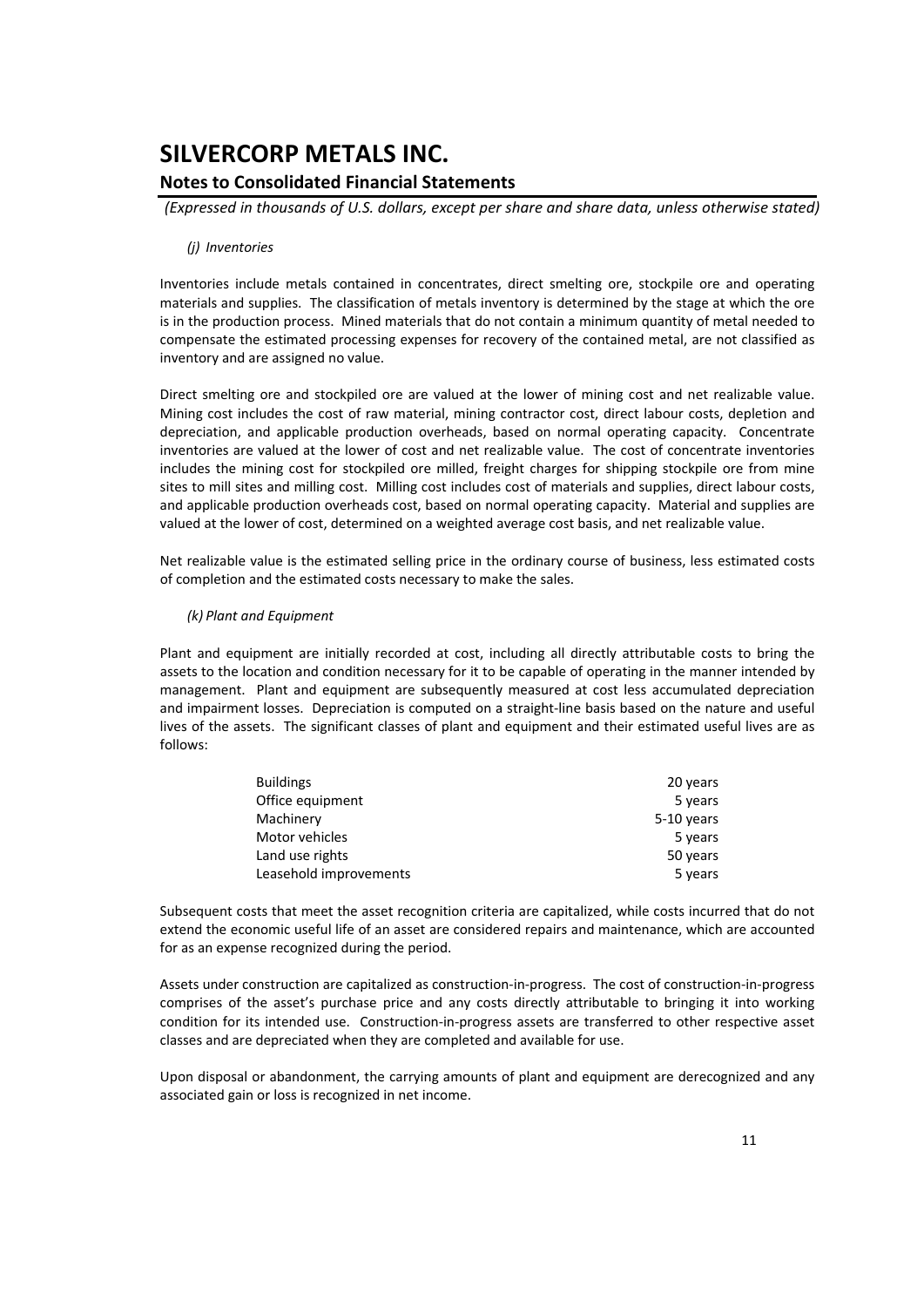*(Expressed in thousands of U.S. dollars, except per share and share data, unless otherwise stated)*

#### *(l) Mineral Rights and Properties*

The cost of acquiring mineral rights and properties as part of a business combination is capitalized and represents the property's fair value at the date of acquisition. Fair value is determined by estimating the value of the property's reserves, resources and exploration potential where appropriate. The cost of acquiring or renewing an exploration or mining permit or mineral rights and properties not as part of a business combination is recognized at the amount paid and capitalized.

Exploration and evaluation costs incurred associated with specific mineral rights and properties prior to demonstrable technical feasibility and commercial viability of extracting a mineral resource are capitalized. The Company determines that a property is in the development stage when it has completed a positive economic analysis of the mineral deposit. Subsequent development costs incurred prior to the commercial production stage are capitalized and included in the carrying amount of the related property in the period incurred. Proceeds from sales during this period, if any, are offset against costs capitalized.

When a property has achieved operational results that are expected to remain at a sustainable operational level over a period of time, it enters the commercial production stage. Quantitative and qualitative factors indicating the achievement of commercial production stage include but are not limited to the following:

- ‐ A significant portion of planned capacity, production levels, grades and recovery rate are achieved at a sustainable level;
- ‐ completion of major mine and plant components;
- significant milestones such as obtaining necessary permits and production inputs are achieved to allow continuous and sustainable operations; and
- management's intended operating results are being achieved consistently for a period of time.

Production costs incurred during commercial production stage are included in cost of sales. Development costs incurred during commercial production stage that provide access to reserve and resources that will be produced in future periods that would not have otherwise been accessible are capitalized.

Upon commencement of commercial production, mineral rights and properties and capitalized expenditures, other than the mine right fee to renew a mining permit, are depleted over the mine's estimated life using the units of production method calculated based on proven and probable reserves. Estimation of proven and probable reserves for each property is updated when relative information is available; the result will be prospectively applied to calculate depletion amounts for future periods. If commercial production commences prior to the determination of proven and probable reserves, depletion is calculated based on the mineable portion of measured and indicated resources. Amounts capitalized for the mine right fee are depleted using the units of production method based on the mineral resources which were used to determine the mine right fee payable.

#### *(m) Impairment of Long‐lived Assets*

Long‐lived assets, including mineral rights and properties, plant and equipment are reviewed and tested for impairment when indicators of impairment are considered to exist. Impairment assessments are conducted at the level of cash‐generating units ("CGU"), which is the lowest level for which identifiable cash inflows are largely independent of the cash inflows of other assets. An impairment loss is recognized for any excess of carrying amount of a CGU over its recoverable amount, which is the greater of its fair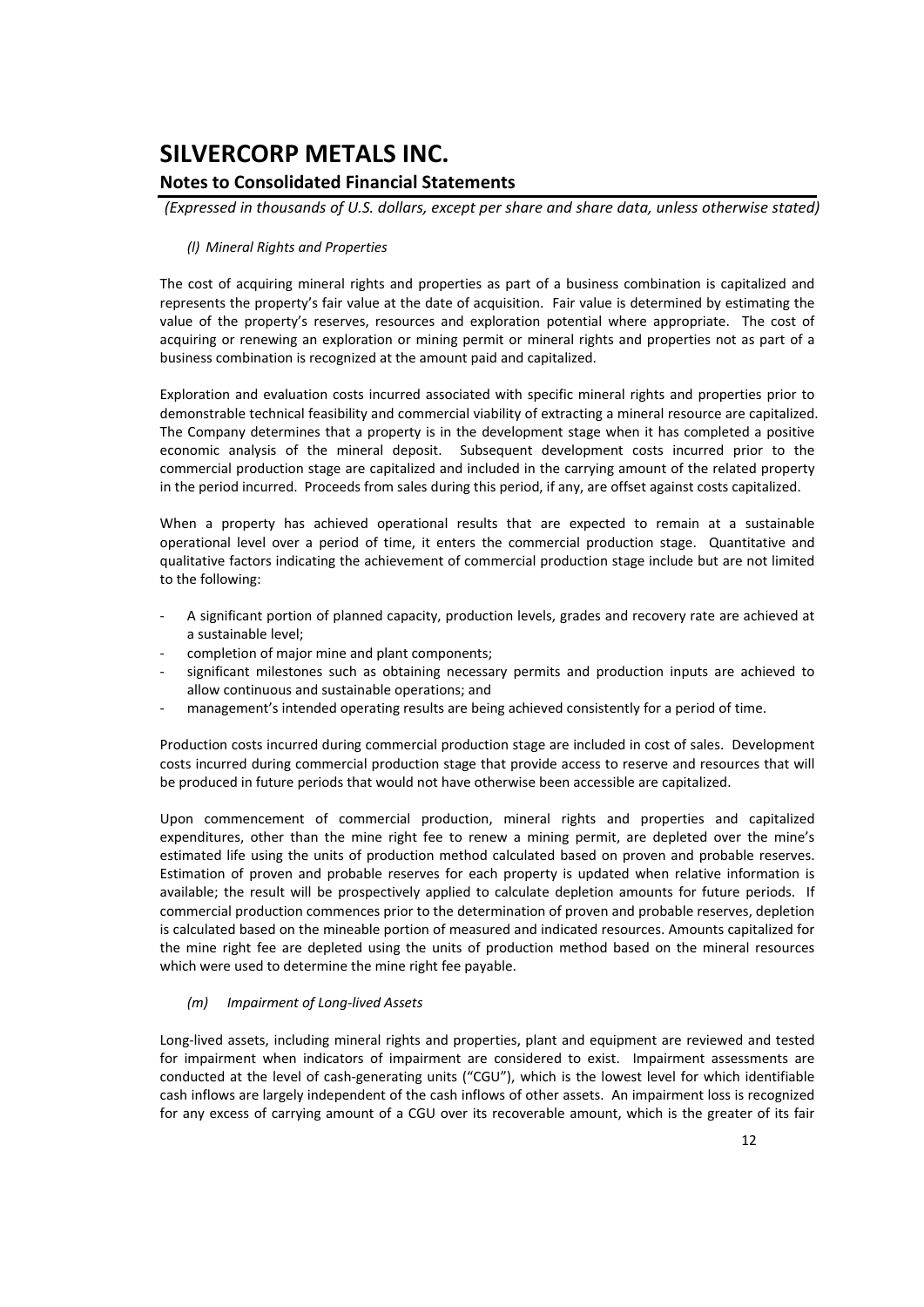*(Expressed in thousands of U.S. dollars, except per share and share data, unless otherwise stated)*

value less costs to sell and value in use. For mineral rights and properties and processing facilities, the recoverable amount is estimated as the discounted future net cash flows expected to be derived from expected future production, metal prices, and net proceeds from the disposition of assets on retirement, less operating and capital costs. Impairment losses are recognized in the period they are incurred.

For exploration and evaluation assets, indication of impairment includes but is not limited to, expiration of the right to explore, abandonment of the property, substantive expenditures in the specific area are neither budgeted nor planned, and exploration for and evaluation of mineral resources in the specific area have not led to the discovery of commercially viable quantities of mineral resources.

Impairment losses are reversed if the conditions that gave rise to the impairment are no longer present and it has been determined that the asset is no longer impaired as a result. This reversal is recognized in net income in the period the reversal occurs limited by the carrying value that would have been determined, net of any depreciation, had no impairment charge been recognized in prior years.

#### *(n) Environmental Rehabilitation Provision*

The mining, extraction and processing activities of the Company normally give rise to obligations for site closure or rehabilitation. Closure and decommissioning works can include facility decommissioning and dismantling; removal or treatment of waste materials; site and land rehabilitation. The extent of work required and the associated costs are dependent on the requirements of relevant authorities and the Company's environmental policies. Provisions for the cost of each closure and rehabilitation program are recognized at the time when environmental disturbance occurs. When the extent of disturbance increases over the life of an operation, the provision is increased accordingly. Costs included in the provision encompass all closure and decommissioning activity expected to occur progressively over the life of the operation and at the time of closure in connection with disturbances at the reporting date. Routine operating costs that may impact the ultimate closure and decommissioning activities, such as waste material handling conducted as an integral part of a mining or production process, are not included in the provision.

Costs arising from unforeseen circumstances, such as the contamination caused by unplanned discharges, are recognized as an expense and liability when the event gives rise to an obligation which is probable and capable of reliable estimation. The timing of the actual closure and decommissioning expenditure is dependent upon a number of factors such as the life and nature of the asset, the operating license conditions, and the environment in which the mine operates. Expenditure may occur before and after closure and can continue for an extended period of time dependent on closure and decommissioning requirements.

Closure and decommissioning provisions are measured at the expected amount of future cash flows, discounted to their present value for each operation. Discount rates used are specific to the underlying obligation. Significant judgments and estimates are involved in forming expectations of future activities and the amount and timing of the associated cash flows. Those expectations are formed based on existing environmental and regulatory requirements which give rise to a constructive or legal obligation.

When provisions for closure and decommissioning are initially recognized, the corresponding cost is capitalized as an asset, representing part of the cost of acquiring the future economic benefits of the operation. The capitalized cost of closure and decommissioning activities is recognized in Mineral Rights and Properties and depleted accordingly. The value of the provision is progressively increased over time as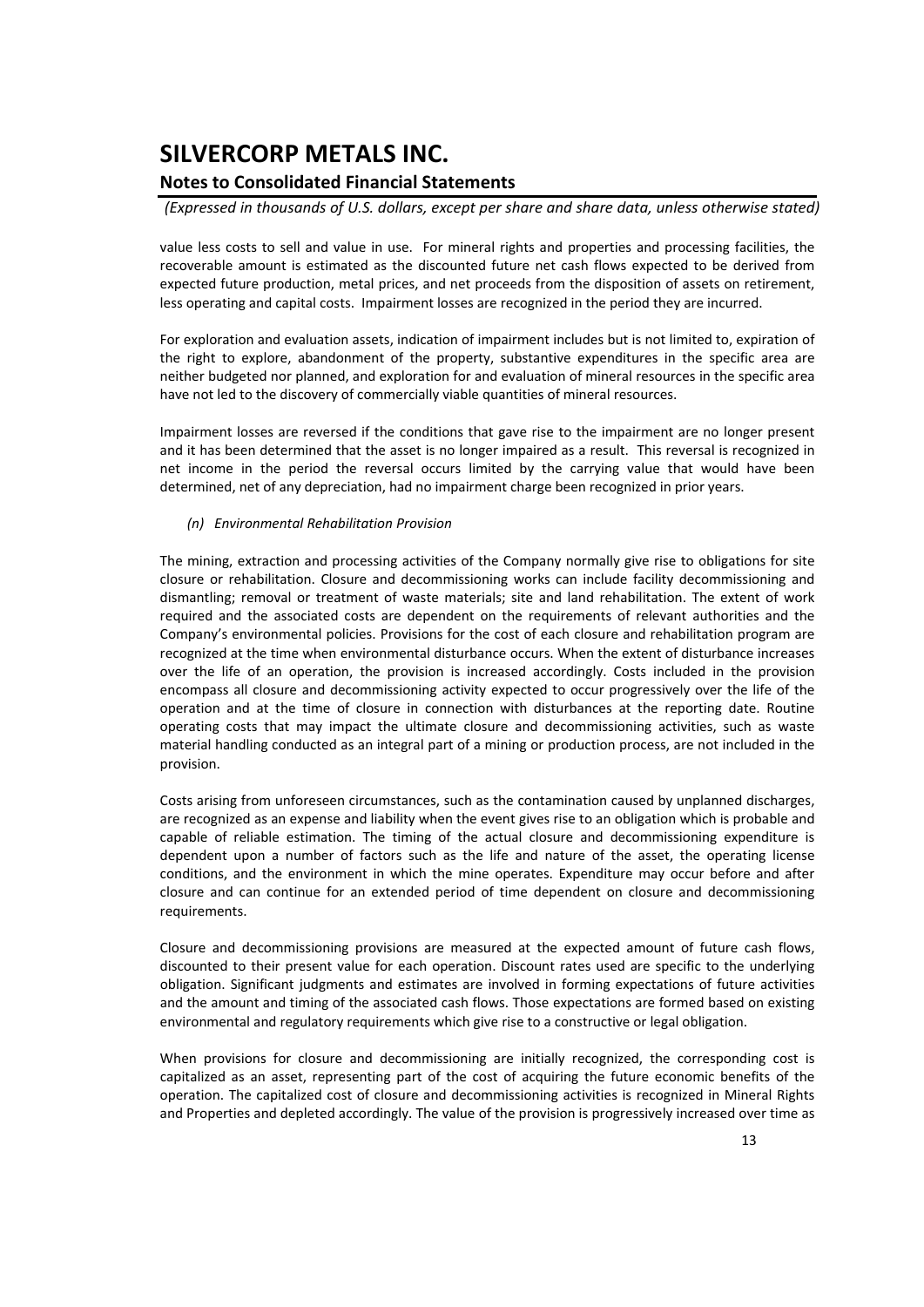### **Notes to Consolidated Financial Statements**

*(Expressed in thousands of U.S. dollars, except per share and share data, unless otherwise stated)*

the effect of discounting unwinds, creating an expense recognized in finance expenses. Closure and decommissioning provisions are also adjusted for changes in estimates. Those adjustments are accounted for as a change in the corresponding capitalized cost.

Adjustments to the estimated amount and timing of future closure and decommissioning cash flows are a normal occurrence in light of the significant judgments and estimates involved. The provision is reviewed at the end of each reporting period for changes to obligations, legislation or discount rates that impact estimated costs or lives of operations and adjusted to reflect current best estimate.

The cost of the related asset is adjusted for changes in the provision resulting from changes in the estimated cash flows or discount rate and the adjusted cost of the asset is depreciated prospectively.

#### *(o) Leases*

Contracts which contain the legal form of a lease are classified as either finance or operating leases. Finance lease represent leases that transfer substantially all of the risks and rewards of ownership of the leased asset. They are capitalized at the commencement of the lease at the lower of the fair value of the leased asset and the present value of the minimum lease payments. These capitalized costs are depreciated over the shorter of the period of expected use and the lease term. Lease in which a significant portion of the risks and rewards of ownership are retained by the lessor are classified as operating leases. Operating lease payments are included in general and administrative costs in the Company's consolidated statement of income on a straight-line basis over the period of the lease. In addition to contracts which take the legal form of a lease, other significant contracts are assessed to determine whether, in substance, they are or contain a lease, if the contractual arrangement contains the use of a specific asset and the right to use that asset. The Company will apply the new lease accounting standard, IFRS 16 – *Leases*, on April 1, 2019 (note 2(v)).

#### *(p)Borrowing Costs*

Borrowing costs that are directly attributable to the acquisition, construction or production of a qualifying asset, which necessarily takes a substantial period of time to get ready for its intended use or sale, are capitalized as part of the cost of that asset. All other borrowing costs are expensed in the period in which they are incurred. No borrowing costs were capitalized in the periods presented.

#### *(q) Share‐based Payments*

The Company recognizes share‐based compensation expense for all stock options awarded to employees, officers, directors, and consultants using the fair value method. The fair value of the stock options at the date of grant is expensed over the vesting periods of the stock options with a corresponding increase to equity. The fair value of options granted to employees, officers, and directors is determined using the Black‐Scholes option pricing model with market related inputs as of the date of grant. The fair value of stock options granted to consultants is measured at the fair value of the services delivered unless that fair value cannot be estimated reliably, which then is determined using the Black‐Scholes option pricing model. Stock options with graded vesting schedules are accounted for as separate grants with different vesting periods and fair values. Forfeitures are accounted for using estimates based on historical actual forfeiture data. Share-based compensation expenses for options granted to those working in exploration are capitalized in mineral rights and properties.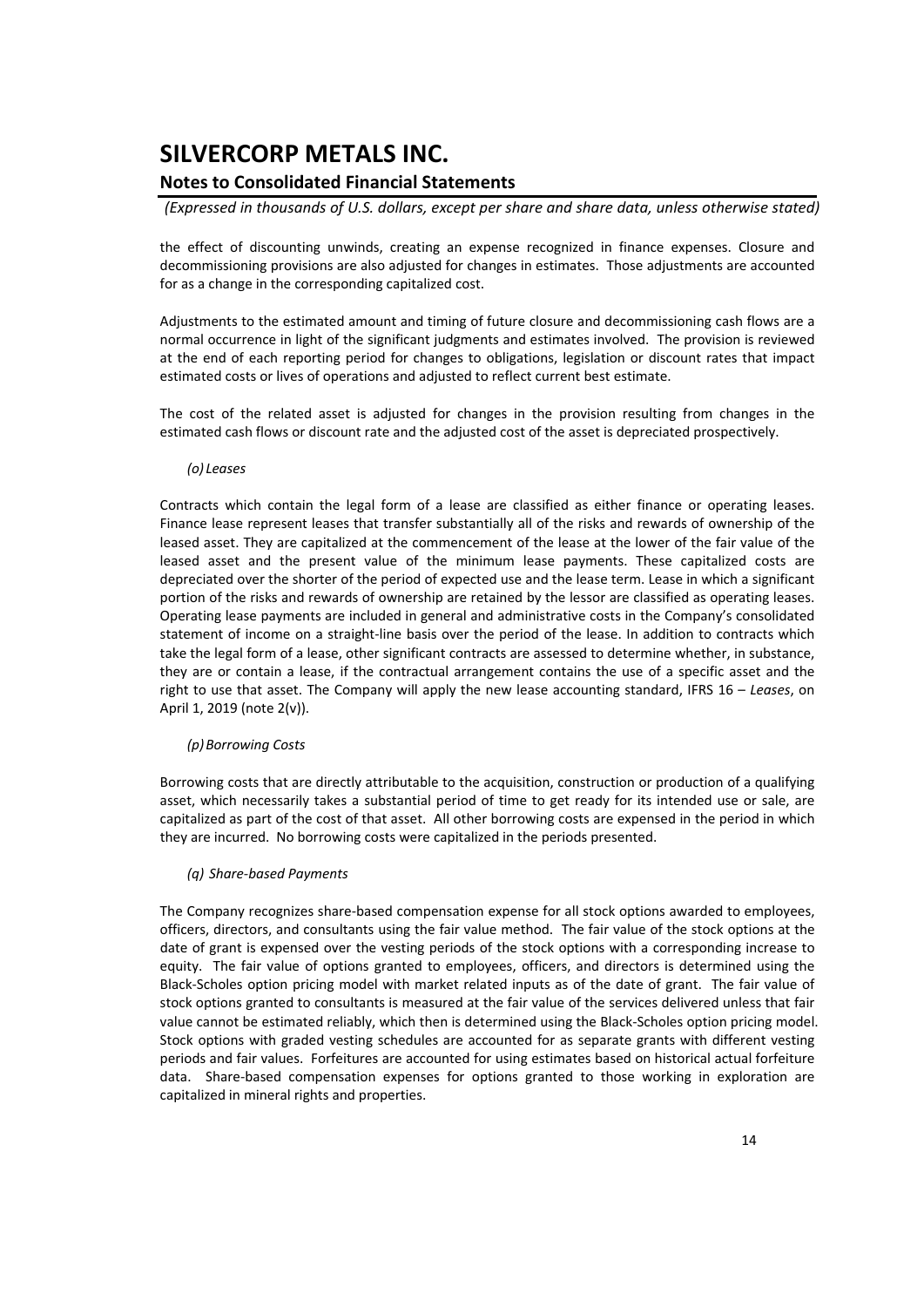*(Expressed in thousands of U.S. dollars, except per share and share data, unless otherwise stated)*

Upon the exercise of the stock option, consideration received and the related amount transferred from contributed surplus are recorded as share capital.

#### *(r) Income Taxes*

Current tax for each taxable entity is based on the local taxable income at the local statutory tax rate enacted or substantively enacted at the balance sheet date and includes adjustments to tax payable or recoverable in respect to previous periods.

Current tax assets and current tax liabilities are only offset if a legally enforceable right exists to set off the amounts, and the Company intends to settle on a net basis, or to realize the asset and settle the liability simultaneously.

Deferred tax is recognized using the balance sheet liability method on temporary differences at the reporting date between the tax bases of assets and liabilities, and their carrying amounts for financial reporting purposes. Deferred tax assets are recognized for all deductible temporary differences, carry forward of unused tax credits and unused tax losses, to the extent that it is probable that taxable profit will be available against which the deductible temporary differences, and the carry forward of unused tax credits and unused tax losses, can be utilized, except:

- where the deferred income tax asset relating to the deductible temporary difference arises from the initial recognition of an asset or liability in a transaction that is not a business combination and, at the time of the transaction, affects neither the accounting profit nor taxable profit or loss; and
- in respect of deductible temporary differences associated with investments in subsidiaries, associates and interests in joint ventures, deferred income tax assets are recognized only to the extent that it is probable that the temporary differences will reverse in the foreseeable future and taxable profit will be available against which the temporary differences can be utilized.

The carrying amount of deferred income tax assets is reviewed at the end of each reporting period and reduced to the extent that it is no longer probable that sufficient taxable profit will be available to allow all or part of the deferred income tax asset to be utilized. Unrecognized deferred income tax assets are reassessed at the end of each reporting period and are recognized to the extent that it has become probable that future taxable profit will be available to allow the deferred tax asset to be recovered.

Deferred income tax assets and liabilities are measured at the tax rates that are expected to apply to the year when the asset is realized or the liability is settled, based on tax rates (and tax laws) that have been enacted or substantively enacted by the end of the reporting period.

Deferred income tax relating to items recognized outside profit or loss is recognized in other comprehensive income or directly in equity.

Deferred income tax assets and deferred income tax liabilities are offset, if a legally enforceable right exists to set off current tax assets against current income tax liabilities and the deferred income taxes relate to the same taxable entity and the same taxation authority.

#### *(s) Earnings per Share*

Earnings per share are computed by dividing net income available to equity holders of the Company by the weighted average number of common shares outstanding for the period. Diluted earnings per share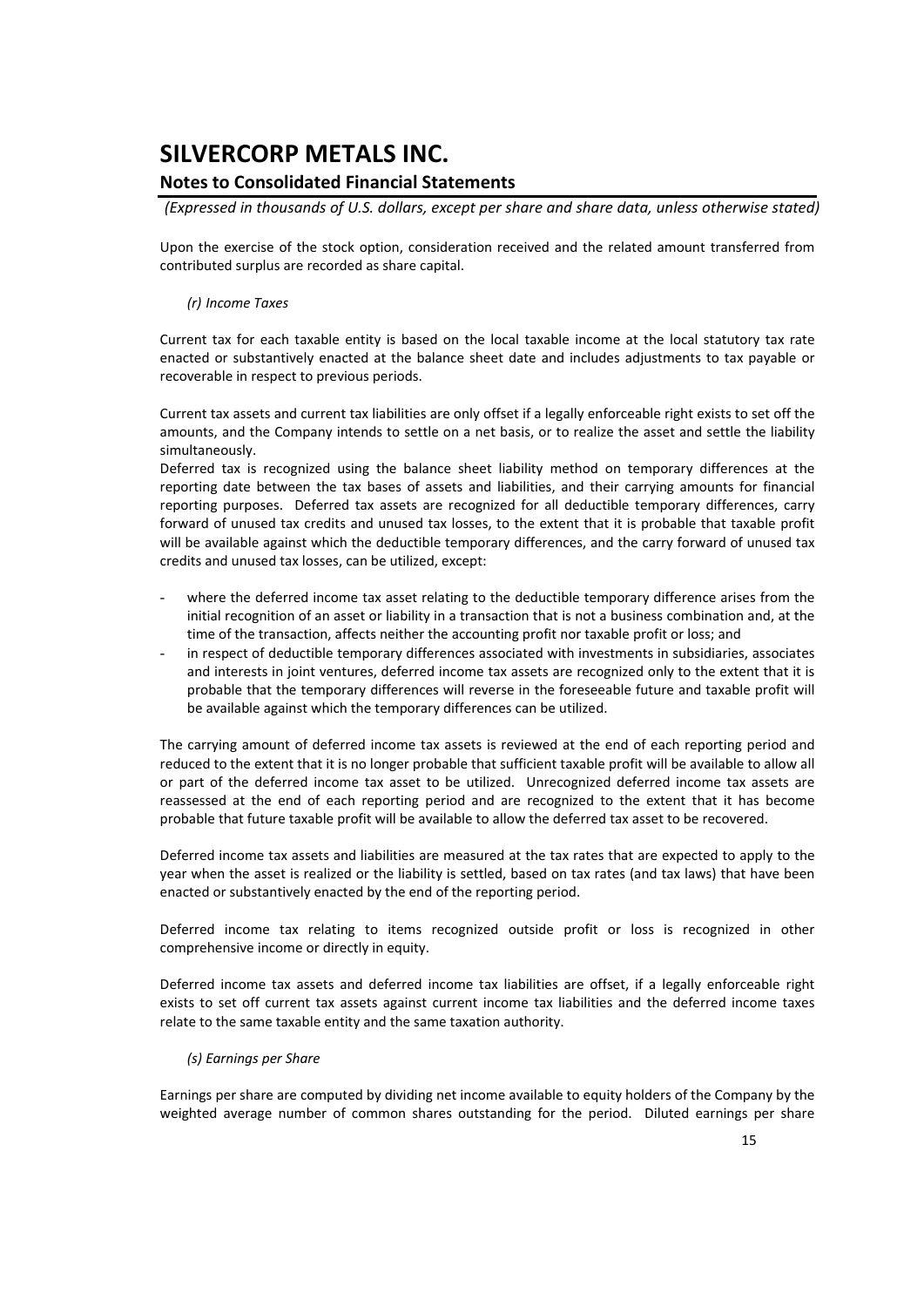### **Notes to Consolidated Financial Statements**

*(Expressed in thousands of U.S. dollars, except per share and share data, unless otherwise stated)*

reflect the potential dilution that could occur if additional common shares are assumed to be issued under securities that entitle their holders to obtain common shares in the future. For stock options and warrants, the number of additional shares for inclusion in diluted earnings per share calculations is determined by the options and warrants, whose exercise price is less than the average market price of the Company's common shares, are assumed to be exercised and the proceeds are used to repurchase common shares at the average market price for the period. The incremental number of common shares issued under stock options, and repurchased from proceeds, is included in the calculation of diluted earnings per share.

#### *(t) Financial Instruments*

#### *Initial recognition:*

On initial recognition, all financial assets and financial liabilities are recorded at fair value adjusted for directly attributable transaction costs except for financial assets and liabilities classified as fair value through profit or loss ("FVTPL"), in which case transaction costs are expensed as incurred.

#### *Subsequent measurement of financial assets:*

Subsequent measurement of financial assets depends on the classification of such assets.

- I. Non‐equity instruments:
	- IFRS 9 includes a single model that has only two classification categories for financial instruments other than equity instruments: amortized cost and fair value. To qualify for amortized cost accounting, the instrument must meet two criteria:
	- i. The objective of the business model is to hold the financial asset for the collection of the cash flows; and
	- ii. All contractual cash flows represent only principal and interest on that principal.

All other instruments are mandatorily measured at fair value.

II. Equity instruments:

At initial recognition, for equity instruments other than held for trading, the Company may make an irrevocable election to designate them as either FVTPL or fair value through other comprehensive income ("FVTOCI").

Financial assets classified as amortized cost are measured using the effective interest method. Amortized cost is calculated by taking into account any discount or premiums on acquisition and fees that are an integral part of the effective interest method. Amortization from the effective interest method is included in finance income.

Financial assets classified as FVTPL are measured at fair value with changes in fair values recognized in profit or loss. Equity investments designated as FVTOCI are measured at fair value with changes in fair values recognized in other comprehensive income ("OCI"). Dividends from that investment are recorded in profit or loss when the Company's right to receive payment of the dividend is established unless they represent a recovery of part of the cost of the investment.

#### *Impairment of financial assets carried at amortized cost:*

The Company recognizes a loss allowance for expected credit losses on its financial assets carried at amortized cost. The amount of expected credit losses is updated at each reporting period to reflect changes in credit risk since initial recognition of the respective financial instruments.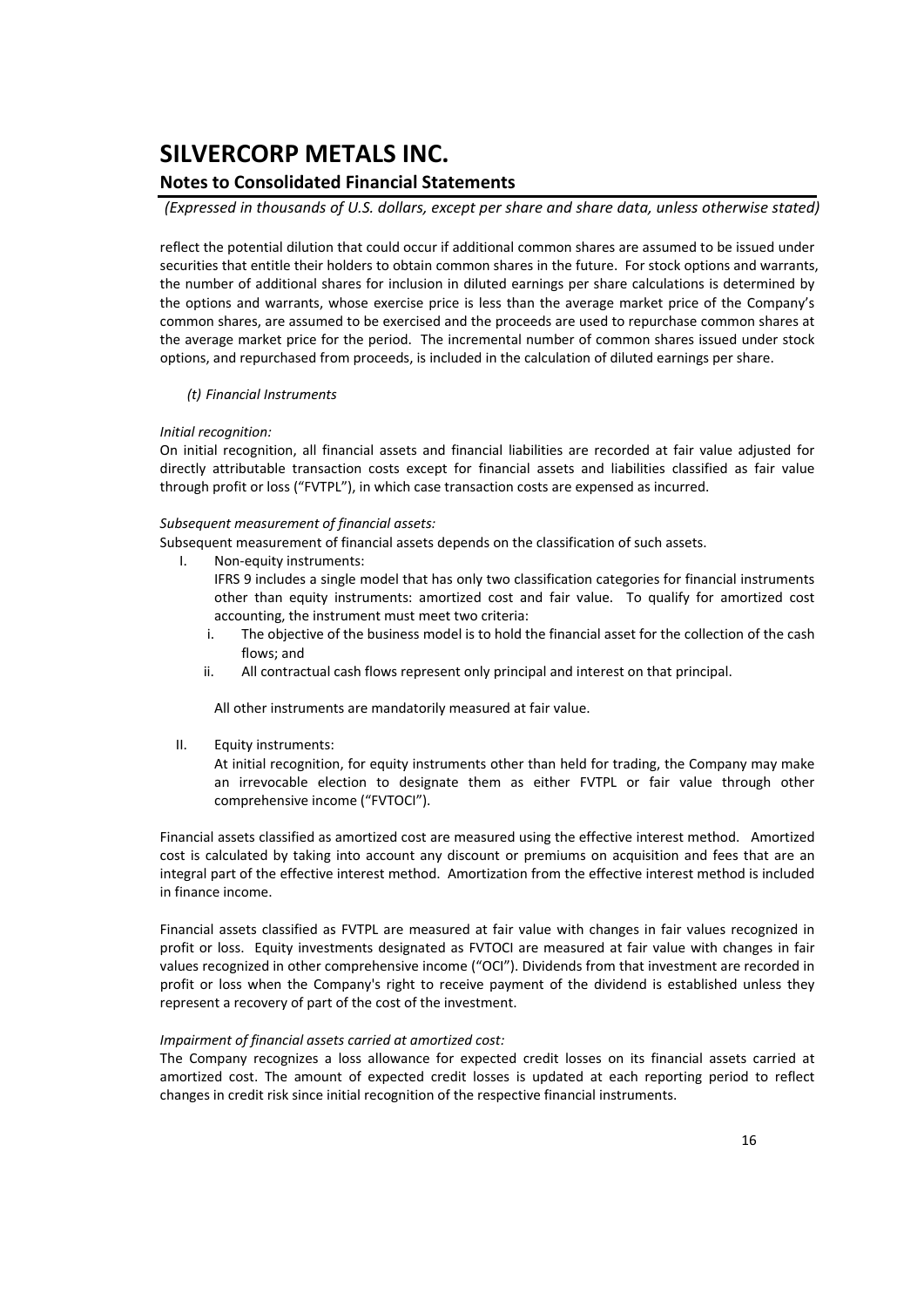### **Notes to Consolidated Financial Statements**

*(Expressed in thousands of U.S. dollars, except per share and share data, unless otherwise stated)*

#### *Subsequent measurement of financial liabilities:*

Financial liabilities classified as amortized cost are measured using the effective interest method. Amortized cost is calculated by taking into account any discount or premiums on acquisition and fees that are an integral part of the effective interest method. Amortization using the effective interest method is included in finance costs.

Financial liabilities classified as FVTPL are measured at fair value with gains and losses recognized in profit or loss.

The Company classifies its financial instruments as follows:

- Financial assets classified as FVTPL: cash and cash equivalents, short-term investments money market instruments, and other investments ‐ warrants;
- Financial assets classified as FVTOCI: other investments common shares;
- Financial assets classified as amortized cost: short-term investments bonds, trade and other receivables and due from related parties;
- Financial liabilities classified as amortized cost: accounts payable and accrued liabilities, dividends payable, bank loan, customer deposits and due to related parties.

#### *Derecognition of financial assets and financial liabilities:*

A financial asset is derecognized when:

- The rights to receive cash flows from the asset have expired; or
- The Company has transferred its rights to receive cash flows from the asset or has assumed an obligation to pay the received cash flows in full without material delay to a third party under a 'pass‐ through' arrangement; and either (a) the Company has transferred substantially all the risks and rewards of the asset, or (b) the Company has neither transferred nor retained substantially all the risks and rewards of the asset, but has transferred control of the asset.

Gains and losses on derecognition of financial assets and liabilities classified as amortized cost are recognized in profit or loss when the instrument is derecognized or impaired, as well as through the amortization process.

Gains and losses on derecognition of equity investments designated as FVTOCI (including any related foreign exchange component) are recognized in OCI. Amounts presented in OCI are not subsequently transferred to profit or loss, although the cumulative gain or loss may be transferred within equity.

A financial liability is derecognized when the obligation under the liability is discharged or cancelled or expires. When an existing financial liability is replaced by another liability from the same lender on substantially different terms, or the terms of an existing liability are substantially modified, such an exchange or modification is treated as a derecognition of the original liability. In this case, a new liability is recognized, and the difference in the respective carrying amounts is recognized in the statement of income.

#### *Offsetting of financial instruments:*

Financial assets and liabilities are offset and the net amount is reported in the consolidated statement of financial position if and only if, there is a currently enforceable legal right to offset the recognized amounts and there is an intention to settle on a net basis, or to realize the assets and settle liabilities simultaneously.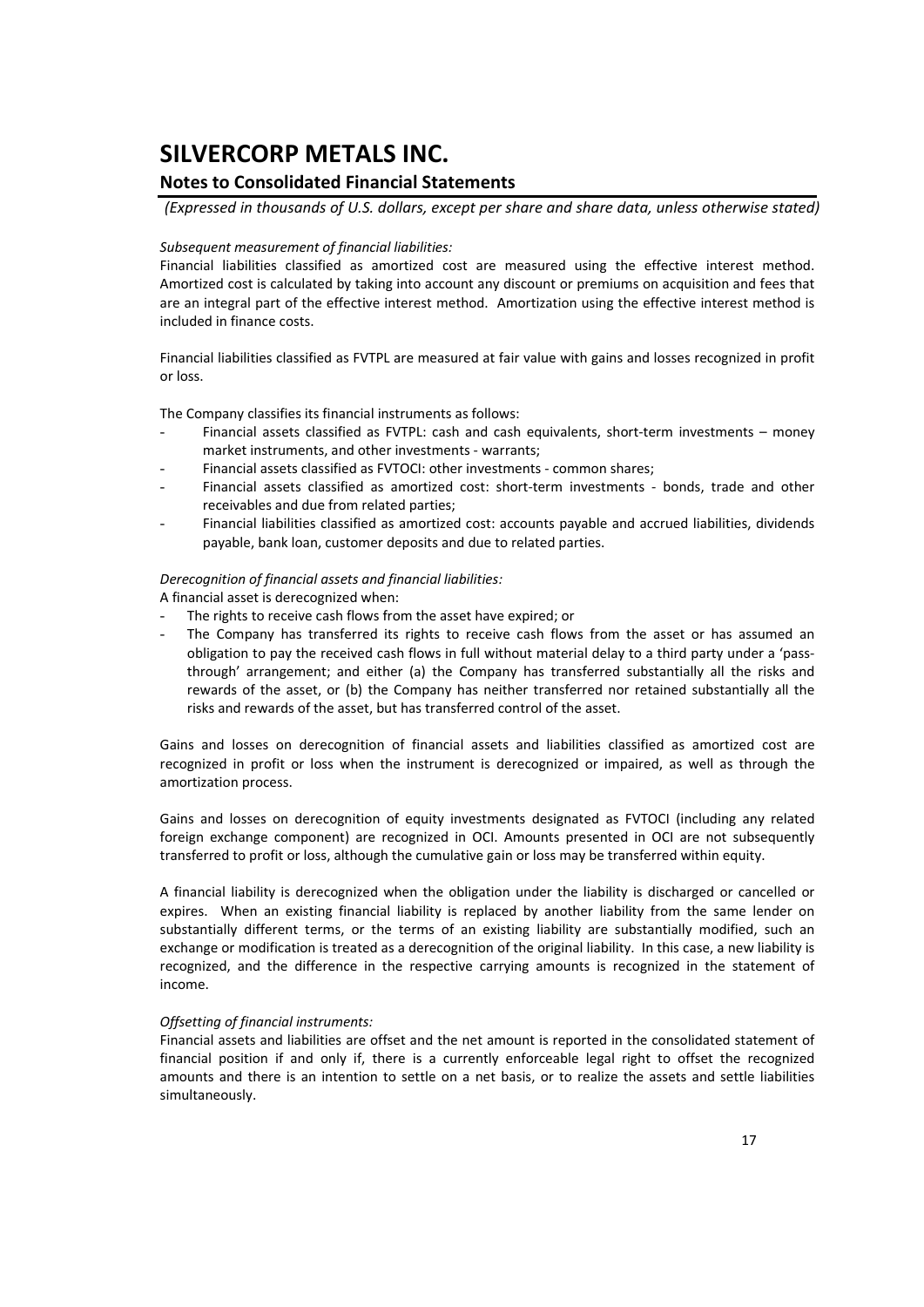*(Expressed in thousands of U.S. dollars, except per share and share data, unless otherwise stated)*

#### *Fair value of financial instruments:*

The fair value of financial instruments that are traded in active markets at each reporting date is determined by reference to quoted market prices, without deduction for transaction costs. For financial instruments that are not traded in active markets, the fair value is determined using appropriate valuation techniques, such as using a recent arm's length market transaction between knowledgeable and willing parties, discounted cash flow analysis, reference to the current fair value of another instrument that is substantially the same, or other valuation models.

#### *(u)Government Assistance*

Refundable mining exploration tax credits received from eligible mining exploration expenditures and other government grants received for project construction and development reduce the carrying amount of the related mineral rights and properties or plant and equipment assets. The depletion or depreciation of the related mineral rights and properties or plant and equipment assets is calculated based on the net amount.

Government subsidies as compensation for expenses already incurred are recognized in profit and loss during the period in which it becomes receivable.

#### *(v) Significant Accounting Judgments and Estimates*

The preparation of consolidated financial statements in conformity with IFRS requires management to make judgements, estimates and assumptions about future events that affect the reported amounts of assets and liabilities at the date of the financial statements and the reported amounts of revenue and expenses during the reporting period. Although these judgments and estimates are continuously evaluated and are based on management's experience and best knowledge of relevant facts and circumstances, actual results may differ from these estimates.

#### *Areas of significant judgments include:*

- Capitalization of expenditures with respect to exploration, evaluation and development costs to be included in mineral rights and properties.
- Anticipated reinvestment of undistributed earnings of foreign subsidiaries, therefore no withholding taxes was accrued.
- Recognition, measurement and impairment or impairment reversal assessment for equity investments and investment in associates.
- Recognition, measurement and impairment or impairment reversal assessment for mineral rights and properties.
- Determination of functional currency for all entities in the group.
- Determination of the components of each CGU.

#### *Areas of significant estimates include:*

#### *Ore reserve and mineral resource estimates*

Ore reserves are estimates of the amount of ore that can be economically and legally extracted from the Company's mining properties. The Company estimates its ore reserves and mineral resources based on information compiled by appropriately qualified persons relating to the geological and technical data on the size, depth, shape and grade of the ore body and suitable production techniques and recovery rates. Such an analysis requires complex engineering and geological judgements to interpret the data. The estimation of recoverable reserves is based upon factors such as estimates of foreign exchange rates,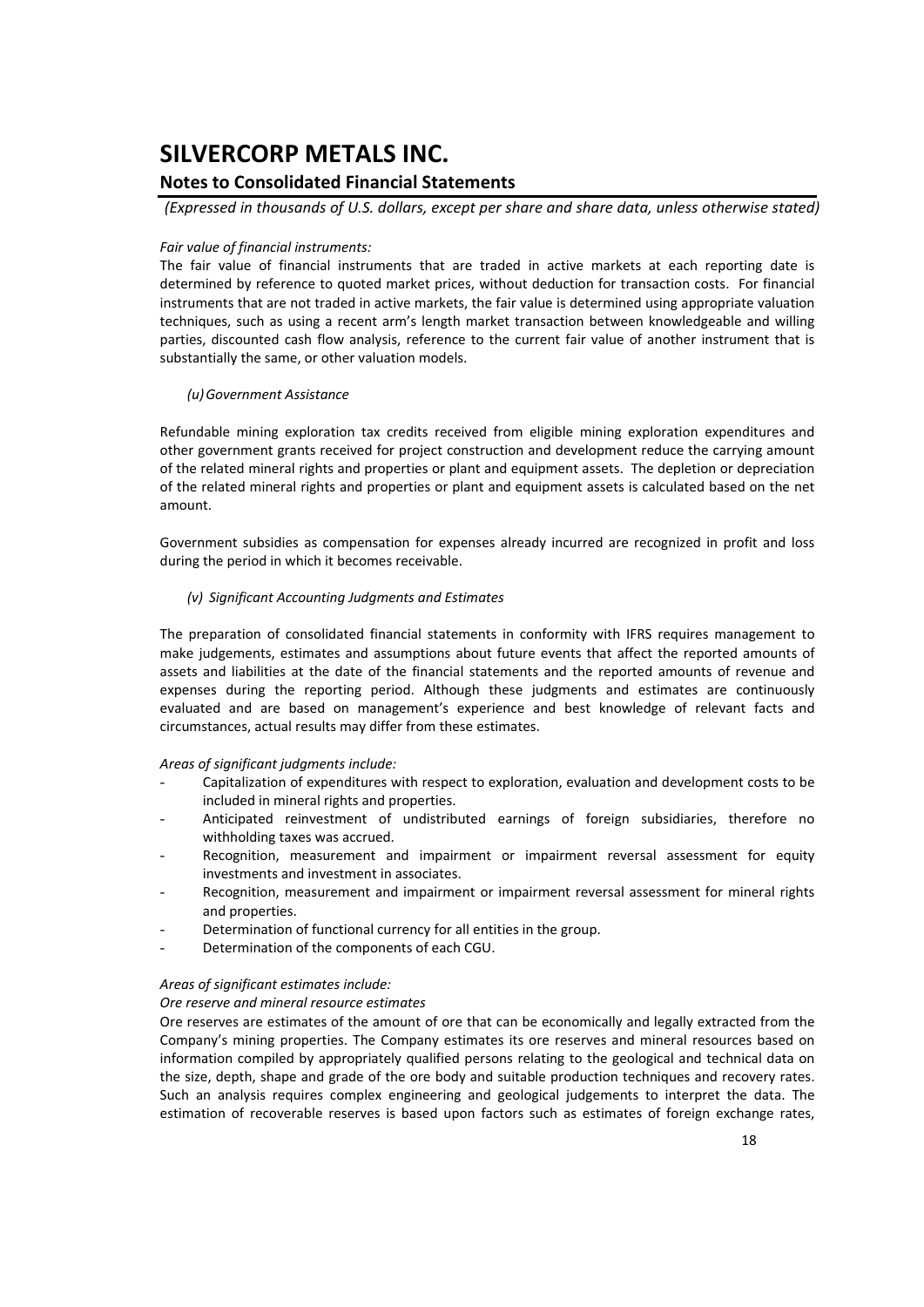### **Notes to Consolidated Financial Statements**

*(Expressed in thousands of U.S. dollars, except per share and share data, unless otherwise stated)*

commodity prices, future capital requirements, and production costs along with engineering and geological assumptions and judgements made in estimating the size and grade of the ore body.

The Company estimates ore reserves in accordance with National Instrument 43‐101, "Standards of Disclosure for Mineral Projects", issued by the Canadian Securities Administrators. There are numerous assumptions including:

- Future production estimates which include proved and probable reserves, resource estimates and committed expansions;
- Expected future commodity prices, based on current market price, forward prices and the Company's assessment of the long‐term average price; and
- Future cash costs of production, capital expenditure and rehabilitation obligations.

As the economic assumptions change and as additional geological information is produced during the operation of a mine, estimates of reserves may change. Such changes may impact the Company's reported financial position and results which include:

- The carrying value of mineral rights and properties and plant and equipment may be affected due to changes in estimated future cash flows;
- Depreciation and depletion charges in net income may change where such charges are determined using the units of production method, or where the useful life of the related assets change; and
- The recognition and carrying value of deferred income tax assets may change due to changes in the judgements regarding the existence of such assets and in estimates of the likely recovery of such assets.

#### *Impairment of assets*

Where an indicator of impairment exists, a formal estimate of the recoverable amount is made, which is determined as the higher of the fair value less costs to sell and value in use. These assessments require the use of estimates and assumptions such as long-term commodity prices (considering current and historical prices, price trends and related factors), discount rates, operating costs, future capital requirements, closure and rehabilitation costs, exploration potential, reserves and operating performance (which includes production and sales volumes). These estimates and assumptions are subject to risk and uncertainty. Therefore, there is a possibility that changes in circumstances will impact these projections, which may impact the recoverable amount of assets and/or CGUs. Fair value is determined as the amount that would be obtained from the sale of the asset in an arm's length transaction between knowledgeable and willing parties. Fair value for mineral assets is generally determined as the present value of estimated future cash flows arising from the continued use of the asset, which includes estimates such as the cost of future expansion plans and eventual disposal, using assumptions that an independent market participant may take into account. Cash flows are discounted to their present value using a discount rate that reflects current market assessments of the time value of money and the risks specific to the asset.

Impairment losses are reversed if the conditions that gave rise to the impairment are no longer present and it has been determined that the asset is no longer impaired as a result. This reversal is recognized in net income in the period the reversal occurs limited by the carrying value that would have been determined, net of any depreciation, had no impairment charge been recognized in prior years.

#### *(w) Accounting standards issued but not yet in effect*

IFRS 16 – *Leases* ("IFRS 16") was issued by the IASB and will replace IAS 17 ‐ *Leases* ("IAS 17") and *Determining whether an arrangement contains a lease* ("IFRIC 4"). IFRS 16 applies a control model to the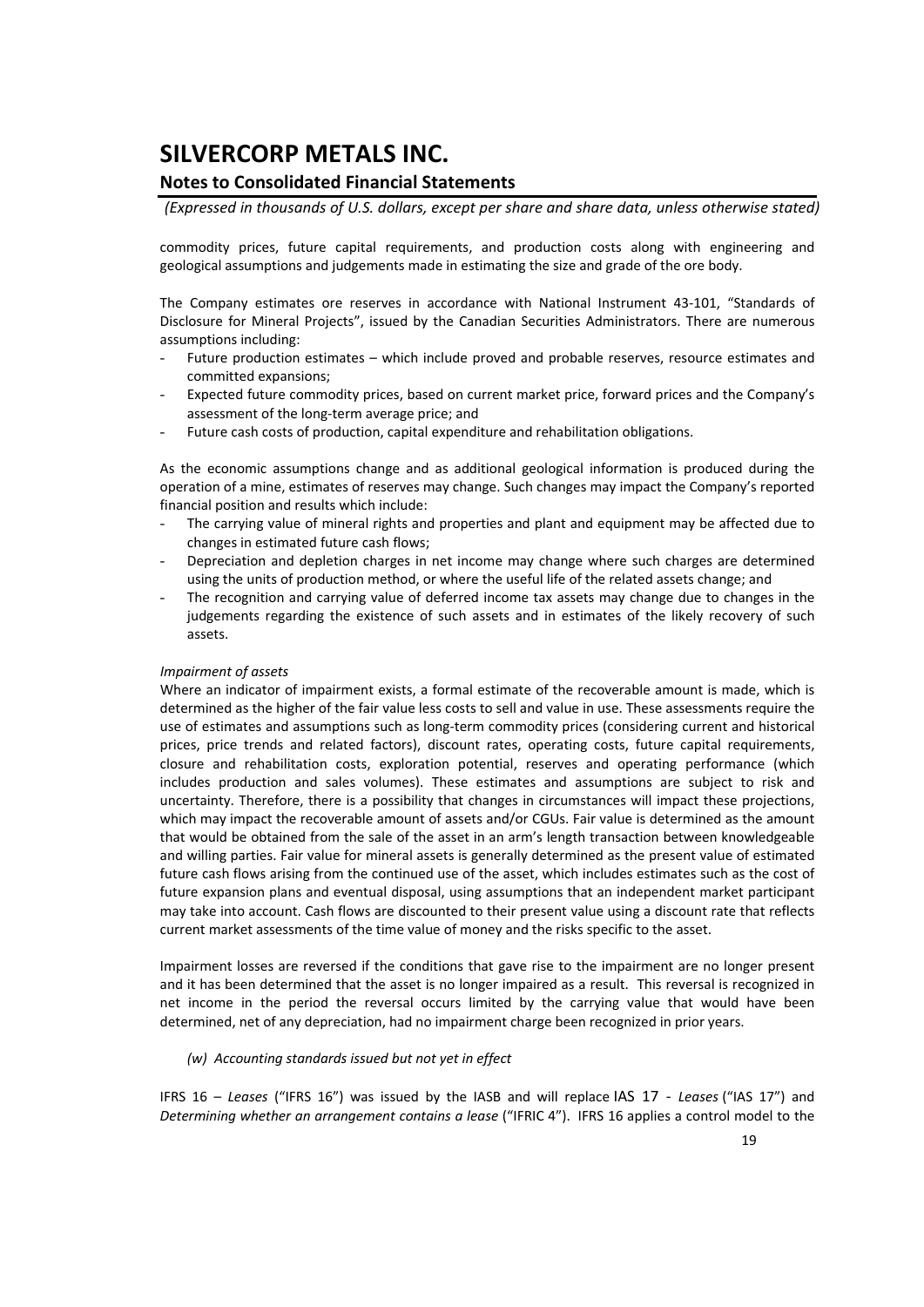*(Expressed in thousands of U.S. dollars, except per share and share data, unless otherwise stated)*

identification of leases, distinguishing between a lease and a non-lease component on the basis of whether the customer controls the specific asset. Control is considered to exist if the customer has the right to obtain substantially all of the economic benefits from the use of an identified asset and the right to direct the use of that asset. For those contracts that are or contain a lease, IFRS 16 introduces significant changes to the accounting for such contracts, introducing a single, on-balance sheet accounting model that is similar to current finance lease accounting, with limited exceptions for short‐term leases or leases of low value assets. Lessor accounting remains similar to current accounting practice. The standard is effective for annual periods beginning on or after January 1, 2019.

The Company will apply IFRS 16 on April 1, 2019 retrospectively, with the cumulative effect of initially applying the standard as an adjustment to retained earnings and no restatement of comparative information. The Company has elected to apply the available exemptions as permitted by IFRS 16 to recognize a lease expense on a straight basis for short term leases (lease term of 12 months or less) and low value assets. The Company has also elected to apply the practical expedient whereby leases whose term ends within 12 months of the date of initial application would be accounted for in the same way as short term lease.

Upon adoption of IFRS 16, the Company expects to recognize additional right of use assets and lease liabilities related to the Company's office rentals. Based on the Company's assessment of the expected impact of IFRS 16, the Company expects that the adoption of the new standard will result in recognition of additional lease receivable, right of use asset and lease liabilities of approximately \$414, \$360, and \$1,642, respectively, and the cumulative adjustments to retained earnings and accumulated other comprehensive income of \$(1,068) and \$200, respectively. The Company does not expect there will be a material impact to the consolidated statements of income and statements of cash flow.

#### **3. SHORT‐TERM INVESTMENTS**

|                          | Carrying value | Interest rates | Maturity                        |
|--------------------------|----------------|----------------|---------------------------------|
| <b>Bonds</b>             | 24.986         | $3.88\%$ - 13% | April 28, 2019 - April 29, 2026 |
| Money market instruments | 22.850         |                |                                 |
|                          | 47.836         |                |                                 |

As at March 31, 2019, short-term investments consist of the following:

As at March 31, 2018, short-term investments consist of the following:

|               | Carrying value | Interest rates    | Maturity                        |
|---------------|----------------|-------------------|---------------------------------|
| Term deposits | 36.596         | $3.6\% - 4.15\%$  | April 11 - August 3, 2018       |
| Bonds         | 20.314         | $3.88\% - 8.75\%$ | June 4, 2018 - October 31, 2046 |
|               | 56.910         |                   |                                 |

All bonds were purchased on open markets and are readily tradable.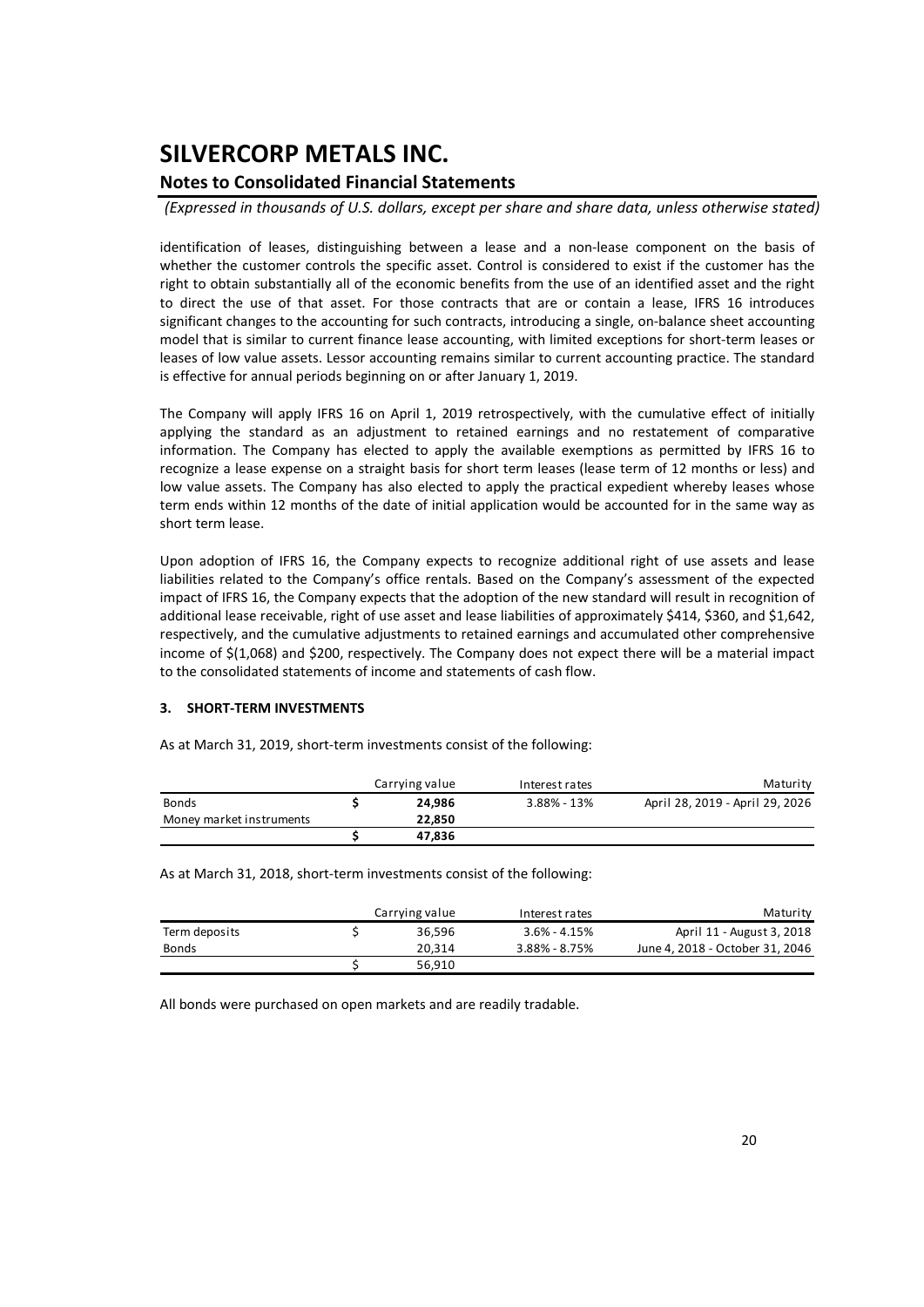*(Expressed in thousands of U.S. dollars, except per share and share data, unless otherwise stated)*

#### **4. INVENTORIES**

Inventories consist of the following:

|                                       | March 31, 2019 | March 31, 2018 |
|---------------------------------------|----------------|----------------|
| Direct smelting ore and stockpile ore | 1.794          | 1,071          |
| Concentrate inventory                 | 5,201          | 5,513          |
| Total stockpile and concentrate       | 6.995          | 6,584          |
| Material and supplies                 | 3.841          | 4,434          |
|                                       | 10.836         | 11,018         |

The amount of inventories recognized as expense during the years ended March 31, 2019 was \$82,458 (year ended March 31, 2018 ‐ \$77,391).

#### **5. INVESTMENT IN AN ASSOCIATE**

New Pacific Metals Corp. ("NUAG") is a Canadian public company listed on the TSX Venture Exchange (symbol: NUAG). NUAG is a related party of the Company by way of two common directors and officers, and the Company accounts for its investment in NUAG using the equity method as it is able to exercise significant influence over the financial and operating policies of NUAG.

In July 2017, the Company participated in NUAG's private placement and subscribed 25,000,000 common shares of NUAG for \$20.0 million.

In November 2017, the Company participated in NUAG's strategic private placement. The placement was for 19,000,000 units, and the Company subscribed 3,000,000 units while Pan American Silver Corp. subscribed 16,000,000 units, at a price of CAD\$1.42 per unit. Each unit is comprised of one common share of NUAG and one half of one common share purchase warrant. Arising from this strategic private placement, the Company's ownership in NUAG was diluted from 32.2% to 29.8% and a dilution gain of \$0.8 million was recorded along with the reclassification of loss of \$18 from other comprehensive income to net income for the year ended March 31, 2018.

The Company acquired additional 65,400 common shares (year ended March 31, 2018 ‐ 474,600) from the public market for \$107 (year ended March 31, 2018 ‐ \$509) during the year ended March 31, 2019.

Subsequent to March 31, 2019, the Company acquired additional 300,000 of NUAG shares from the public market for a total cost of \$528 and exercised warrants to acquire 1,500,000 of NUAG shares for a cost of \$2,348.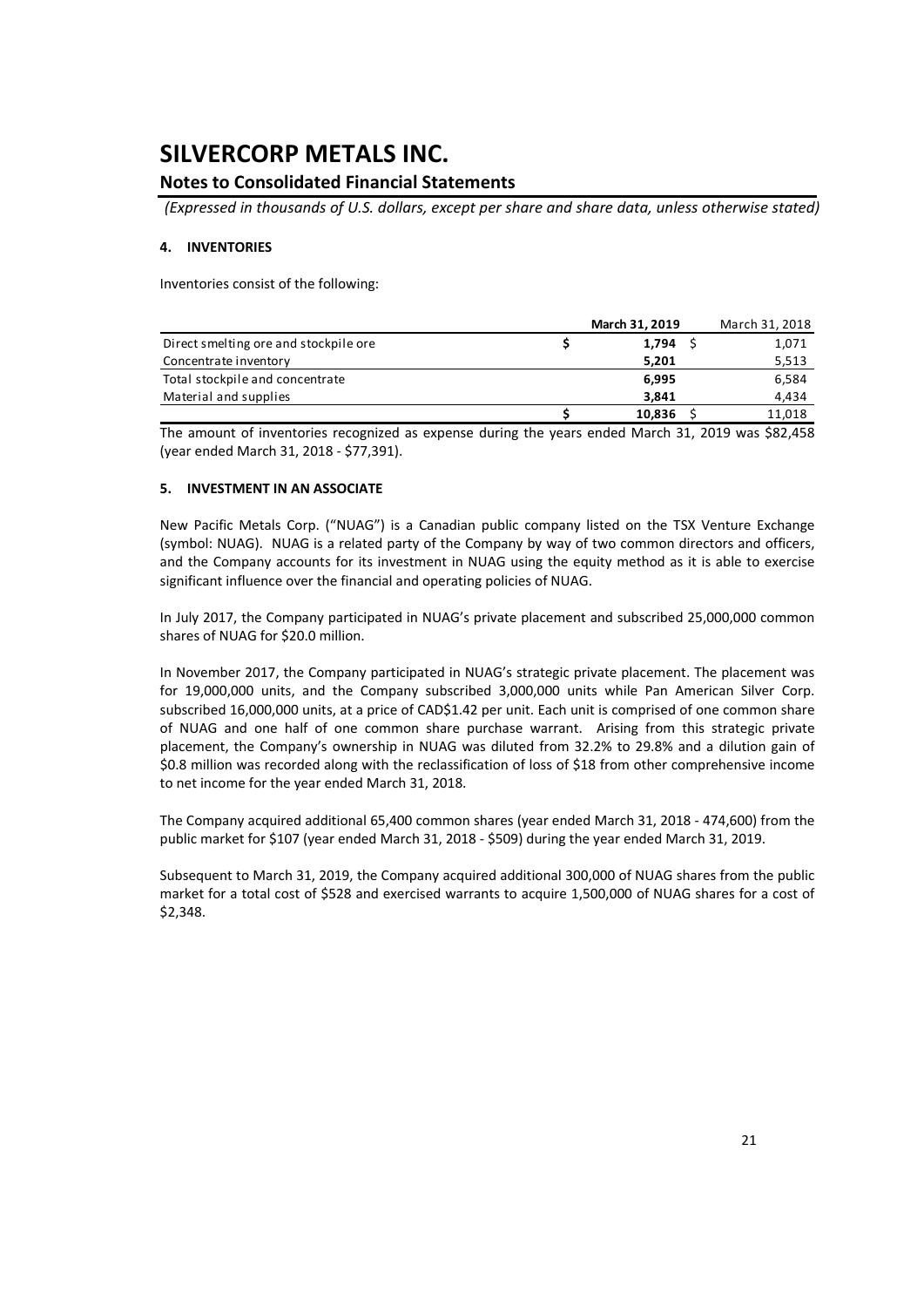### **Notes to Consolidated Financial Statements**

*(Expressed in thousands of U.S. dollars, except per share and share data, unless otherwise stated)*

As at March 31, 2019, the Company owned 39,346,300 common shares (March 31, 2018 – 39,280,900) of NUAG, representing an ownership interest of 29.6% (March 31, 2018 – 29.8%). The summary of the investment in NUAG common shares and its market value as at the respective balance sheet dates are as follows:

|                                     |            |    |         | Value of NUAG's     |
|-------------------------------------|------------|----|---------|---------------------|
|                                     | Number of  |    |         | common shares per   |
|                                     | shares     |    | Amount  | quoted market price |
| Balance, April 1, 2017              | 10,806,300 | Ŝ. | 8,517   | Ś<br>8,517          |
| Participate in Private placement    | 28,000,000 |    | 23,352  |                     |
| Purchase from open market           | 474,600    |    | 509     |                     |
| Share of net loss                   |            |    | (700)   |                     |
| Share of other comprehensive income |            |    | 461     |                     |
| Impairment recovery                 |            |    | 4,714   |                     |
| Dilution gain                       |            |    | 822     |                     |
| Foreign exchange impact             |            |    | 326     |                     |
| Balance March 31, 2018              | 39,280,900 | Ŝ. | 38,001  | - Ś<br>50,266       |
| Purchase from open market           | 65,400     |    | 107     |                     |
| Share of net loss                   |            |    | (330)   |                     |
| Share of other comprehensive income |            |    | 398     |                     |
| Impairment recovery                 |            |    | 1,899   |                     |
| Foreign exchange impact             |            |    | (1,372) |                     |
| Balance March 31, 2019              | 39,346,300 | S  | 38,703  | 69,783<br>S         |

For the year ended March 31, 2019, an impairment recovery of \$1,899 (year ended March 31, 2018 -\$4,714) was recognized for the investment in NUAG based on the quoted market price of NUAG common shares.

Summarized financial information for the Company's investment in NUAG on a 100% basis is as follows:

|                                             |               | Years ended March 31, |
|---------------------------------------------|---------------|-----------------------|
|                                             | $2019^{(1)}$  | $2018^{(1)}$          |
| Income (loss) from investments              | 576 S         | (976)                 |
| General and administrative expense          | (2, 286)      | (2,527)               |
| Foreign exchange gain (loss)                | 542           | (358)                 |
| Other income                                |               | 372                   |
| Net loss of associate                       | $(1,161)$ \$  | (3,489)               |
| Adjustments to net loss of associate        | 23            | 760                   |
| Net loss of associate qualified for pick-up | $(1, 138)$ \$ | (2,729)               |
| Company's share of net loss                 | $(330)$ \$    | (700)                 |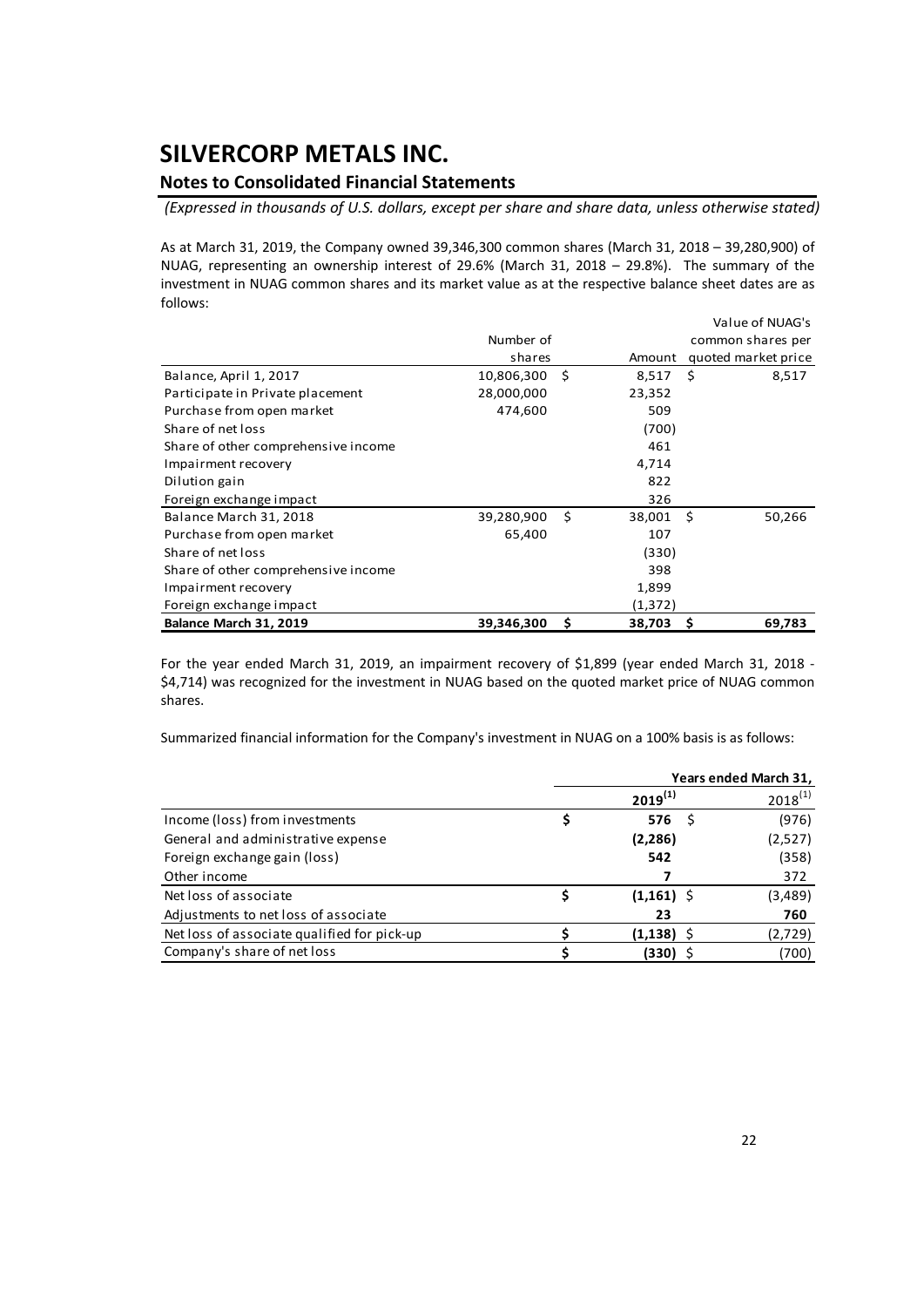### **Notes to Consolidated Financial Statements**

*(Expressed in thousands of U.S. dollars, except per share and share data, unless otherwise stated)*

|                                            | March 31, 2019 <sup>(1)</sup> | March 31, 2018 <sup>(1)</sup> |
|--------------------------------------------|-------------------------------|-------------------------------|
| Current assets                             | \$<br>17,233<br>Ŝ             | 28,279                        |
| Non-current assets                         | 62,568                        | 57,268                        |
| Total assets                               | 79,801<br>S                   | 85,547                        |
|                                            |                               |                               |
| Current liabilities                        | 675                           | 970                           |
| Long-term liabilities                      | 197                           | 4,839                         |
| Total liabilities                          | 872                           | 5,809                         |
|                                            |                               |                               |
| Net assets                                 | 78,929                        | 79,738                        |
| Company's share of net assets of associate | 23,371                        | 23,730                        |

 $<sup>(1)</sup>$ NUAG's fiscal year-end is on June 30. NUAG's quarterly financial results were used to compile the</sup> financial information that matched with the Company's year-end on March 31.

#### **6. OTHER INVESTMENTS**

|                                         | March 31, 2019 | March 31, 2018 |
|-----------------------------------------|----------------|----------------|
| Equity investments designated as FVTOCI |                |                |
| Publicly-traded companies               | 9.253          |                |

Investments in publicly‐traded companies represent equity interests of other publicly‐trading mining companies that the Company has acquired through the open market or through private placements. These equity interests are for long‐term investment purposes and consist of common shares and warrants.

The continuity of such investments is as follows:

|                                                                  |                   | Accumulated fair value change |
|------------------------------------------------------------------|-------------------|-------------------------------|
|                                                                  | <b>Fair value</b> | included in OCI               |
| April 1, 2017                                                    | 1.207             | (6, 233)                      |
| Change in fair value on equity investments designated as FVTOCI  | 378               | 378                           |
| Equity investments received as consideration for disposal of NSR | 4.320             |                               |
| Impact of foreign currency translation                           | 227               |                               |
| March 31, 2018                                                   | 6,132             | (5,855)                       |
| Change in fair value on equity investments designated as FVTOCI  | 2.380             | 2,380                         |
| Acquisition of equity investments                                | 1,018             |                               |
| Impact of foreign currency translation                           | (277)             |                               |
| March 31, 2019                                                   | 9.253             | (3, 475)                      |

On April 5, 2017, the Company entered into a royalty purchase and sale agreement (the "Agreement") with Maverix Metals Inc. ("Maverix"), a publicly traded (TSX-V: MMX) Canadian precious metals royalty and streaming company, to sell its 2.5% net smelter return ("NSR") on the Silvertip Mine for consideration of up to 6,600,000 of Maverix's common shares payable as follows:

3,800,000 common shares of Maverix on closing of the transaction; and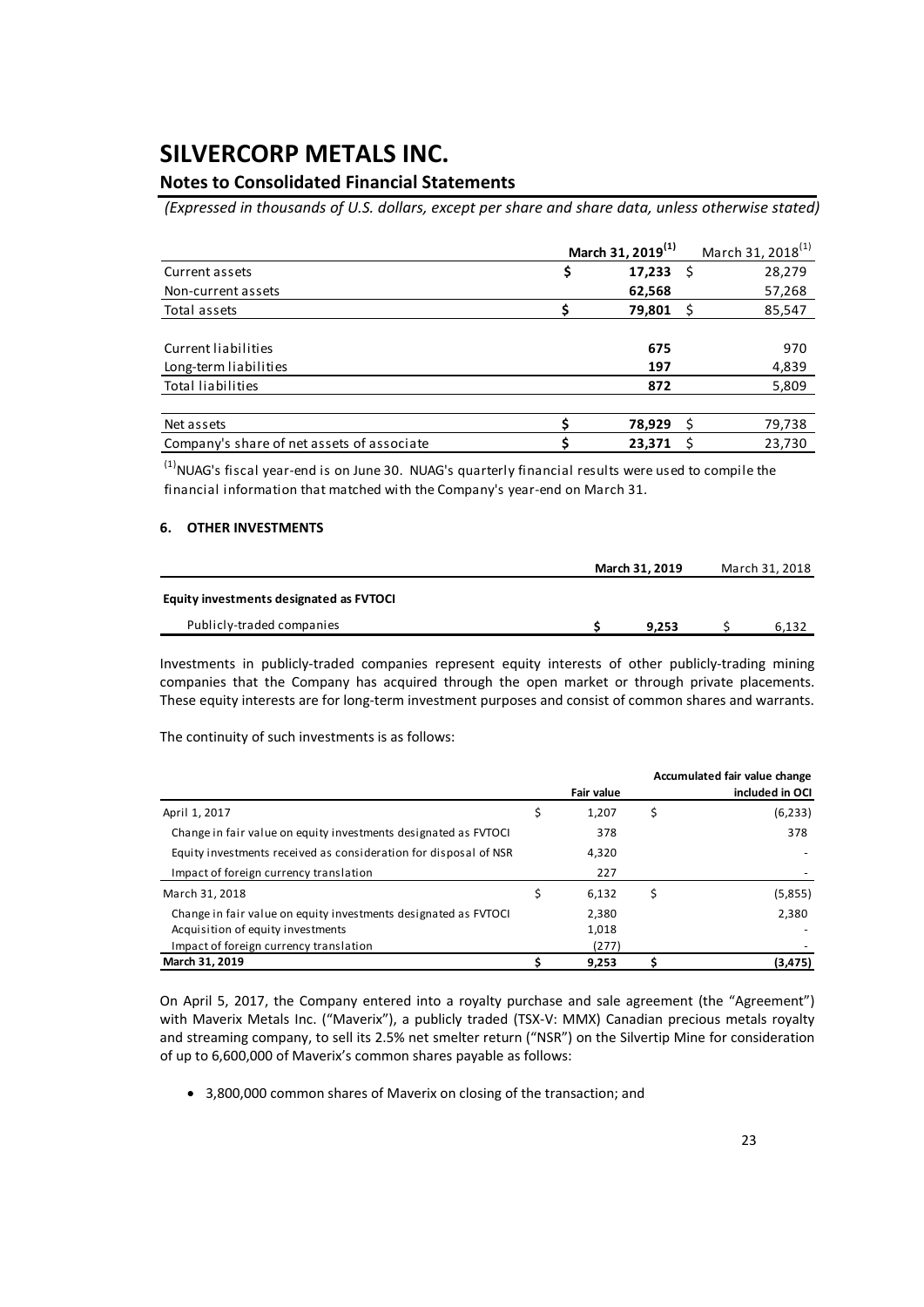### **Notes to Consolidated Financial Statements**

*(Expressed in thousands of U.S. dollars, except per share and share data, unless otherwise stated)*

 2,800,000 common shares of Maverix when the Silvertip Mine achieves (i) commercial production, and (ii) a cumulative throughput of 400,000 tonnes of ore through the processing plant.

On April 19, 2017, the transaction closed and the Company received a total of 3,800,000 Maverix common shares valued at \$4,320 (CAD\$5.8 million) and recognized a gain of \$4,320 on disposal of the NSR.

#### **7. PLANT AND EQUIPMENT**

Plant and equipment consist of:

|                                                                                                                                                                    |     | Land use rights             | Office       |    |                |        | Motor        | Construction     |              |
|--------------------------------------------------------------------------------------------------------------------------------------------------------------------|-----|-----------------------------|--------------|----|----------------|--------|--------------|------------------|--------------|
| Cost                                                                                                                                                               |     | and building                | equipment    |    | Machinery      |        | vehicles     | in progress      | <b>Total</b> |
| Balance as at April 1, 2017                                                                                                                                        | \$  | 94,484                      | \$<br>5,964  | \$ | $26,352$ \$    |        | $6,131$ \$   | $2,143$ \$       | 135,074      |
| Additions                                                                                                                                                          |     | 1,497                       | 1,156        |    | 1,084          |        | 559          | 1,540            | 5,836        |
| Disposals                                                                                                                                                          |     | (246)                       | (194)        |    | (298)          |        | (515)        |                  | (1,253)      |
| Reclassification of asset groups <sup>(1)</sup>                                                                                                                    |     | 344                         |              |    | $\overline{4}$ |        | L,           | (348)            |              |
| Impact of foreign currency translation                                                                                                                             |     | 9,086                       | 829          |    | 2,271          |        | 555          | 267              | 13,008       |
| Balance as at March 31, 2018                                                                                                                                       | \$. | 105.165 \$                  | 7.755 S      |    | 29,413 \$      |        | $6,730$ \$   | $3,602$ \$       | 152.665      |
| Additions                                                                                                                                                          |     | 1,586                       | 553          |    | 2,266          |        | 792          | 2,750            | 7,947        |
| Disposals                                                                                                                                                          |     | (316)                       | (126)        |    | (505)          |        | (376)        |                  | (1, 323)     |
| Reclassification of asset groups <sup>(1)</sup>                                                                                                                    |     | 189                         |              |    | 145            |        |              | (334)            |              |
| Impact of foreign currency translation                                                                                                                             |     | (6, 596)                    | (447)        |    | (1,867)        |        | (424)        | (228)            | (9, 562)     |
| Ending balance as at March 31, 2019                                                                                                                                | \$  | 100,028 \$                  | 7,735 \$     |    | 29,452 \$      |        | $6,722$ \$   | 5,790 \$         | 149,727      |
| Impairment, accumulated depreciation and amortization                                                                                                              |     |                             |              |    |                |        |              |                  |              |
| Balance as at April 1, 2017                                                                                                                                        | \$. | $(42,706)$ \$               | $(4,666)$ \$ |    | $(17,520)$ \$  |        | $(4,928)$ \$ | $(53)$ \$        | (69, 873)    |
| Disposals                                                                                                                                                          |     | 68                          | 175          |    | 208            |        | 440          | L.               | 891          |
| Depreciation and amortization                                                                                                                                      |     | (3, 180)                    | (438)        |    | (1,643)        |        | (390)        | $\overline{a}$   | (5,651)      |
| Impact of foreign currency translation                                                                                                                             |     | (4, 198)                    | (383)        |    | (1,768)        |        | (467)        | (5)              | (6,821)      |
| Balance as at March 31, 2018                                                                                                                                       | \$  | $(50,016)$ \$               | $(5,312)$ \$ |    | $(20, 723)$ \$ |        | $(5,345)$ \$ | $(58)$ \$        | (81, 454)    |
| Disposals                                                                                                                                                          |     | 128                         | 108          |    | 317            |        | 338          |                  | 891          |
| Depreciation and amortization                                                                                                                                      |     | (3, 172)                    | (500)        |    | (1,615)        |        | (347)        |                  | (5,634)      |
| Impact of foreign currency translation                                                                                                                             |     | 3,131                       | 295          |    | 1,320          |        | 337          | 4                | 5,087        |
| Ending balance as at March 31, 2019                                                                                                                                | \$  | $(49, 929)$ \$              | $(5,409)$ \$ |    | $(20,701)$ \$  |        | $(5,017)$ \$ | $(54)$ \$        | (81, 110)    |
| <b>Carrying amounts</b>                                                                                                                                            |     |                             |              |    |                |        |              |                  |              |
| Balance as at March 31, 2018                                                                                                                                       | \$  | 55,149                      | \$<br>2,443  | \$ | 8,690          | \$     | 1,385        | \$<br>3,544      | \$<br>71,211 |
| Ending balance as at March 31, 2019                                                                                                                                | Ś   | 50,099                      | \$<br>2,326  | Ś  | 8,751          | \$     | 1,705        | \$<br>5,736      | \$<br>68,617 |
| $\left(1\right)$<br>when an asset is available for use, it is reclassified from construction in progress to one of the appropriate plant and equipment categories. |     |                             |              |    |                |        |              |                  |              |
| Carrying amounts as at March 31, 2019                                                                                                                              |     | <b>Ying Mining District</b> | <b>BYP</b>   |    |                |        | GC           | Other            | Total        |
| Land use rights and building                                                                                                                                       | Ś   | 34,160 \$                   | 2,158        |    | Ŝ.             | 12,860 | $\mathsf{S}$ | 921 <sub>5</sub> | 50,099       |
| Office equipment                                                                                                                                                   |     | 1,800                       | 35           |    |                | 214    |              | 277              | 2,326        |
| Machinery                                                                                                                                                          |     | 6,294                       | 257          |    |                | 2,071  |              | 129              | 8,751        |
| Motor vehicles                                                                                                                                                     |     | 1,521                       | 27           |    |                | 140    |              | 17               | 1,705        |
| Construction in progress                                                                                                                                           |     | 3,825                       | 1.842        |    |                | 69     |              |                  | 5,736        |
| <b>Total</b>                                                                                                                                                       | \$  | Ŝ.<br>47,600                | $4,319$ \$   |    |                |        | $15,354$ \$  | $1,344$ \$       | 68,617       |
|                                                                                                                                                                    |     |                             |              |    |                |        |              |                  |              |
|                                                                                                                                                                    |     |                             |              |    |                |        |              |                  |              |

| Carrying amounts as at March 31, 2018 | <b>Ying Mining District</b> | <b>BYP</b> | GC     | Other | <b>Total</b> |
|---------------------------------------|-----------------------------|------------|--------|-------|--------------|
| Land use rights and building          | 37.432                      | 2.527      | 14.039 | 1.151 | 55,149       |
| Office equipment                      | 2,053                       | 46         | 168    | 176   | 2,443        |
| Machinery                             | 5.649                       | 339        | 2.652  | 50    | 8,690        |
| Motor vehicles                        | 1,270                       | 33         | 80     |       | 1,385        |
| Construction in progress              | 1.529                       | 1.966      | 49     |       | 3,544        |
| <b>Total</b>                          | 47.933                      | 4.911      | 16.988 | 1.379 | 71.211       |

During the year ended March 31, 2019, certain plant and equipment were disposed for proceeds of \$31 (year ended March 31, 2018 ‐ \$33) and loss of \$401 (year ended March 31, 2018 – loss of \$329).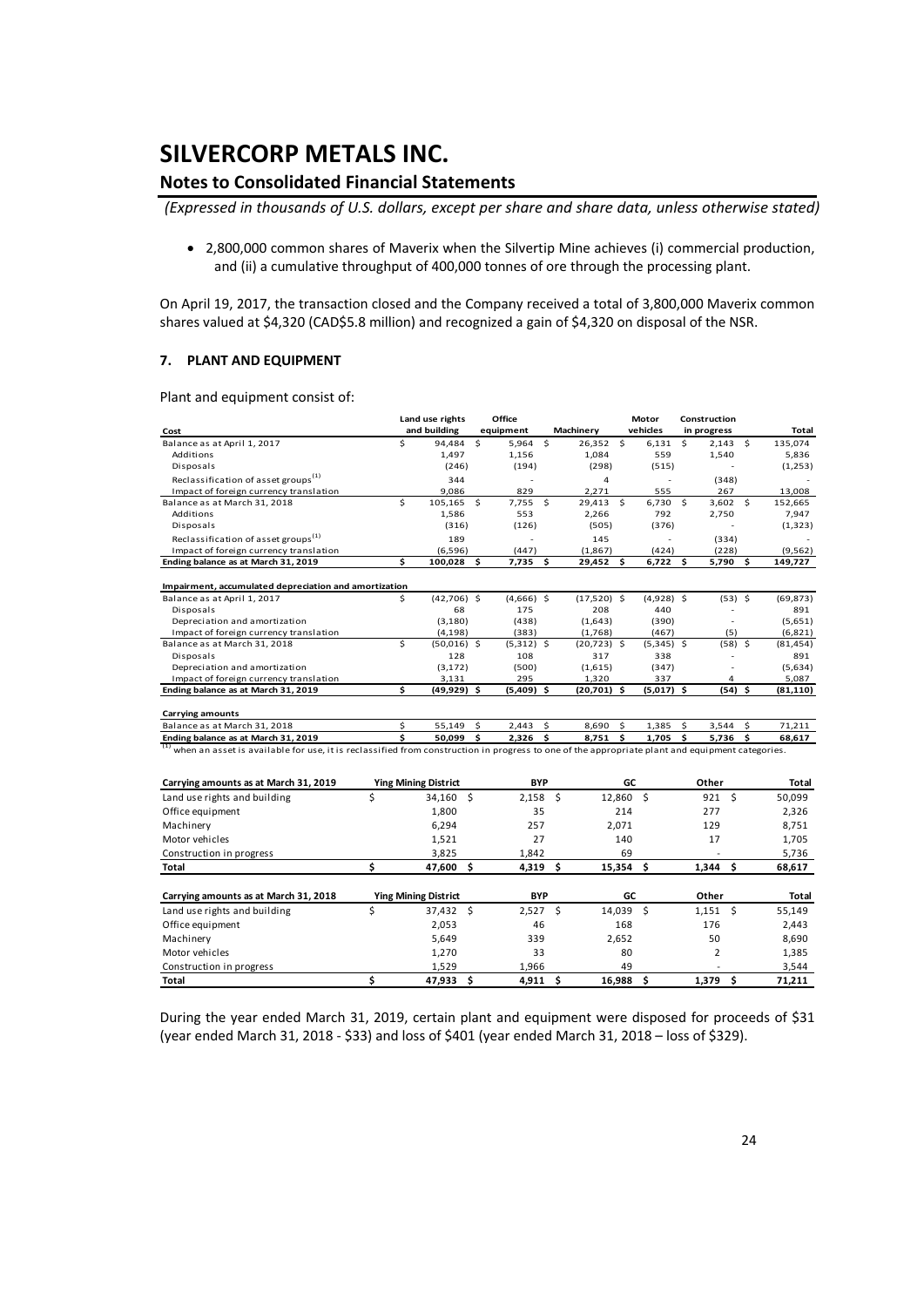*(Expressed in thousands of U.S. dollars, except per share and share data, unless otherwise stated)*

#### **8. MINERAL RIGHTS AND PROPERTIES**

Mineral rights and properties consist of:

|                                      |    | Producing and development properties |               |    |           |     | <b>Exploration and evaluation properties</b> |    |            |      |            |
|--------------------------------------|----|--------------------------------------|---------------|----|-----------|-----|----------------------------------------------|----|------------|------|------------|
| Cost                                 |    | <b>Ying Mining District</b>          | <b>BYP</b>    |    | GC        |     | XHP                                          |    | <b>RZY</b> |      | Total      |
| Balance as at April 1, 2017          | Ś  | 234.847 \$                           | 63.746 \$     |    | 103.202   | Š.  | 19,906 \$                                    |    | 174        | Š.   | 421,875    |
| Capitalized expenditures             |    | 20,125                               | 14            |    | 323       |     | 231                                          |    |            |      | 20,693     |
| Environmental rehabiliation          |    | (589)                                | (52)          |    | (36)      |     | (17)                                         |    |            |      | (694)      |
| Foreign currecy translation impact   |    | 23.351                               | 1.346         |    | 9.755     |     | 1.904                                        |    | 6          |      | 36,362     |
| Balance as at March 31, 2018         | Ś  | 277,734 \$                           | 65.054        | Ŝ. | 113,244   | Ŝ.  | 22.024 S                                     |    | 180        | Ŝ    | 478,236    |
| Capitalized expenditures             |    | 23,238                               | 189           |    | 1,014     |     | 261                                          |    |            |      | 24,702     |
| Mine right fee                       |    | 3.839                                |               |    |           |     |                                              |    |            |      | 3.839      |
| Environmental rehabiliation          |    | 1,091                                | 35            |    | (12)      |     | 8                                            |    |            |      | 1,122      |
| Foreign currecy translation impact   |    | (17, 449)                            | (973)         |    | (7,085)   |     | (1, 384)                                     |    | (6)        |      | (26, 897)  |
| Ending balance as at March 31, 2019  | Ś. | 288,453 \$                           | 64,305        | Ŝ  | 107,161   | \$. | 20,909                                       | Ŝ. | 174        | Ŝ    | 481,002    |
| Impairment and accumulated depletion |    |                                      |               |    |           |     |                                              |    |            |      |            |
| Balance as at April 1, 2017          |    | $(64, 157)$ \$                       | $(56,891)$ \$ |    | (74, 547) | Ŝ   | $(19,906)$ \$                                |    | (174)      | - \$ | (215, 675) |
| Depletion                            |    | (12, 196)                            |               |    | (1,837)   |     |                                              |    |            |      | (14, 033)  |
| Foreign currecy translation impact   |    | (6.746)                              | (693)         |    | (7.111)   |     | (1.892)                                      |    | (6)        |      | (16, 448)  |
| Balance as at March 31, 2018         | Ś  | $(83,099)$ \$                        | $(57,584)$ \$ |    | (83, 495) | -S  | $(21,798)$ \$                                |    | (180)      | s.   | (246, 156) |
| Impairment reversal                  |    |                                      |               |    |           |     | 7,279                                        |    |            |      | 7,279      |
| Depletion                            |    | (13, 312)                            |               |    | (2, 209)  |     |                                              |    |            |      | (15, 521)  |
| Foreign currecy translation impact   |    | 5.232                                | 501           |    | 5,213     |     | 1,364                                        |    | 6          |      | 12,316     |
| Ending balance as at March 31, 2019  |    | $(91, 179)$ \$                       | $(57,083)$ \$ |    | (80,491)  | -S  | $(13, 155)$ \$                               |    | (174)      | - S  | (242, 082) |
| <b>Carrying amounts</b>              |    |                                      |               |    |           |     |                                              |    |            |      |            |
| Balance as at March 31, 2018         |    | 194,635 \$                           | 7,470         | -Ś | 29,749    | S.  | 226                                          | Ŝ  |            |      | 232,080    |
| Ending balance as at March 31, 2019  |    | 197,274 \$                           | $7,222$ \$    |    | 26,670    | Ŝ   | $7,754$ \$                                   |    |            |      | 238,920    |

On March 31, 2019, the Company paid a mine right fee of \$3,839 (RMB ¥25.7 million) to the Chinese government for the additional mineral resources of TLP and LM mine (part of the Ying Mining District).

Subsequent to March 31, 2019, the Company's subsidiary, Henan Found, entered into a share transfer agreement (the "Agreement") with an arm's length private Chinese company to dispose the XHP project. Pursuant to the Agreement, Henan Found will sell its 100% equity interest in SX Gold, the holding company of the XHP project, for \$7.45 million (RMB ¥50 million), net of amounts SX Gold owing to Henan Found. The Company was neither committed to a plan to sell the XHP project, nor did any active marketing activities for a sale. Accordingly, assets or liabilities associated with SX Gold were not classified as held for sale as at March 31, 2019. During April 2019, the Company received partial payments of \$4.47 million (RMB ¥30 million) for the sale. The transaction is expected to close in the first quarter of Fiscal 2020.

As at March 31, 2019, the carrying amount of the XHP project was remeasured to its recoverable amount, being its fair value less costs of disposal ("FVLCD"), based on the expected proceeds from the sale less certain debt settlement and estimated costs prior to the closing of the transaction. As a result, the Company recorded an impairment reversal of \$7,279 during the year ended March 31, 2019.

#### **9. BANK LOAN**

|                         | <b>Total</b> |
|-------------------------|--------------|
| Balance, April 1, 2018  |              |
| Addition                | 4,527        |
| Interest accrued        | 152          |
| Interest paid           | (144)        |
| Foreign exchange impact | (60)         |
| Balance, March 31, 2019 | 4,475        |
|                         | 25           |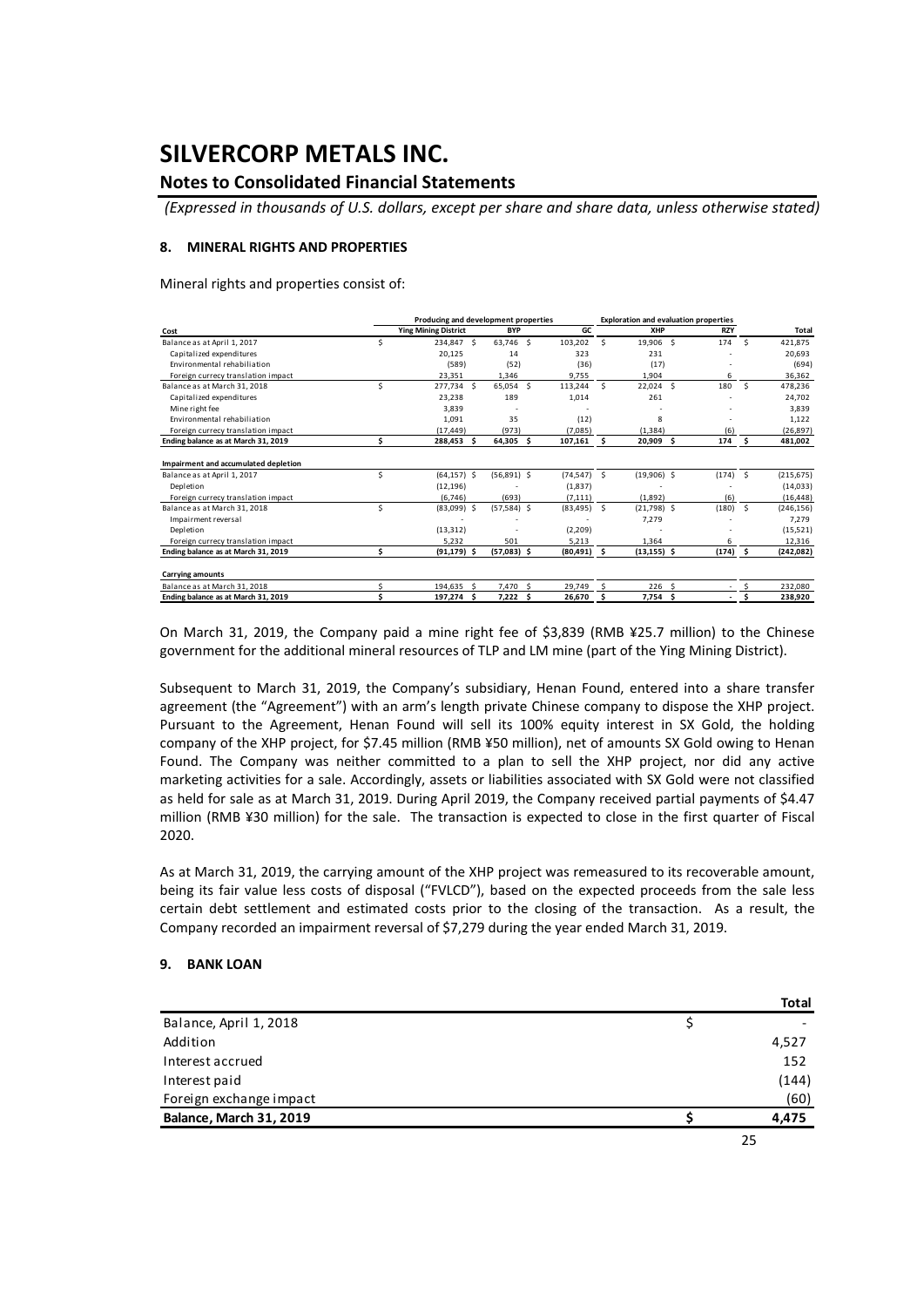### **Notes to Consolidated Financial Statements**

*(Expressed in thousands of U.S. dollars, except per share and share data, unless otherwise stated)*

On June 14, 2018, the Company's 77.5% owned subsidiary Henan Found borrowed a loan of \$4,527 (RMB ¥30 million) from Bank of China. The loan bears Chinese prevailing loan prime interest rate and matures on June 14, 2019. As of March 31, 2019, the Chinese prevailing loan prime interest rate was 4.35%. For the year ended March 31, 2019, interests of \$152 (year ended March 31, 2018 - \$nil) were accrued and expensed through finance costs (see note 18).

#### **10. ENVIRONMENTAL REHABILITATION**

The following table presents the reconciliation of the beginning and ending obligations associated with the retirement of the properties:

|                                                       | Total        |
|-------------------------------------------------------|--------------|
| Balance, April 1, 2017                                | \$<br>12,186 |
| Reclamation expenditures                              | (25)         |
| Unwinding of discount of environmental rehabilitation | 449          |
| Revision of provision                                 | (694)        |
| Foreign exchange impact                               | 1,182        |
| Balance, March 31, 2018                               | \$<br>13,098 |
| Reclamation expenditures                              | (187)        |
| Unwinding of discount of environmental rehabilitation | 479          |
| Revision of provision                                 | 1,122        |
| Foreign exchange impact                               | (824)        |
| <b>Balance, March 31, 2019</b>                        | 13,688       |

As at March 31, 2019, the total undiscounted amount of estimated cash flows required to settle the Company's environmental rehabilitation provision was \$19,413 (March 31, 2018 ‐ \$20,836) over the next twenty-four years, which has been discounted using an average discount rate of 3.23% (March 31, 2018 – 3.84%).

During the year ended March 31, 2019, the Company incurred actual reclamation expenditures of \$187 (year ended March 31, 2018 ‐ \$25) and paid reclamation deposit of \$2,601 (year ended March 31, 2018 ‐ \$169).

#### **11. SHARE CAPITAL**

#### *(a) Authorized*

Unlimited number of common shares without par value. All shares issued as at March 31, 2019 and 2018 were fully paid.

#### *(b) Stock options*

The Company has a stock option plan which allows for the maximum number of common shares to be reserved for issuance on the exercise of options granted under the stock option plan to be a rolling 10% of the issued and outstanding common shares from time to time. The maximum exercise period may not exceed 10 years from the date of the grant of the options to employees, officers, and directors. The following is a summary of option transactions: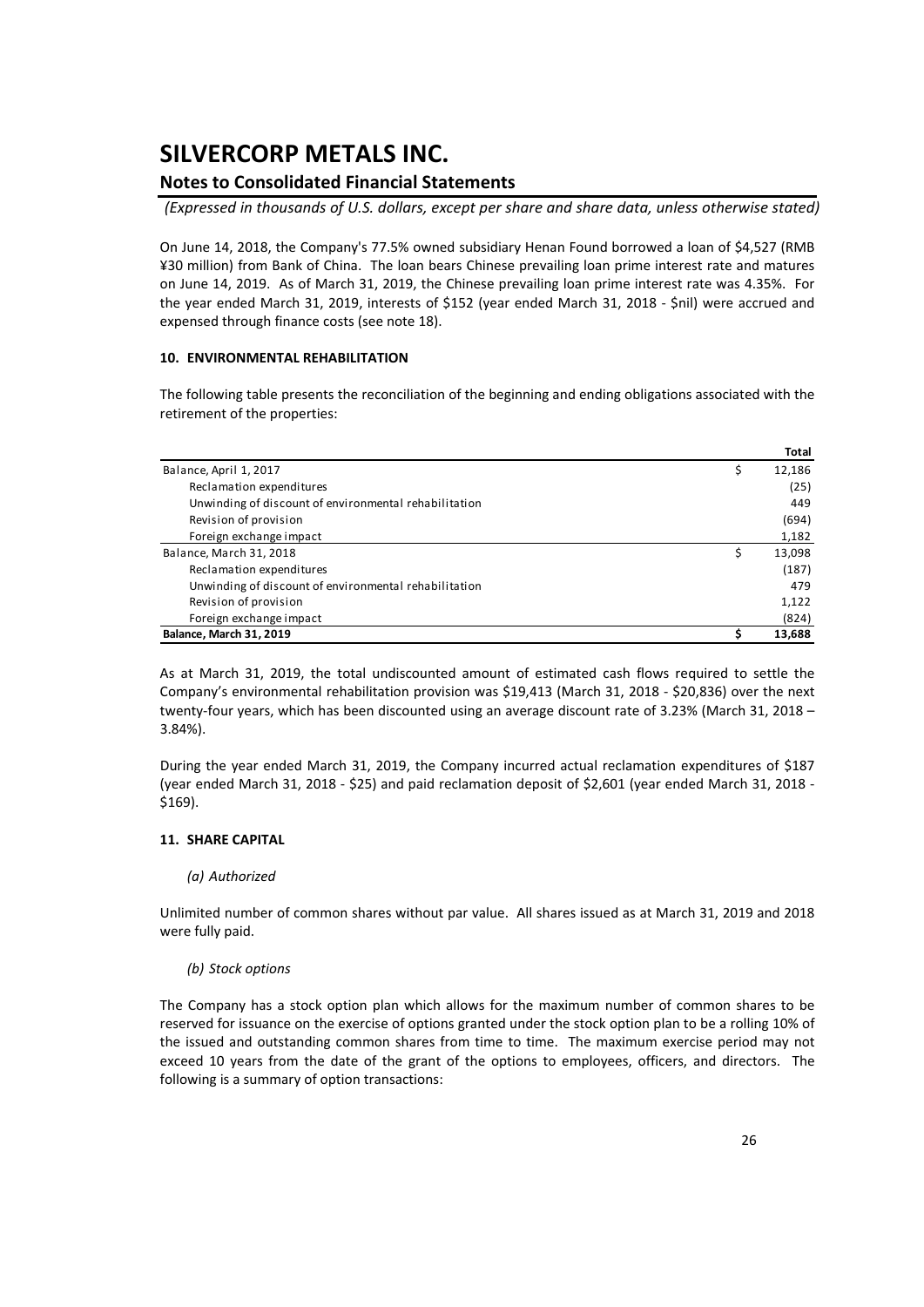*(Expressed in thousands of U.S. dollars, except per share and share data, unless otherwise stated)*

|                                |                  |    | Weighted average   |
|--------------------------------|------------------|----|--------------------|
|                                |                  |    | exercise price per |
|                                | Number of shares |    | share CAD\$        |
| Balance, April 1, 2017         | 7,679,507        | \$ | 1.97               |
| Option granted                 | 2,192,500        |    | 3.30               |
| Options exercised              | (857,020)        |    | 0.81               |
| Options forfeited              | (195, 626)       |    | 3.00               |
| Options expired                | (672,562)        |    | 5.25               |
| Balance, March 31, 2018        | 8,146,799        | \$ | 2.15               |
| Option granted                 | 1,815,000        |    | 3.10               |
| Options exercised              | (2,812,496)      |    | 0.87               |
| Options forfeited              | (164, 075)       |    | 3.34               |
| Options expired                | (504, 312)       |    | 3.27               |
| <b>Balance, March 31, 2019</b> | 6,480,916        | Ś  | 2.86               |

During the year ended March 31, 2019, a total of 1,815,000 options with a life of three years (year ended March 31, 2018 – 2,192,500 options with a life of three years) were granted to directors, officers, and employees at exercise prices of \$1.98 (CAD\$2.60) and \$2.59 (CAD\$3.40) per share (year ended March 31, 2018 – prices of \$2.52 (CAD\$3.23) and \$2.62 (CAD\$3.36)) subject to a vesting schedule over a two‐year term with 25% of the options vesting every six months from the date of grant.

The fair value of stock options granted during the years ended March 31, 2019 and 2018 were calculated as of the date of grant using the Black‐Scholes option pricing model with the following weighted average assumptions:

|                                               |            | Years ended March 31, |
|-----------------------------------------------|------------|-----------------------|
|                                               | 2019       | 2018                  |
| Risk free interest rate                       | 2.16%      | 1.70%                 |
| Expected life of option in years              | 2.27 years | 2.27 years            |
| Expected volatility                           | 58%        | 69%                   |
| Expected dividend yield                       | 2.10%      | 1.36%                 |
| Estimated forfeiture rate                     | 10%        | 10%                   |
| Weighted average share price at date of grant | \$3.10     | \$3.30                |

The weighted average grant date fair value of options granted during the year ended March 31, 2019 was \$0.76 (CAD\$1.00) (year ended March 31, 2018 – \$0.99 (CAD\$1.27)). Volatility was determined based on the historical volatility of the Company's shares over the estimated life of stock options. For the year ended March 31, 2019, a total of \$1,896 (year ended March 31, 2018 - \$1,566) in share-based compensation expense was recognized and included in the general and administrative expenses on the consolidated statements of income.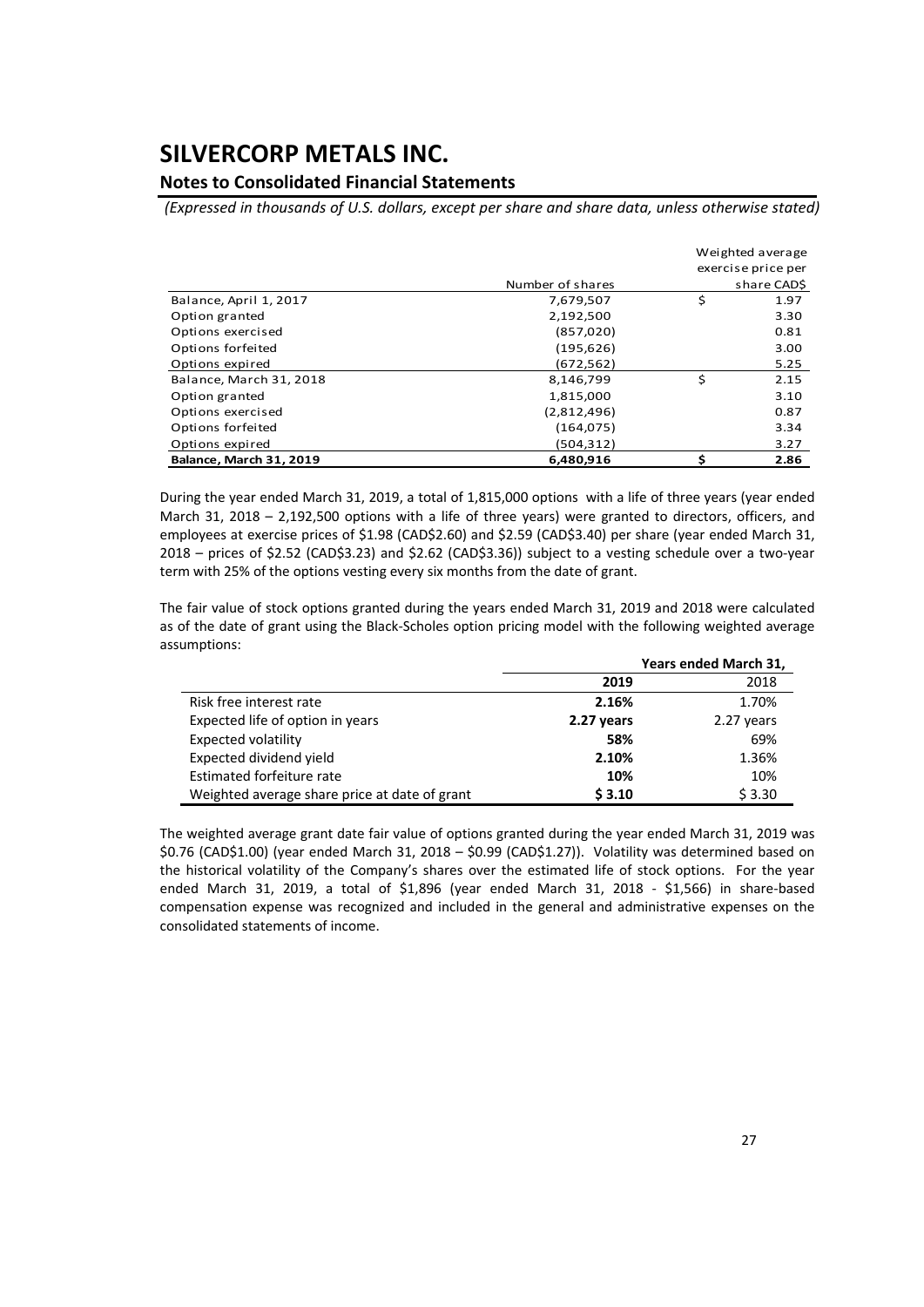*(Expressed in thousands of U.S. dollars, except per share and share data, unless otherwise stated)*

The following table summarizes information about stock options outstanding at March 31, 2019:

|    |                   |                   |                                      |     |                  |                                                       |     | Weighted |
|----|-------------------|-------------------|--------------------------------------|-----|------------------|-------------------------------------------------------|-----|----------|
|    |                   | Number of options | Weighted average                     |     | Weighted average | Number of options                                     |     | average  |
|    | Exercise price in |                   | outstanding at remaining contractual |     |                  | exercise price in exercisable at March exercise price |     |          |
|    | CAD\$             | March 31, 2019    | life (Years)                         |     | CAD\$            | 31, 2019                                              |     | in CAD\$ |
| Ś  | 1.43              | 1,254,260         | 1.17                                 | \$  | 1.43             | 1,254,260                                             |     | 1.43     |
| \$ | 1.75              | 204,000           | 0.16                                 | Ś.  | 1.75             | 204,000                                               |     | 1.75     |
|    | 1.76              | 202,156           | 0.54                                 | Ś.  | 1.76             | 202,156                                               |     | 1.76     |
| \$ | 2.60              | 675,000           | 2.63                                 | Ś.  | 2.60             |                                                       |     |          |
|    | 3.23              | 1,022,500         | 1.95                                 | Ś.  | 3.23             | 511,250                                               |     | 1.95     |
|    | 3.36              | 1,000,000         | 1.51                                 | S   | 3.36             | 495,000                                               |     | 3.36     |
|    | 3.40              | 1,120,000         | 2.40                                 | Ś.  | 3.40             | 280,000                                               |     | 2.40     |
|    | 3.63              | 830,000           | 0.80                                 | \$  | 3.63             | 830,000                                               |     | 3.63     |
|    | 4.34              | 143,000           | 0.47                                 | \$  | 4.34             | 143,000                                               |     | 4.34     |
|    | 5.58              | 30,000            | 0.90                                 | \$  | 5.58             | 30,000                                                |     | 5.58     |
|    | $$1.43 - 5.58$    | 6,480,916         | 1.60                                 | \$. | 2.86             | 3,949,666                                             | \$. | 2.68     |

Subsequent to March 31, 2019, a total of 158,500 options with exercise prices ranging from CAD\$1.75 to CAD\$1.76 were exercised.

*(c) Cash dividends declared and distributed*

During the year ended March 31, 2019, dividends of \$4,208 (year ended March 31, 2018 ‐ \$3,362) were declared and paid.

*(d) Normal course issuer bid*

On November 23, 2017, the Company announced a normal course issuer bid ("NCIB") which allows it to acquire up to 8,409,712 of its own common shares until November 26, 2018.

For the year ended March 31, 2018, the Company acquired a total of 1,717,100 common shares at a cost of \$4,177 under the NCIB program. Transaction costs related to the acquisition of the common shares were \$13. All shares bought were subsequently cancelled.

*(e) Earnings per share (basic and diluted)* 

|                                                            | For the years ended March 31, |             |               |   |           |             |               |        |           |
|------------------------------------------------------------|-------------------------------|-------------|---------------|---|-----------|-------------|---------------|--------|-----------|
|                                                            |                               |             | 2019          |   |           |             | 2018          |        |           |
|                                                            | Income                        |             | <b>Shares</b> |   | Per-Share | Income      | Shares        |        | Per-Share |
|                                                            |                               | (Numerator) | (Denominator) |   | Amount    | (Numerator) | (Denominator) | Amount |           |
| Net income attributable to equity holders of the Company   |                               | 39,724      |               |   |           | 46,994      |               |        |           |
| Basic earnings per share<br>Effect of dilutive securities: |                               | 39.724      | 168,483,412   | s | 0.24      | 46.994      | 167.848.117   |        | 0.28      |
| Stock options                                              |                               |             | 1,903,581     |   |           |             | 3,557,787     |        |           |
| Diluted earnings per share                                 |                               | 39.724      | 170.386.993   |   | 0.23      | 46.994      | 171.405.904   |        | 0.27      |

Anti-dilutive options that are not included in the diluted EPS calculation were 3,123,000 for the year ended March 31, 2019 (year ended March 31, 2018 – 1,073,000).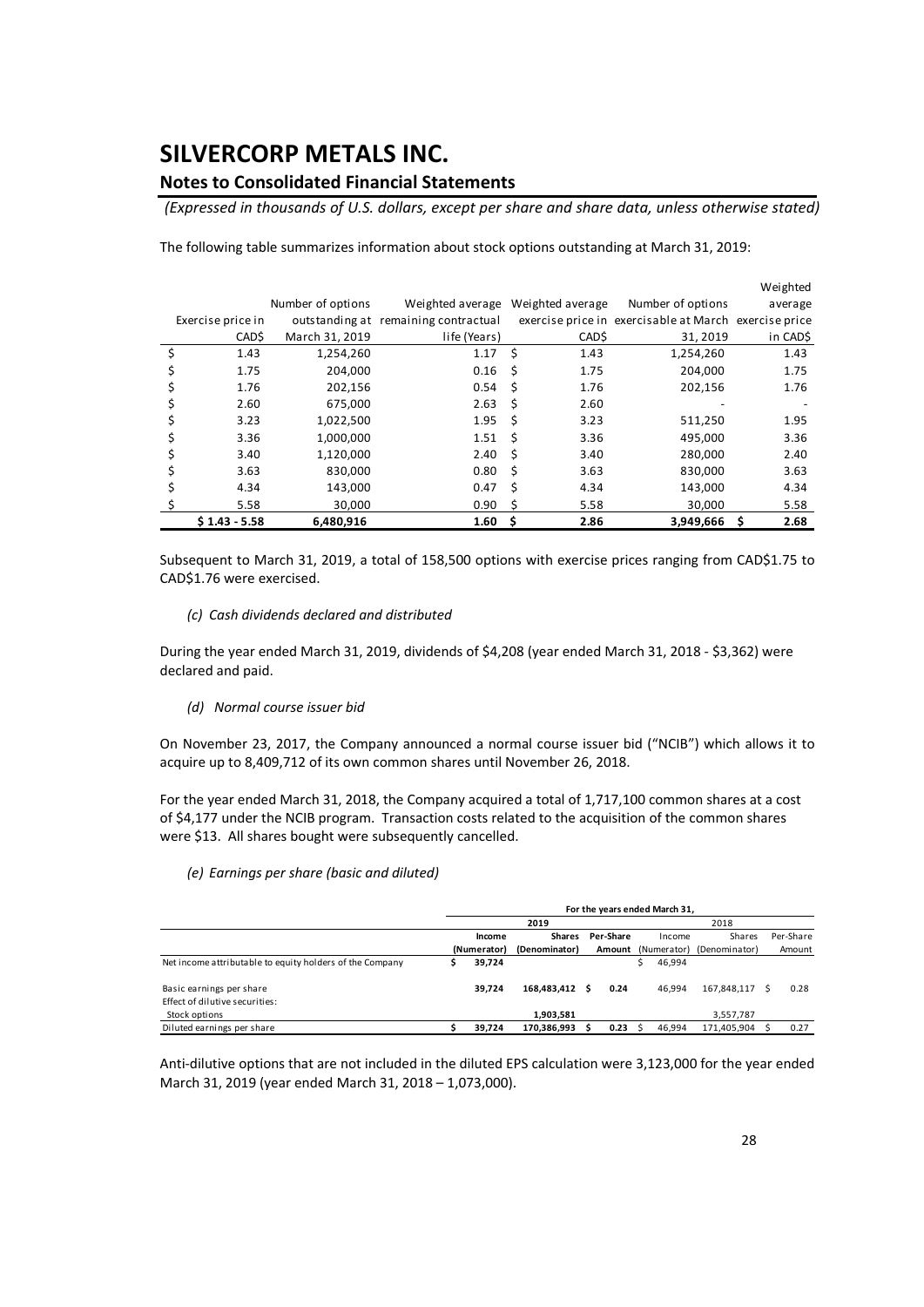*(Expressed in thousands of U.S. dollars, except per share and share data, unless otherwise stated)*

#### **12. RESERVES**

Pursuant to Chinese company law applicable to foreign investment enterprises, the Company's Chinese subsidiaries are required to maintain dedicated reserves. The amounts are appropriated at a percentage, at the discretion of the Board of Directors of each Chinese subsidiary, of their respective after tax net income determined in accordance with accounting principles and relevant financial regulations applicable to Chinese enterprises each year. Once the dedicated reserves appropriated reach 50% of a subsidiary's registered capital, it is not required to appropriate more earnings into the reserves.

Dedicated reserves for all periods presented include an Enterprise Reserve Fund of \$2,903 and an Enterprise Expansion Fund of \$22,506, which are recorded as a component of equity, and are not available for distribution to shareholders other than upon liquidation.

As of March 31, 2019, the Company had two subsidiaries, Henan Found and Henan Huawei, which had appropriated the dedicated reserves. No dedicated reserves were appropriated for the years ended March 31, 2019 and 2018 for Henan Found and Henan Huawei since the balance has reached the required amount in prior years.

#### **13. ACCUMULATED OTHER COMPREHENSIVE INCOME**

|                                                                 | March 31, 2019 | March 31, 2018 |
|-----------------------------------------------------------------|----------------|----------------|
| Change in fair value on equity investments designated as FVTOCI | $(35, 128)$ \$ | (37,508)       |
| Share of other comprehensive income in associate                | 679            | 281            |
| Currency translation adjustment                                 | (7.415)        | 11.352         |
| Balance, end of the year                                        | (41.864)       | (25, 875)      |

The unrealized loss on equity investments designated as FVTOCI and on currency translation adjustment are net of tax of \$nil for all periods presented.

#### **14. NON‐CONTROLLING INTERESTS**

The continuity of non-controlling interests is summarized as follows:

|                                            |    | Henan     |   | Henan   |    |            | Guangdong    |               |    |           |
|--------------------------------------------|----|-----------|---|---------|----|------------|--------------|---------------|----|-----------|
|                                            |    | Found     |   | Huawei  |    | Yunxiang   | Found        | SX Gold       |    | Total     |
| Balance, April 1, 2017                     | Ś. | 53,812 \$ |   | 4,084   | S. | $3.664$ \$ | $(2,848)$ \$ | (3,898)       | S  | 54,814    |
| Share of net income (loss)                 |    | 10,230    |   | 1,313   |    | (374)      | 341          | 392           |    | 11,902    |
| Share of other comprehensive income (loss) |    | 4,476     |   | 512     |    | 242        | (38)         | (48)          |    | 5,144     |
| Distributions                              |    | (2,917)   |   |         |    | ۰          |              |               |    | (2, 917)  |
| Balance, March 31, 2018                    | Ś. | 65,601    | S | 5.909   | S  | $3,532$ \$ | (2, 545)     | \$<br>(3,554) | S  | 68,943    |
| Share of net income (loss)                 |    | 9,992     |   | 892     |    | (365)      | 352          | 1.452         |    | 12,323    |
| Share of other comprehensive (loss) income |    | (3,687)   |   | (204)   |    | (150)      | 954          | 23            |    | (3,064)   |
| Distributions                              |    | (11, 565) |   | (1,694) |    | ۰          |              | ٠             |    | (13, 259) |
| Acquisition of non-controlling interest    |    | ۰         |   |         |    | ٠          | 1.794        | ٠             |    | 1,794     |
| Disposition upon wound-up of a subsidiary  |    |           |   |         |    | ۰          | (1,002)      | ٠             |    | (1,002)   |
| <b>Balance, March 31, 2019</b>             | S. | 60.341    |   | 4.903   | .S | 3.017S     | $(447)$ \$   | (2,079)       | s. | 65,735    |

As at March 31, 2019, non‐controlling interests in Henan Found, Henan Huawei, Yunxiang, Guangdong Found and SX Gold were 22.5%, 20%, 30%, 1% and 22.5%, respectively.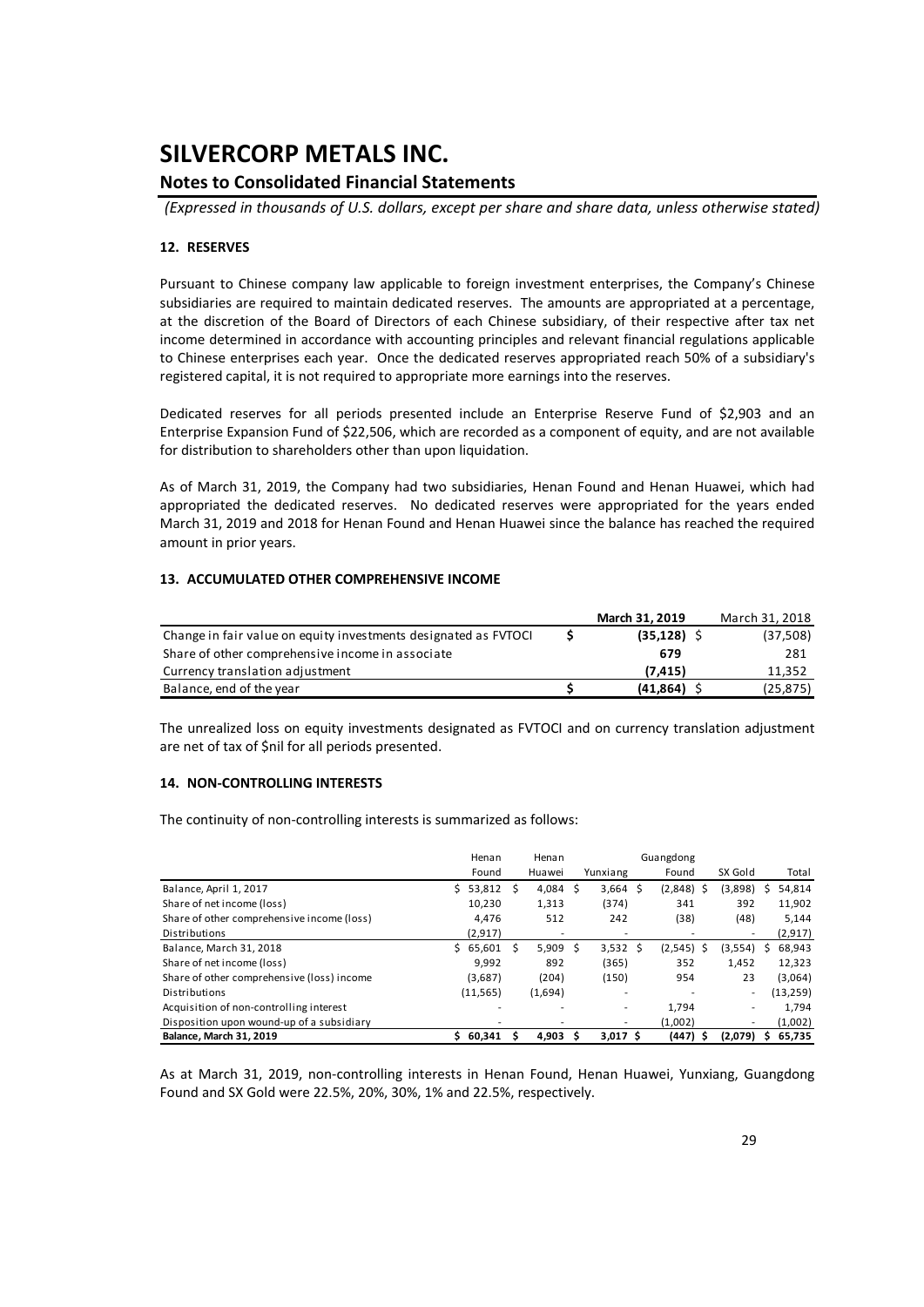### **Notes to Consolidated Financial Statements**

*(Expressed in thousands of U.S. dollars, except per share and share data, unless otherwise stated)*

Henan Non-ferrous Geology Minerals Ltd. ("Henan Non-ferrous") is the 17.5% equity interest holder of Henan Found. During the year ended March 31, 2019, Henan Found declared and paid dividends of \$8,995 (year ended March 31, 2018 – declared and paid dividends of \$2,269 along with dividends of \$3,786 that was declared and accrued in the prior year) to Henan Non-ferrous.

Henan Xinxiangrong Mining Ltd. ("Henan Xinxiangrong") is the 5% equity interest holder of Henan Found. During the year ended March 31, 2019, Henan Found declared and paid dividends of \$2,570 (year ended March 31, 2018 – declared and paid dividends of \$648 along with dividends of \$1,082 that was declared and accrued in the prior year) to Henan Xinxiangrong.

Henan Xinhui Mining Co., Ltd. ("Henan Xinhui") is a 20% equity interest holder of Henan Huawei. For the year ended March 31, 2019, Henan Huawei declared and paid dividends of \$1,694 (year ended March 31, 2018 – nil) to Henan Xinhui.

GRT Mining Investment (Beijing) Co., Ltd. ("GRT") was the 5% equity holder of Guangdong Found and a related party of the Company as it is controlled by a relative of an officer and director of the Company. In October 2018, the Company exercised its first right of refusal and entered into an agreement with GRT to acquire its 4% ownership in Guangdong Found for cash consideration of \$2.2 million (RMB¥15 million). As at March 31, 2019, the non-controlling interest in Guangdong Found was reduced to 1% since the transaction was completed and cash consideration of \$1,121 (RMB¥7.5 million) was paid to GRT.

#### **15. RELATED PARTY TRANSACTIONS**

Related party transactions not disclosed elsewhere in the consolidated financial statements are as follows:

| Due from related parties | March 31, 2019 March 31, 2018 |                          |
|--------------------------|-------------------------------|--------------------------|
| NUAG (a)                 | 33 <sup>5</sup>               |                          |
| Henan Non-ferrous (b)    | 2.989                         | $\overline{\phantom{0}}$ |
|                          | 3.022                         |                          |

- (a) According to a services and administrative costs reallocation agreement between the Company and NUAG, the Company recovers costs for services rendered to NUAG and expenses incurred on behalf of NUAG. During the year ended March 31, 2019, the Company recovered \$225 (year ended March 31, 2018 ‐ \$433) from NUAG for services rendered and expenses incurred on behalf of NUAG. The costs recovered from NUAG were recorded as a direct reduction of general and administrative expenses on the consolidated statements of income.
- (b) During the year ended March 31, 2019, Henan Found lent Henan Non‐ferrous a loan of \$2,989 (RMB¥20.0 million). The loan has a term of six months and bears an interest rate of 4.35% per annum.

The balances with related parties are unsecured.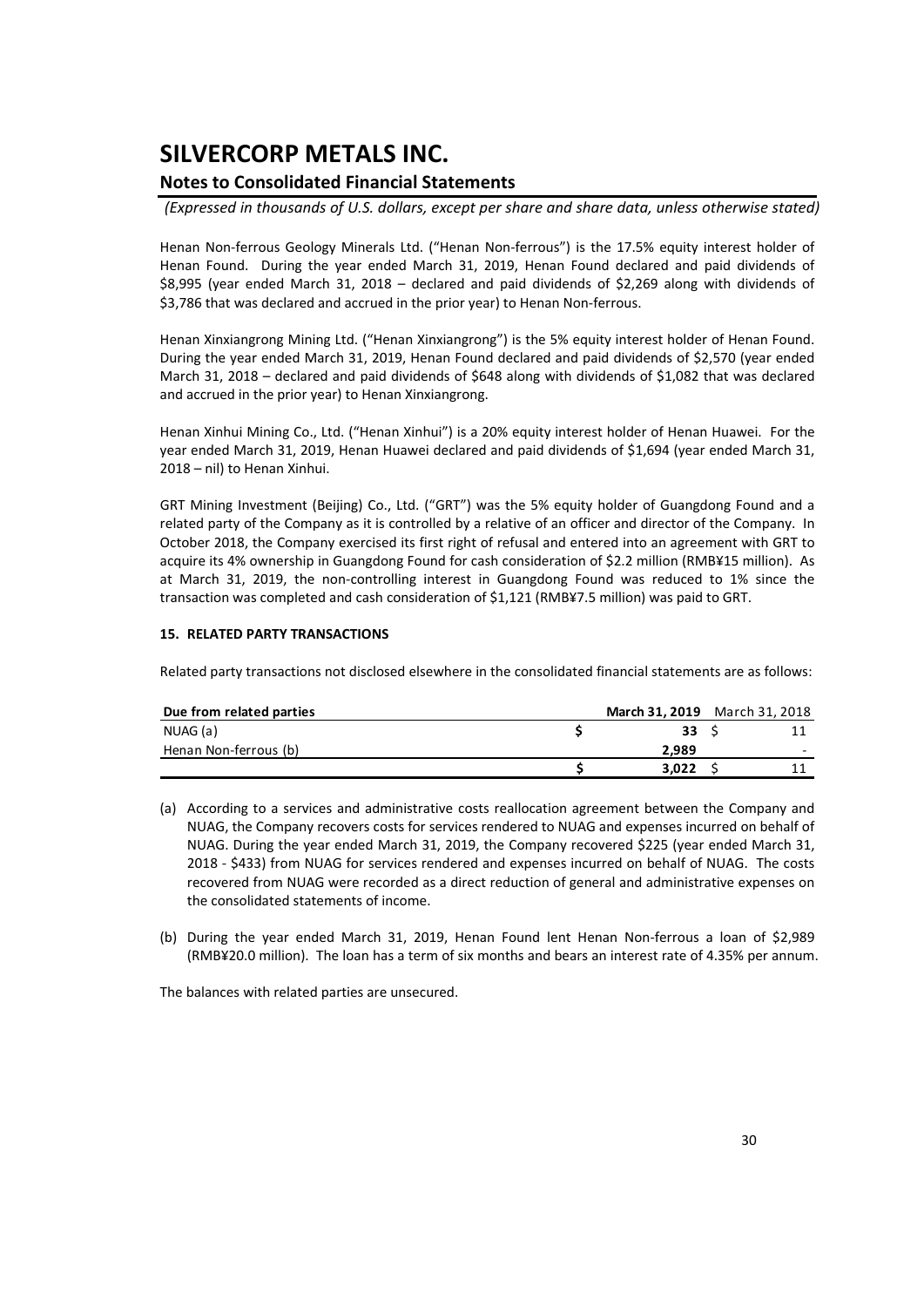### **Notes to Consolidated Financial Statements**

*(Expressed in thousands of U.S. dollars, except per share and share data, unless otherwise stated)*

#### (c) Compensation of key management personnel

The remuneration of directors and other members of key management personnel, who are those having authority and responsibility for planning, directing and controlling the activities of the entity, directly or indirectly, for the years ended March 31, 2019 and 2018 were as follows:

|                                                 | Years Ended March 31, |       |  |  |
|-------------------------------------------------|-----------------------|-------|--|--|
|                                                 | 2019                  | 2018  |  |  |
| Directors' fees and bonus                       | 256                   | 168   |  |  |
| Salaries and bonus for key management personnel | 2.498                 | 2,656 |  |  |
| Share-based compensation                        | 725                   | 981   |  |  |
|                                                 | 3.479                 | 3.805 |  |  |

Share-based compensation was measured at grant date fair value (see note 10(b)).

#### **16. GENERAL AND ADMINISTRATIVE**

General and administrative expenses consist of:

|                                    | Years ended March 31, |        |        |  |  |  |
|------------------------------------|-----------------------|--------|--------|--|--|--|
| <b>General and administrative</b>  |                       | 2019   | 2018   |  |  |  |
| Office and administrative expenses |                       | 5.968  | 6,667  |  |  |  |
| Amortization and depreciation      |                       | 1.253  | 1,196  |  |  |  |
| Salaries and benefits              |                       | 9.444  | 8,395  |  |  |  |
| Share-based compensation           |                       | 1,896  | 1,566  |  |  |  |
| Professional fees                  |                       | 866    | 861    |  |  |  |
|                                    |                       | 19.427 | 18,685 |  |  |  |

#### **17. GOVERNMENT FEES AND OTHER TAXES**

Government fees and other taxes consist of:

|                 | Years ended March 31, |  |       |  |
|-----------------|-----------------------|--|-------|--|
|                 | 2019                  |  | 2018  |  |
| Government fees | 162                   |  | 351   |  |
| Other taxes     | 2.537                 |  | 2,620 |  |
|                 | 2,699                 |  | 2.971 |  |

Government fees refer to the environmental protection fees paid to the state and local Chinese government. Other taxes were composed of surtax on value‐added tax, land usage levy, stamp duty and other miscellaneous levies, duties and taxes imposed by the state and local Chinese government.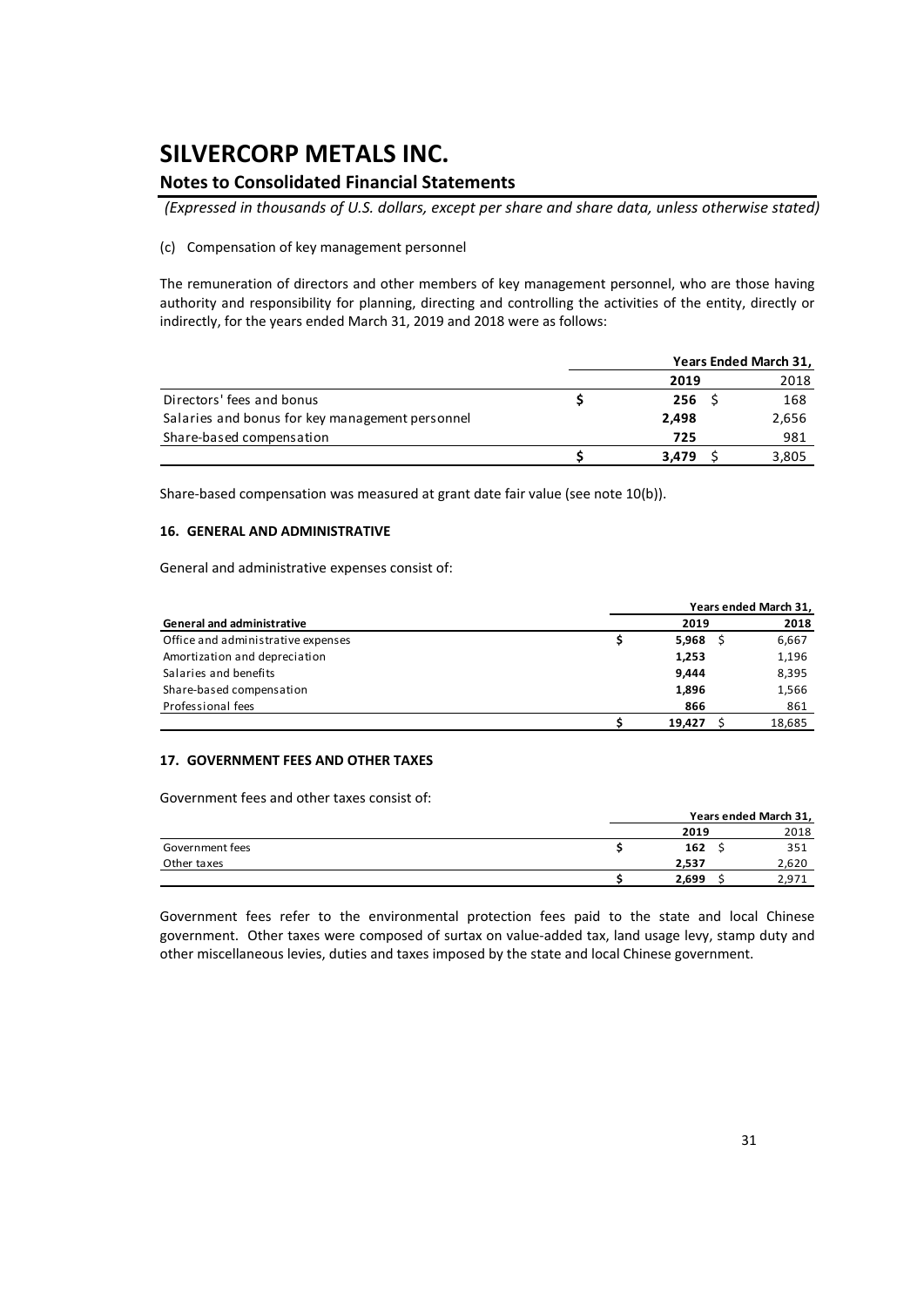## **Notes to Consolidated Financial Statements**

*(Expressed in thousands of U.S. dollars, except per share and share data, unless otherwise stated)*

#### **18. FINANCE ITEMS**

Finance items consist of:

|                                                                 |             | Years ended March 31, |
|-----------------------------------------------------------------|-------------|-----------------------|
| <b>Finance income</b>                                           | 2019        | 2018                  |
| Interest income                                                 | 3,476       | 2,839                 |
|                                                                 |             |                       |
|                                                                 |             | Years ended March 31, |
| <b>Finance costs</b>                                            | 2019        | 2018                  |
| Interest on bank loan                                           | $152 \quad$ |                       |
| Unwinding of discount of environmental rehabilitation provision | 479         | 449                   |
|                                                                 | 631         | 449                   |

#### **19. INCOME TAX**

*(a) Income tax expense* 

The significant components of income tax expense recognized in the statements of income are as follows:

|                    | Years ended March 31, |        |  |
|--------------------|-----------------------|--------|--|
| Income tax expense | 2019                  | 2018   |  |
| Current            | 17.750                | 16,086 |  |
| Deferred           | 3.121                 | 2,833  |  |
|                    | 20.871                | 18,919 |  |

The reconciliation of the Canadian statutory income tax rates to the effective tax rate is as follows:

|                                                         | Years ended March, 31 |         |  |  |
|---------------------------------------------------------|-----------------------|---------|--|--|
|                                                         | 2019                  | 2018    |  |  |
| Canadian statutory tax rate                             | 27.00%                | 26.25%  |  |  |
| Income before income taxes                              | \$<br>$72.918 \quad$  | 77,815  |  |  |
|                                                         |                       |         |  |  |
| Income tax expense computed at Canadian statutory rates | 19,688                | 20,426  |  |  |
| Foreign tax rates different from statutory rate         | (1,707)               | (467)   |  |  |
| Change in tax rates                                     |                       | (681)   |  |  |
| Permanent items and other                               | (444)                 | 1,008   |  |  |
| Withholding taxes                                       | 5,153                 | 1,023   |  |  |
| Change in unrecognized deferred tax assets              | (1,816)               | (2,378) |  |  |
| Other                                                   | (3)                   | (12)    |  |  |
| Income tax expense                                      | \$<br>20.871<br>S     | 18,919  |  |  |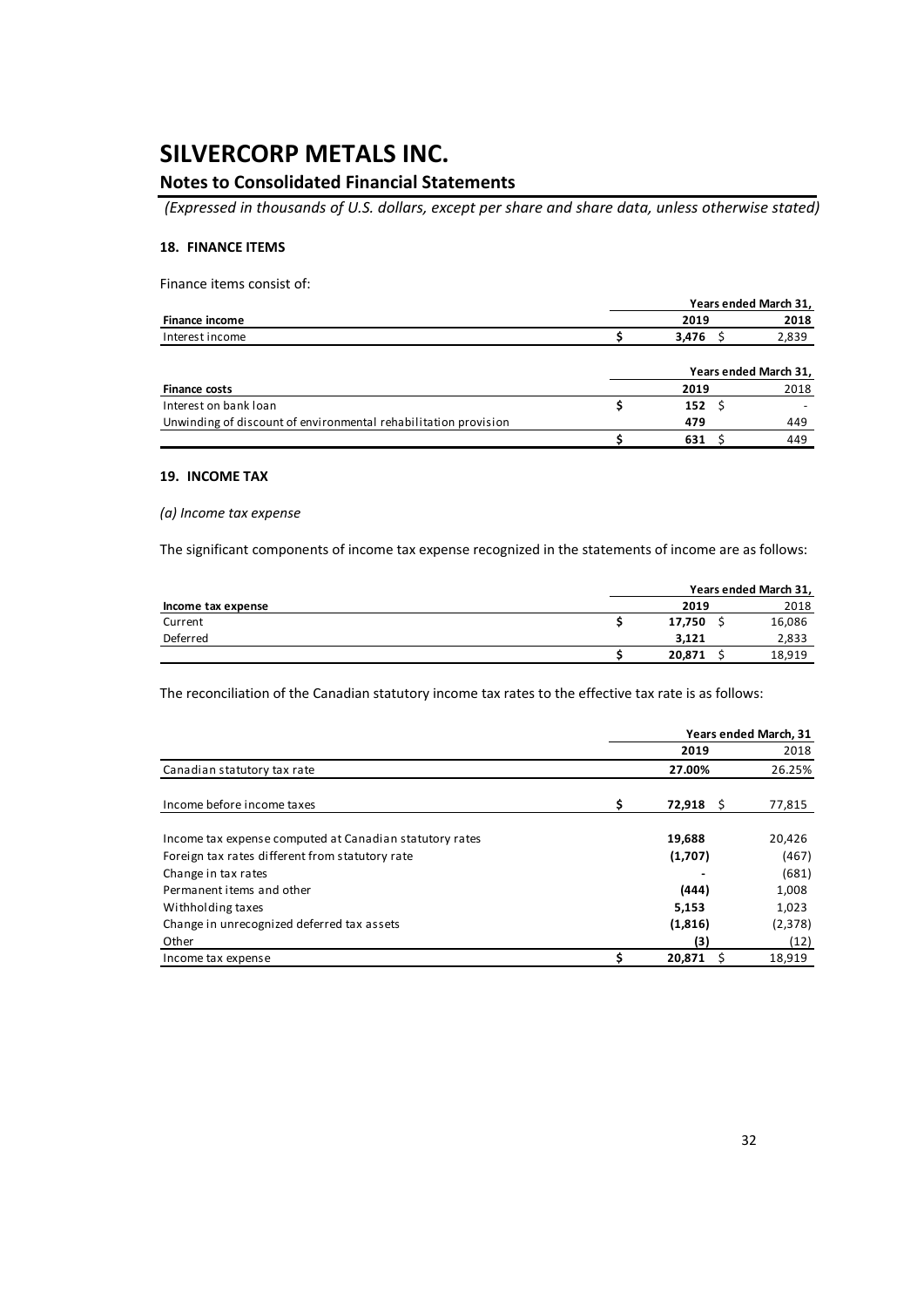*(Expressed in thousands of U.S. dollars, except per share and share data, unless otherwise stated)*

#### *(b) Deferred income tax*

The continuity of deferred income tax assets (liabilities) is summarized as follows:

|                                                                   | Years ended March, 31 |           |  |  |
|-------------------------------------------------------------------|-----------------------|-----------|--|--|
|                                                                   | 2019                  | 2018      |  |  |
| Net deferred income tax liabilities, beginning of the year        | $(33,310)$ \$         | (27, 692) |  |  |
| Deferred income tax expense recognized in net income for the year | (3, 121)              | (2,833)   |  |  |
| Foreign exchange impact                                           | 2.097                 | (2,785)   |  |  |
| Net deferred income tax liabilities, end of the year              | (34.334)              | (33,310)  |  |  |

The significant components of the Company's deferred income tax are as follows:

|                                       | March 31, 2019    | March 31, 2018 |
|---------------------------------------|-------------------|----------------|
| Deferred income tax assets            |                   |                |
| Plant and equipment                   | \$<br>Ŝ.<br>880   | 1,442          |
| Environmental rehabilitation          | 3,155             | 2,980          |
| Other deductible temporary difference | 454               | 890            |
| Total deferred income tax assets      | 4,489             | 5,312          |
|                                       |                   |                |
| Deferred income tax liabilities       |                   |                |
| Plant and equipment                   | (829)             | (261)          |
| Mineral rights and properties         | (37, 465)         | (37, 308)      |
| Unrealized gain on investments        | (365)             | (876)          |
| Other taxable temporary difference    | (164)             | (177)          |
| Total deferred income tax liabilities | (38, 823)         | (38,622)       |
|                                       |                   |                |
| Net deferred income tax liabilities   | \$<br>(34,334) \$ | (33,310)       |

Deferred tax assets are recognized to the extent that the realization of the related tax benefit through future taxable profits is probable. The ability to realize the tax benefits is dependent upon numerous factors, including the future profitability of operations in the jurisdictions in which the tax benefits arose. Deductible temporary differences and unused tax losses for which no deferred tax assets have been recognized are attributable to the following:

|                                       | March 31, 2019 | March 31, 2018 |
|---------------------------------------|----------------|----------------|
|                                       |                |                |
| Non-capital loss carry forward        | 77.620         | 82,882         |
| Plant and equipment                   | 25,765         | 27,050         |
| Mineral rights and properties         | 4.378          | 15,539         |
| Other deductible temporary difference | 12.225         | 18,876         |
|                                       | 119,988        | 144.347        |

As at March 31, 2019, the Company has the following net operating losses, expiring in various years to 2040 and available to offset future taxable income in Canada and China, respectively.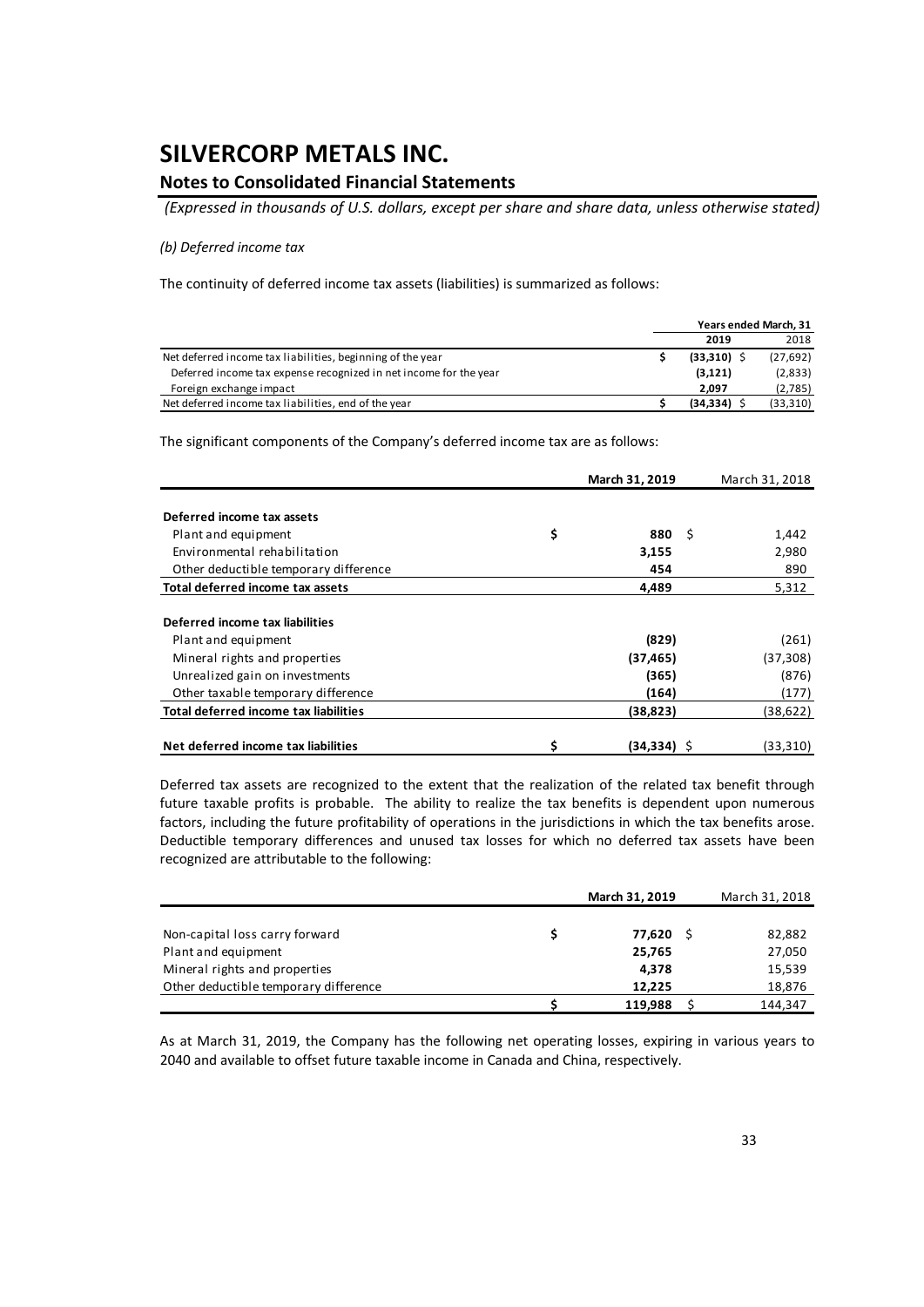*(Expressed in thousands of U.S. dollars, except per share and share data, unless otherwise stated)*

|      | Canada                               | China                        | <b>Total</b> |
|------|--------------------------------------|------------------------------|--------------|
|      |                                      |                              |              |
| 2020 | \$<br>\$<br>$\overline{\phantom{a}}$ | \$<br>4,688                  | 4,688        |
| 2021 |                                      | 4,343                        | 4,343        |
| 2022 |                                      | 3,175                        | 3,175        |
| 2023 |                                      | 4,069                        | 4,069        |
| 2024 |                                      | 2,748                        | 2,748        |
| 2027 | 1,244                                | ٠                            | 1,244        |
| 2029 |                                      |                              |              |
| 2030 | 3,722                                |                              | 3,722        |
| 2031 | 6,374                                | $\qquad \qquad \blacksquare$ | 6,374        |
| 2032 | 9,251                                |                              | 9,251        |
| 2033 | 9,520                                |                              | 9,520        |
| 2034 | 7,482                                |                              | 7,482        |
| 2035 | 6,795                                |                              | 6,795        |
| 2036 | 4,039                                |                              | 4,039        |
| 2037 | 547                                  |                              | 547          |
| 2038 | 2,389                                |                              | 2,389        |
| 2039 | 2,700                                |                              | 2,700        |
| 2040 | 4,534                                |                              | 4,534        |
|      | \$<br>\$<br>58,597                   | \$<br>19,023                 | 77,620       |

As at March 31, 2019, temporary differences of \$184,147 (March 31, 2018 ‐ \$196,435) associated with the investments in subsidiaries have not been recognized as the Company is able to control the timing of the reversal of these differences which are not expected to reverse in the foreseeable future.

#### **20. CAPITAL DISCLOSURES**

The Company's objectives of capital management are intended to safeguard the entity's ability to support the Company's normal operating requirement on an ongoing basis, continue the development and exploration of its mineral properties, and support any expansionary plans.

The capital of the Company consists of the items included in equity less cash and cash equivalents and short-term investments. Risk and capital management are primarily the responsibility of the Company's corporate finance function and is monitored by the Board of Directors. The Company manages the capital structure and makes adjustments depending on economic conditions. Funds have been primarily secured through profitable operations and issuances of equity capital. The Company invests all capital that is surplus to its immediate needs in short-term, liquid and highly rated financial instruments, such as cash and other short-term deposits, all held with major financial institutions. Significant risks are monitored and actions are taken, when necessary, according to the Company's approved policies.

#### **21. FINANCIAL INSTRUMENTS**

The Company manages its exposure to financial risks, including liquidity risk, foreign exchange risk, interest rate risk, credit risk and equity price risk in accordance with its risk management framework. The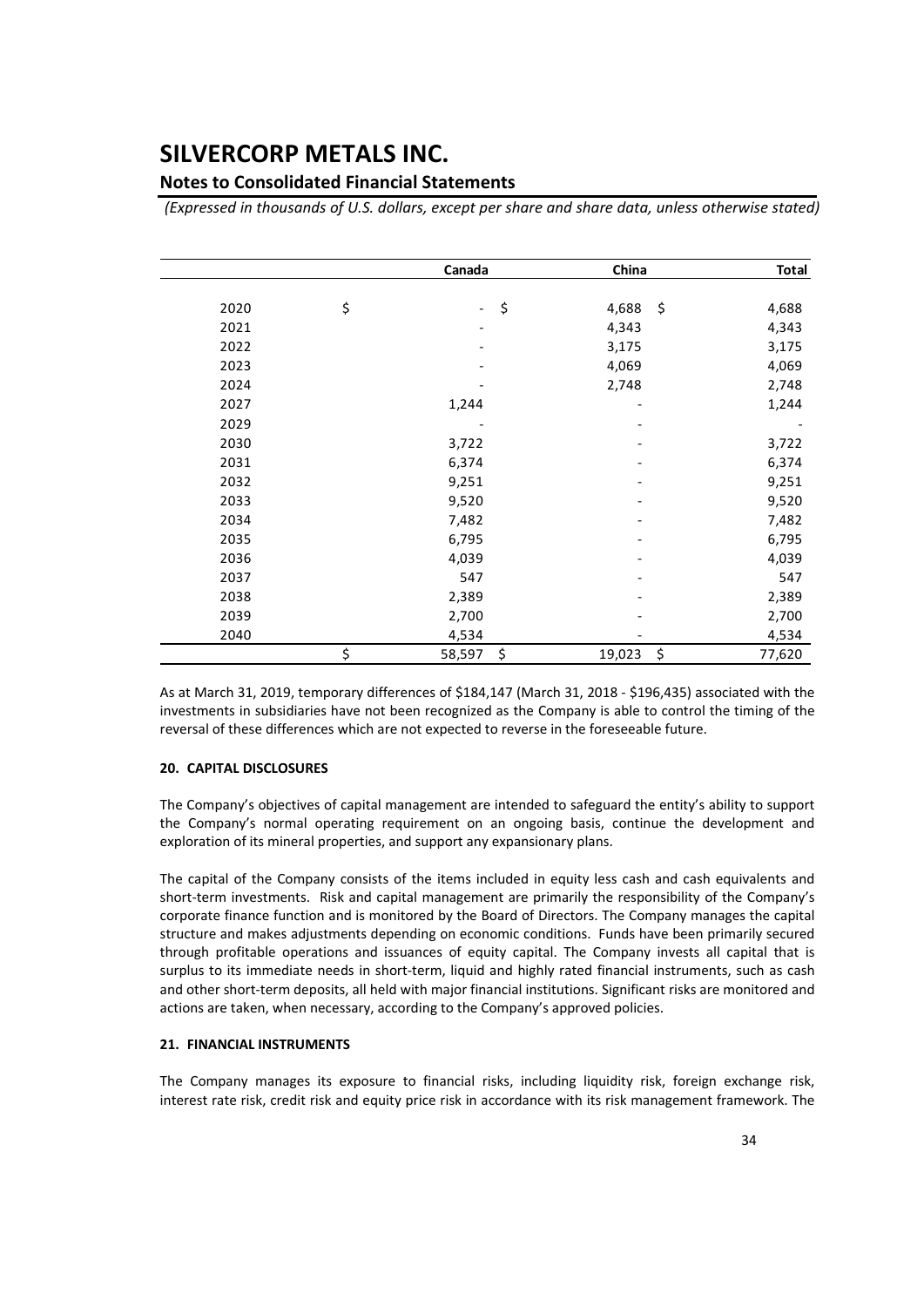*(Expressed in thousands of U.S. dollars, except per share and share data, unless otherwise stated)*

Company's Board of Directors has overall responsibility for the establishment and oversight of the Company's risk management framework and reviews the Company's policies on an ongoing basis.

#### *(a) Fair value*

The Company classifies its fair value measurements within a fair value hierarchy, which reflects the significance of the inputs used in making the measurements as defined in IFRS 13, Fair Value Measurement ("IFRS 13").

Level 1 – Unadjusted quoted prices at the measurement date for identical assets or liabilities in active markets.

Level 2 – Observable inputs other than quoted prices included in Level 1, such as quoted prices for similar assets and liabilities in active markets; quoted prices for identical or similar assets and liabilities in markets that are not active; or other inputs that are observable or can be corroborated by observable market data.

Level 3 – Unobservable inputs which are supported by little or no market activity.

The following tables set forth the Company's financial assets and liabilities that are measured at fair value level on a recurring basis within the fair value hierarchy at March 31, 2019 and March 31, 2018 that are not otherwise disclosed. As required by IFRS 13, assets and liabilities are classified in their entirety based on the lowest level of input that is significant to the fair value measurement.

|                                                   |                 | Fair value as at March 31, 2019 |                                 |        |  |
|---------------------------------------------------|-----------------|---------------------------------|---------------------------------|--------|--|
| <b>Recurring measurements</b>                     | Level 1         | Level 2                         | Level 3                         | Total  |  |
| <b>Financial assets</b>                           |                 |                                 |                                 |        |  |
| Cash and cash equivalents                         | \$<br>67.441 \$ | - \$                            | - \$                            | 67,441 |  |
| Short-term investments - money market instruments | 22,850          |                                 | $\blacksquare$                  | 22,850 |  |
| Investments in publicly traded companies          | 9,253           |                                 |                                 | 9,253  |  |
|                                                   |                 |                                 |                                 |        |  |
|                                                   |                 |                                 | Fair value as at March 31, 2018 |        |  |
| <b>Recurring measurements</b>                     | Level 1         | Level 2                         | Level 3                         | Total  |  |
| <b>Financial assets</b>                           |                 |                                 |                                 |        |  |
| Cash and cash equivalents                         | \$<br>49,199 \$ | $-5$                            | - \$<br>$\sim$                  | 49.199 |  |
| Investments in publicly traded companies          | 6,132           |                                 |                                 | 6.132  |  |

Fair value of the other financial instruments excluded from the table above approximates their carrying amount as at March 31, 2019 and March 31, 2018, respectively, due to the short-term nature of these instruments.

There were no transfers into or out of level 3 during the years ended March 31, 2019 and 2018.

#### *(b) Liquidity risk*

Liquidity risk is the risk that the Company will not be able to meet its short term business requirements. The Company has in place a planning and budgeting process to help determine the funds required to support the Company's normal operating requirements on an ongoing basis and its expansion plans.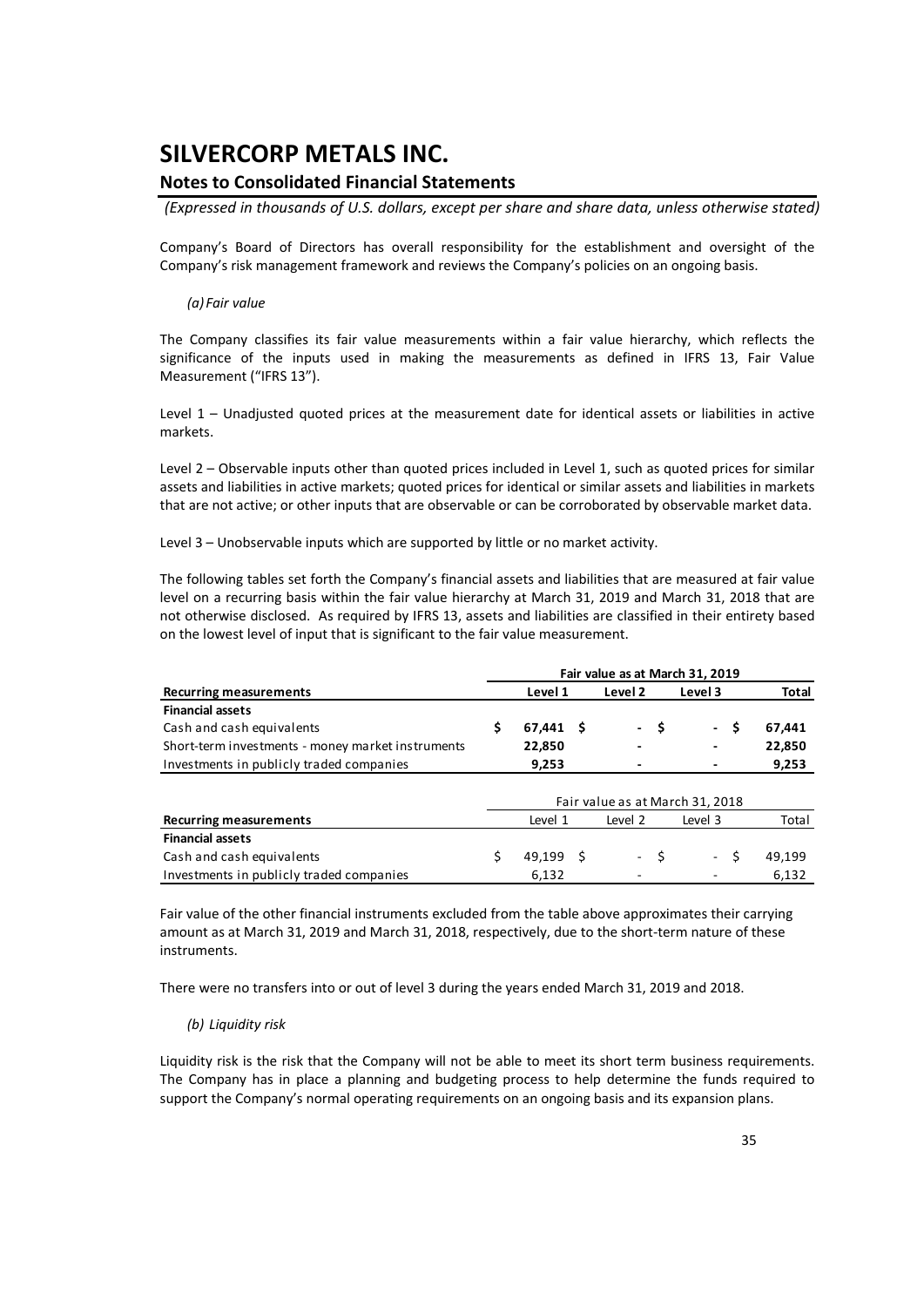*(Expressed in thousands of U.S. dollars, except per share and share data, unless otherwise stated)*

In the normal course of business, the Company enters into contracts that give rise to commitments for future minimum payments. The following summarizes the remaining contractual maturities of the Company's financial liabilities.

|                                          |               | March 31, 2018 |           |        |        |
|------------------------------------------|---------------|----------------|-----------|--------|--------|
|                                          | Within a vear | 2-3 vears      | 4-5 vears | Total  | Total  |
| Bank loan                                | 4.475         |                | $\sim$    | 4.475  |        |
| Accounts payable and accrued liabilities | 29.856        | -              | -         | 29.856 | 25,198 |

#### *(c) Foreign exchange risk*

The Company reports its financial statements in US dollars. The functional currency of the head office, Canadian subsidiaries and all intermediate holding companies is CAD and the functional currency of all Chinese subsidiaries is RMB. The Company is exposed to foreign exchange risk when the Company undertakes transactions and holds assets and liabilities in currencies other than its functional currencies. The Company currently does not engage in foreign exchange currency hedging. The Company's exposure to currency risk affect net income is summarized as follow:

|                                              | March 31, 2019 | March 31. 2018 |
|----------------------------------------------|----------------|----------------|
| Financial assets denominated in U.S. Dollars | 45.912         | ?7.256         |

As at March 31, 2019, with other variables unchanged, a 10% strengthening (weakening) of the CAD against the USD would have decreased (increased) net income by approximately \$4.6 million.

#### *(d)Interest rate risk*

The Company is exposed to interest rate risk on its cash equivalents, short term investments, and bank loan payable. As at March 31, 2019, all of its interest-bearing cash equivalents and short term investments earn interest at market rates that are fixed to maturity or at variable interest rate with terms of less than one year. The Company monitors its exposure to changes in interest rates on cash equivalents and short term investments. Due to the short term nature of the financial instruments, fluctuations in interest rates would not have a significant impact on the Company's after-tax net income.

The outstanding bank loan is subject to Chinese prevailing loan prime interest rate. If the prime interest rate increased (decreased) by 100 basis points, interest expenses would be increased (decreased) by approximately \$0.5 million per annum.

#### *(e) Credit risk*

Credit risk is the risk that one party to a financial instrument will fail to discharge an obligation and cause the other party to incur a financial loss. The Company is exposed to credit risk primarily associated to accounts receivable, due from related parties, cash and cash equivalents and short term investments. The carrying amount of assets included on the balance sheet represents the maximum credit exposure.

The Company undertakes credit evaluations on counterparties as necessary, requests deposits from customers prior to delivery, and has monitoring processes intended to mitigate credit risks. The Company has trade receivables from time to time from its major customers primarily in China engaged in the mining and milling of base and polymetallic metals. The historical level of customer default is zero and aging of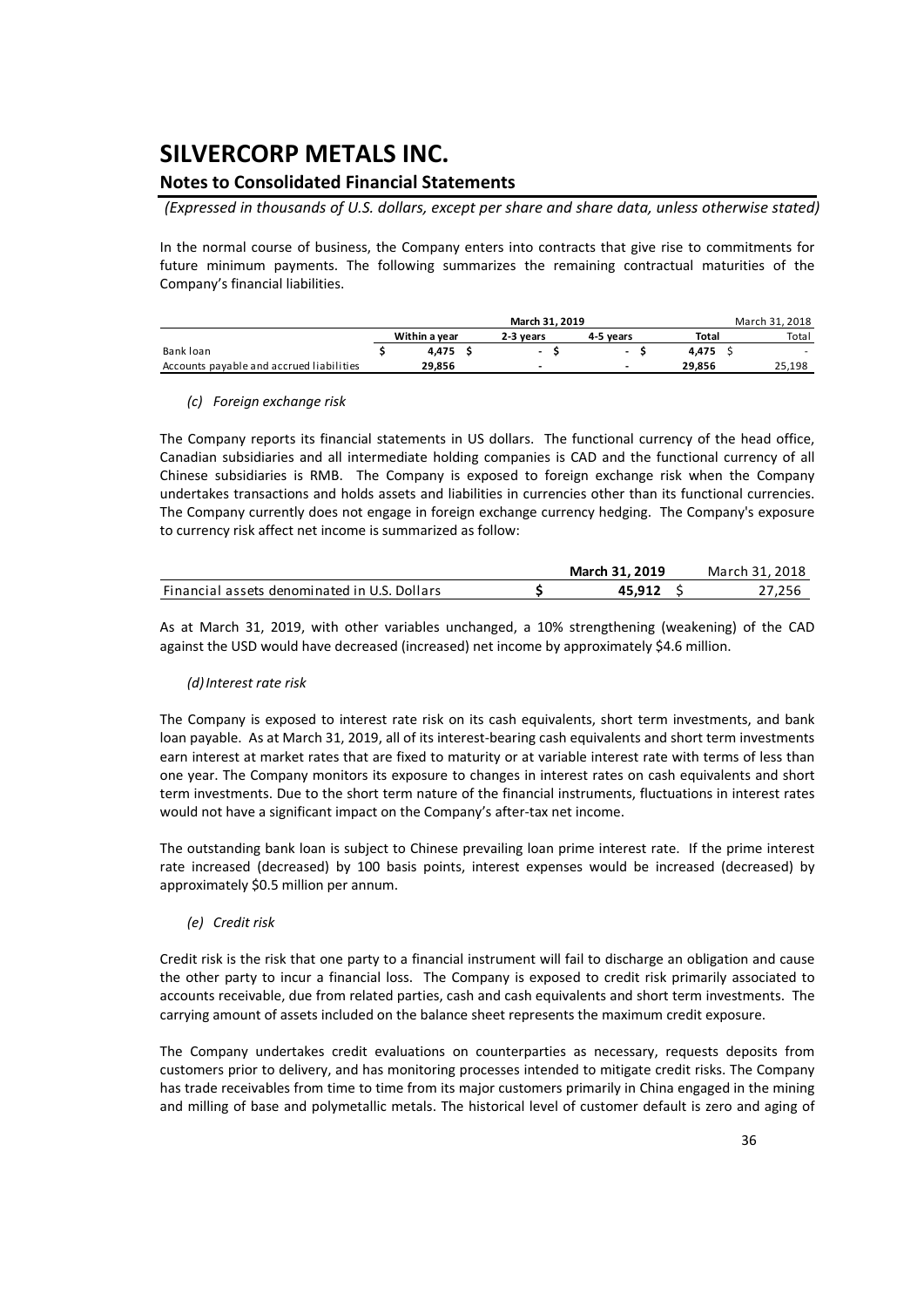### **Notes to Consolidated Financial Statements**

*(Expressed in thousands of U.S. dollars, except per share and share data, unless otherwise stated)*

trade receivables are no more than 180 days, and, as a result, the credit risk associated with trade receivables from customers as at March 31, 2019 is considered to be immaterial. There were no amounts in receivables which were past due at March 31, 2019 (at March 31, 2018 ‐ \$nil) for which no provision is recognized.

#### *(f) Equity price risk*

The Company holds certain marketable securities that will fluctuate in value as a result of trading on Canadian financial markets. As the Company's marketable securities holding are mainly in mining companies, the value will also fluctuate based on commodity prices. Based upon the Company's portfolio at March 31, 2019, a 10% increase (decrease) in the market price of the securities held, ignoring any foreign currency effects would have resulted in an increase (decrease) to comprehensive income of approximately \$925.

#### **22. SEGMENTED INFORMATION**

The Company's reportable operating segments are components of the Company where separate financial information is available that is evaluated regularly by the Company's Chief Executive Officer who is the Chief Operating Decision Maker ("CODM"). The operational segments are determined based on the Company's management and internal reporting structure. Operating segments are summarized as follows:

| <b>Operational Segments</b> | Subsidiaries Included in the Segment         | Properties Included in the Segment |
|-----------------------------|----------------------------------------------|------------------------------------|
| <b>Mining</b>               |                                              |                                    |
| Henan Luoning               | Henan Found and Henan Huawei                 | Ying Mining District               |
| Hunan                       | Yunxiang                                     | <b>BYP</b>                         |
| Guangdong                   | <b>Guangdong Found</b>                       | GC                                 |
| Other                       | SX Gold                                      | <b>XHP</b>                         |
| Administrative              |                                              |                                    |
| Vancouver                   | Silvercorp Metals Inc. and holding companies |                                    |
| Beijing                     | Silvercorp Metals (China) Inc.               |                                    |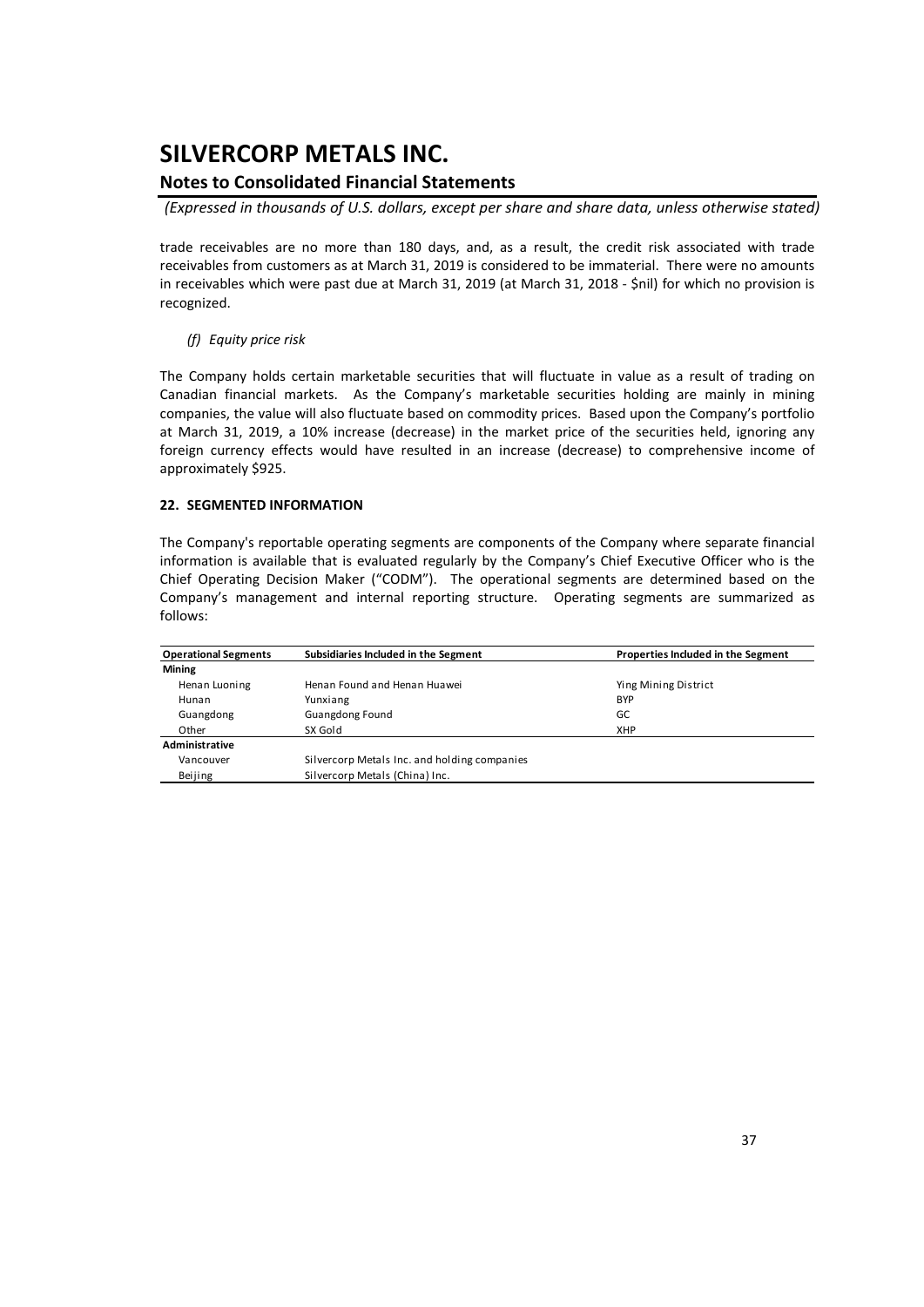*(Expressed in thousands of U.S. dollars, except per share and share data, unless otherwise stated)*

(a) Segmented information for assets and liabilities are as follows:

|                                        |    |                  |   |        |        | March 31, 2019 |   |                |         |                          |           |        |     |              |
|----------------------------------------|----|------------------|---|--------|--------|----------------|---|----------------|---------|--------------------------|-----------|--------|-----|--------------|
|                                        |    |                  |   |        | Mining |                |   | Administrative |         |                          |           |        |     |              |
| Statement of financial position items: |    | Henan<br>Luoning |   | Hunan  |        | Guangdong      |   | Other          | Beijing |                          | Vancouver |        |     | <b>Total</b> |
| <b>Current assets</b>                  | \$ | 66,992           | Ŝ | 1,540  | Ŝ.     | 11,870         | Ŝ | 529            | \$      | 5,435                    | Ŝ         | 48,495 | \$  | 134,861      |
| Plant and equipment                    |    | 47,600           |   | 4,319  |        | 15,354         |   | 255            |         | 932                      |           | 157    |     | 68,617       |
| Mineral rights and properties          |    | 197,274          |   | 7,222  |        | 26,670         |   | 7,754          |         | ٠                        |           |        |     | 238,920      |
| Investment in an associate             |    |                  |   |        |        |                |   |                |         | $\overline{\phantom{a}}$ |           | 38,703 |     | 38,703       |
| <b>Other investments</b>               |    |                  |   | ٠      |        |                |   |                |         | $\overline{\phantom{a}}$ |           | 9,253  |     | 9,253        |
| <b>Reclamation deposits</b>            |    | 5,330            |   | ٠      |        | 2.616          |   |                |         |                          |           | 7      |     | 7,953        |
| Long-term prepaids and deposits        |    | 369              |   | 104    |        | 170            |   | 126            |         |                          |           |        |     | 769          |
| <b>Total assets</b>                    | s  | 317,565          | s | 13,185 | s      | 56,680         | Ŝ | 8,664          | Ś       | 6,367                    | Ŝ         | 96,615 | \$. | 499,076      |
| <b>Current liabilities</b>             | \$ | 27,000 \$        |   | 1,391  | \$     | 4,036          | Ś | 2,548          | \$      | 1,102                    | Ŝ         | 1,796  | \$  | 37,873       |
| Deferred income tax liabilities        |    | 33,337           |   | 997    |        |                |   |                |         |                          |           |        |     | 34,334       |
| <b>Environmental rehabilitation</b>    |    | 11,623           |   | 998    |        | 774            |   | 293            |         |                          |           |        |     | 13,688       |
| <b>Total liabilities</b>               |    | 71,960           | Ś | 3,386  |        | 4,810          | Ś | 2,841          | \$      | 1,102                    | S         | 1,796  | \$  | 85,895       |

|                                        |   |                          |    |            |        | March 31, 2018 |    |                          |    |                          |    |           |    |         |
|----------------------------------------|---|--------------------------|----|------------|--------|----------------|----|--------------------------|----|--------------------------|----|-----------|----|---------|
|                                        |   |                          |    |            | Mining |                |    | Administrative           |    |                          |    |           |    |         |
|                                        |   | Henan                    |    |            |        |                |    |                          |    |                          |    |           |    | Total   |
| Statement of financial position items: |   | Luoning                  |    | Hunan      |        | Guangdong      |    | Other                    |    | Beijing                  |    | Vancouver |    |         |
|                                        |   |                          |    |            |        |                |    |                          |    |                          |    |           |    |         |
| Current assets                         | Ś | 82,567                   | Ŝ. | 1,833      | Ŝ.     | 7,911          | Ŝ  | 699                      | Ś. | 1,574                    | Ŝ. | 28,220    | Ś  | 122,804 |
| Plant and equipment                    |   | 47,933                   |    | 4,911      |        | 16,988         |    | 137                      |    | 1,104                    |    | 138       |    | 71,211  |
| Mineral rights and properties          |   | 194,635                  |    | 7,470      |        | 29,749         |    | 226                      |    | $\overline{\phantom{a}}$ |    |           |    | 232,080 |
| Investment in an associate             |   | $\overline{\phantom{a}}$ |    |            |        | ٠              |    |                          |    | $\overline{\phantom{a}}$ |    | 38,001    |    | 38,001  |
| Other investments                      |   |                          |    | ٠          |        |                |    | $\overline{\phantom{a}}$ |    | $\overline{\phantom{a}}$ |    | 6,132     |    | 6,132   |
| Reclamation deposits                   |   | 5,544                    |    |            |        | 160            |    |                          |    |                          |    | 8         |    | 5,712   |
| Long-term prepaids and deposits        |   | 311                      |    | 108        |        | 325            |    | 210                      |    |                          |    |           |    | 954     |
| Total assets                           |   | 330,990                  |    | 14,322     |        | 55,133         | Ś  | 1,272                    |    | 2,678                    | \$ | 72,499    |    | 476,894 |
| Current liabilities                    | Ś | $22,419$ \$              |    | $1,652$ \$ |        | 3,485          | Ŝ. | 2,745                    | \$ | 474                      | \$ | 1,532     | \$ | 32,307  |
| Deferred income tax liabilities        |   | 32,382                   |    | 928        |        | ٠              |    | $\overline{\phantom{a}}$ |    |                          |    |           |    | 33,310  |
| Environmental rehabilitation           |   | 10,929                   |    | 989        |        | 887            |    | 293                      |    |                          |    |           |    | 13,098  |
| <b>Total liabilities</b>               |   | 65,730                   | S  | 3,569      |        | 4,372          | S  | 3,038                    | Ś. | 474                      | Ŝ  | 1,532     |    | 78,715  |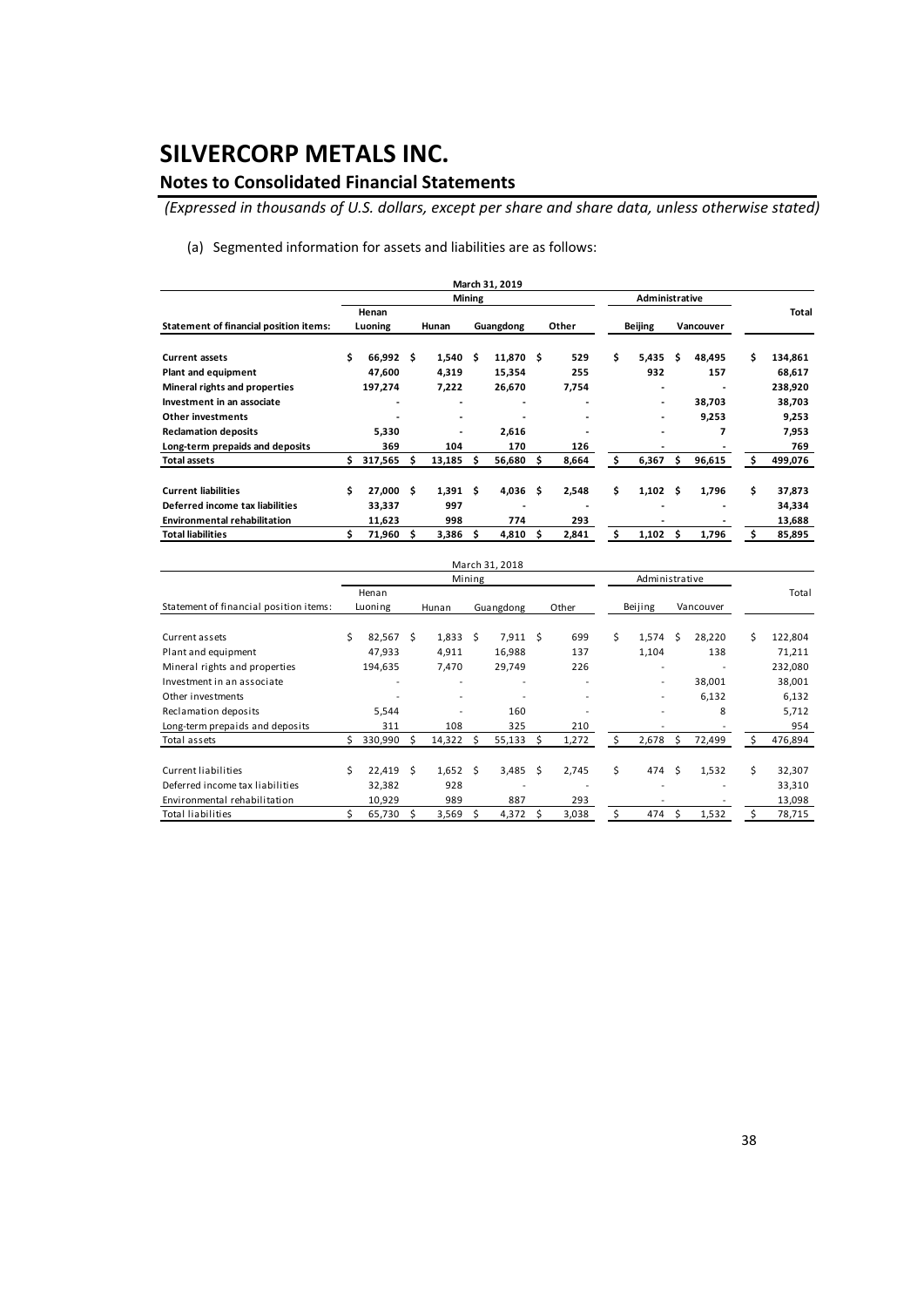*(Expressed in thousands of U.S. dollars, except per share and share data, unless otherwise stated)*

### (b) Segmented information for operating results are as follows:

|                                      |                  |     |                          | Year ended March 31, 2019 |    |       |    |                          |           |               |
|--------------------------------------|------------------|-----|--------------------------|---------------------------|----|-------|----|--------------------------|-----------|---------------|
|                                      |                  |     | Mining                   |                           |    |       |    | Administrative           |           |               |
| <b>Statement of income:</b>          | Henan<br>Luoning |     | $H$ unan $(1)$           | Guangdong                 |    | Other |    | <b>Beijing</b>           | Vancouver | Total         |
| <b>Sales</b>                         | \$<br>141,483 \$ |     | $\overline{\phantom{0}}$ | \$<br>29,036              | \$ |       | \$ | $\overline{\phantom{a}}$ | \$<br>٠   | \$<br>170,519 |
| Cost of sales                        | (68, 346)        |     |                          | (18, 976)                 |    |       |    |                          |           | (87, 322)     |
| Gross profit                         | 73,137           |     |                          | 10,060                    |    |       |    |                          |           | 83,197        |
| <b>Operating expenses</b>            | (8,788)          |     | (961)                    | (2,934)                   |    | (810) |    | (1,591)                  | (7,218)   | (22,302)      |
| Impairment recovery, net             |                  |     |                          | ۰                         |    | 7,279 |    |                          | 1,899     | 9,178         |
| Finance items, net                   | 1,131            |     | (127)                    | 51                        |    | (11)  |    | 145                      | 1,656     | 2,845         |
| Income tax expenses                  | (15, 588)        |     | (128)                    |                           |    |       |    | (2)                      | (5, 153)  | (20,871)      |
| Net income (loss)                    | \$<br>49,892     | -\$ | $(1,216)$ \$             | 7,177                     | \$ | 6,458 | \$ | $(1, 448)$ \$            | (8,816)   | \$<br>52,047  |
| Attributable to:                     |                  |     |                          |                           |    |       |    |                          |           |               |
| <b>Equity holders of the Company</b> | 39,008           |     | (851)                    | 6,825                     |    | 5,006 |    | (1, 448)                 | (8, 816)  | 39,724        |
| Non-controlling interests            | 10,884           |     | (365)                    | 352                       |    | 1,452 |    |                          |           | 12,323        |
| Net income (loss)                    | 49,892 \$        |     | $(1,216)$ \$             | 7,177                     | s  | 6,458 | Ś  | $(1,448)$ \$             | (8, 816)  | 52,047        |
| $\mathbf{z}$                         |                  |     |                          |                           |    |       |    |                          |           |               |

 $\overline{1}$  Hunan's BYP project was placed on care and maintenance in August 2014;

|                                                         |                  |             |       |                          |           | Year ended March 31, 2018 |    |                          |                |              |           |                  |    |                    |
|---------------------------------------------------------|------------------|-------------|-------|--------------------------|-----------|---------------------------|----|--------------------------|----------------|--------------|-----------|------------------|----|--------------------|
|                                                         |                  |             |       | Mining                   |           |                           |    |                          | Administrative |              |           |                  |    |                    |
| Statement of income:                                    | Henan<br>Luoning |             | Hunan |                          | Guangdong |                           |    | Other                    |                | Beijing      | Vancouver |                  |    | Total              |
| Sales                                                   | Ś.               | 142,113     | Ś.    | $\sim$                   | \$        | 27,926                    | \$ | $\overline{\phantom{a}}$ | \$             | ÷.           | \$        | ۰                | \$ | 170,039            |
| Cost of sales                                           |                  | (64, 321)   |       | $\overline{\phantom{a}}$ |           | (17, 834)                 |    |                          |                |              |           |                  |    | (82, 155)          |
| Gross profit                                            |                  | 77,792      |       | $\overline{a}$           |           | 10,092                    |    |                          |                |              |           |                  |    | 87,884             |
| Operating (expenses) income<br>Impairment recovery, net |                  | (8, 136)    |       | (1, 164)                 |           | (2,726)                   |    | 1,755                    |                | (1, 321)     |           | (5,581)<br>4,714 |    | (17, 173)<br>4,714 |
| Finance items, net                                      |                  | 580         |       | (83)                     |           | 9                         |    | (11)                     |                | 250          |           | 1,645            |    | 2,390              |
| Income tax expenses                                     |                  | (17, 894)   |       | (1)                      |           |                           |    |                          |                | (1)          |           | (1,023)          |    | (18, 919)          |
| Net income (loss)                                       | Ś                | $52,342$ \$ |       | $(1,248)$ \$             |           | 7,375                     | Ŝ. | 1,744                    | \$             | $(1,072)$ \$ |           | (245)            | \$ | 58,896             |
| Attributable to:                                        |                  |             |       |                          |           |                           |    |                          |                |              |           |                  |    |                    |
| Equity holders of the Company                           |                  | 40,799      |       | (874)                    |           | 7,034                     |    | 1,352                    |                | (1,072)      |           | (245)            |    | 46,994             |
| Non-controlling interests                               |                  | 11,543      |       | (374)                    |           | 341                       |    | 392                      |                |              |           |                  |    | 11,902             |
| Net income (loss)                                       |                  | 52,342      | Ś.    | $(1,248)$ \$             |           | 7,375                     | Ś  | 1,744                    | \$             | $(1,072)$ \$ |           | (245)            | Ś  | 58,896             |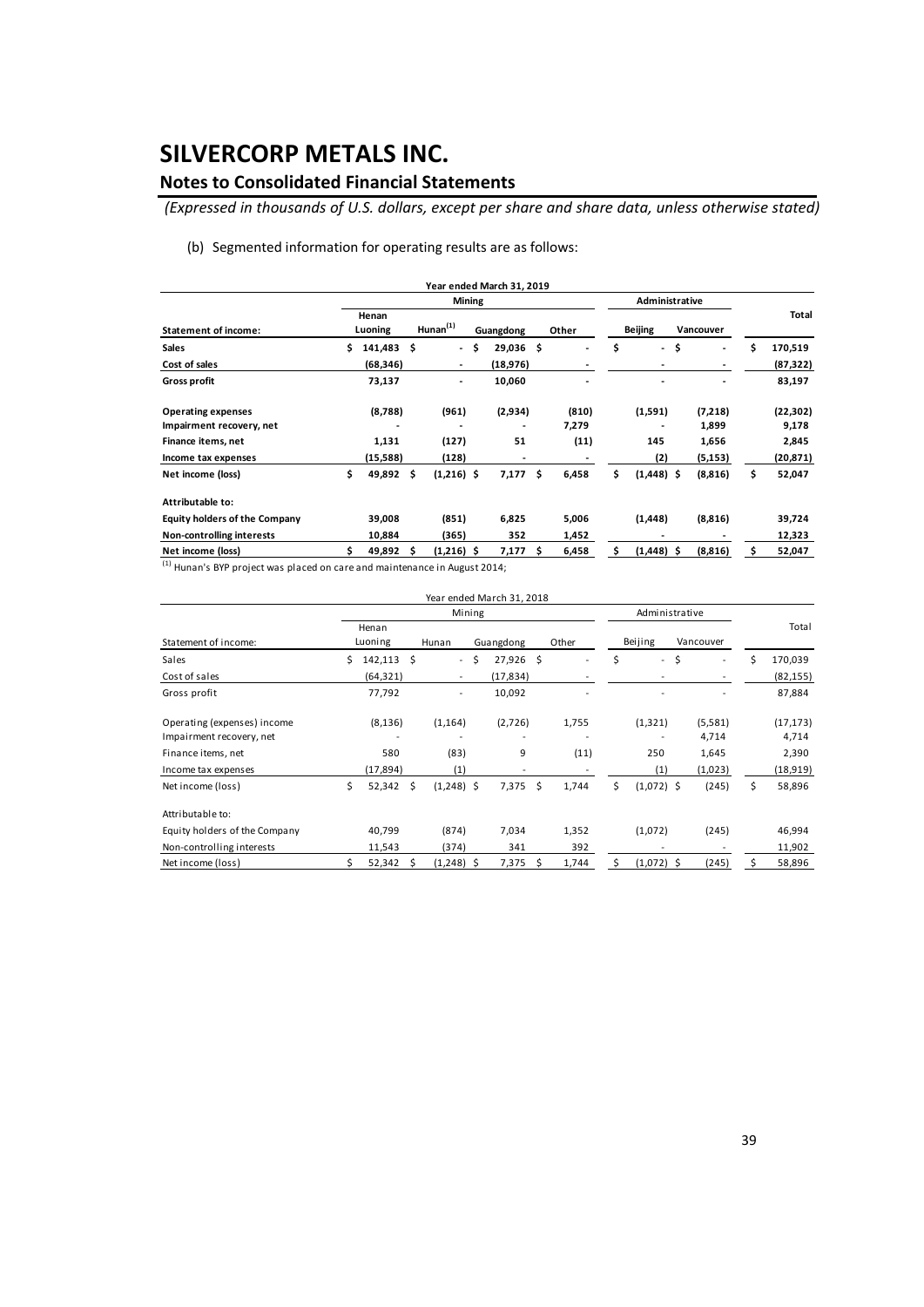*(Expressed in thousands of U.S. dollars, except per share and share data, unless otherwise stated)*

#### (c) Sales by metal

The sales generated for the years ended March 31, 2019 and 2018 were all earned in China and are comprised of:

|             |                      | Year ended March 31, 2019 |    |              |
|-------------|----------------------|---------------------------|----|--------------|
|             | <b>Henan Luoning</b> | Guangdong                 |    | <b>Total</b> |
| Silver (Ag) | 74,702<br>-S         | 5,952                     | .s | 80,654       |
| Gold (Au)   | 3,642                | ٠                         |    | 3,642        |
| Lead (Pb)   | 55,739               | 8,372                     |    | 64,111       |
| Zinc (Zn)   | 6,305                | 14,349                    |    | 20,654       |
| Other       | 1,095                | 363                       |    | 1,458        |
|             | 141.483<br>S         | 29,036                    | S  | 170,519      |

|             |               |     | Year ended March 31, 2018 |       |         |  |  |
|-------------|---------------|-----|---------------------------|-------|---------|--|--|
|             | Henan Luoning |     | Guangdong                 | Total |         |  |  |
| Silver (Ag) | 75,891        | \$. | 6,463                     |       | 82,354  |  |  |
| Gold (Au)   | 3,232         |     | ۰                         |       | 3,232   |  |  |
| Lead (Pb)   | 55,488        |     | 6,763                     |       | 62,251  |  |  |
| Zinc $(Zn)$ | 7,000         |     | 14,462                    |       | 21,462  |  |  |
| Other       | 502           |     | 238                       |       | 740     |  |  |
|             | 142.113       |     | 27,926                    | S     | 170,039 |  |  |

#### (d) Major customers

For the year ended March 31, 2019, four major customers (year ended March 31, 2018 ‐ three) accounted for 12% to 26%, (year ended March 31, 2018 ‐ 22%, 25% and 28%) and collectively 67% (year ended March 31, 2018 ‐ 75%) of the total sales of the Company as reported across the Henan Luoning and Guangdong segments.

#### **23. COMMITMENTS AND CONTINGENCIES**

Commitments, not disclosed elsewhere in these financial statements, are as follows:

|                  | Total | vear<br>Less than | 1-5 I<br>vears | After<br>vears |
|------------------|-------|-------------------|----------------|----------------|
| Operating leases | 2.012 | $\Omega$<br>854   | ာဝ             |                |

As of March 31, 2019, the Company has two office rental agreements totaling \$2,612 for the next four years. During the year ended March 31, 2019, the Company incurred rental expenses of \$798 (year ended March 31, 2018 - \$684), which were included in office and administrative expenses on the consolidated statement of income.

Although the Company has taken steps to verify title to properties in which it has an interest, these procedures do not guarantee the Company's title. Property title may be subject to, among other things, unregistered prior agreements or transfers and may be affected by undetected defects.

Due to the size, complexity and nature of the Company's operations, the Company is subject to various claims, legal and tax matters arising in the ordinary course of business. Each of these matters is subject to